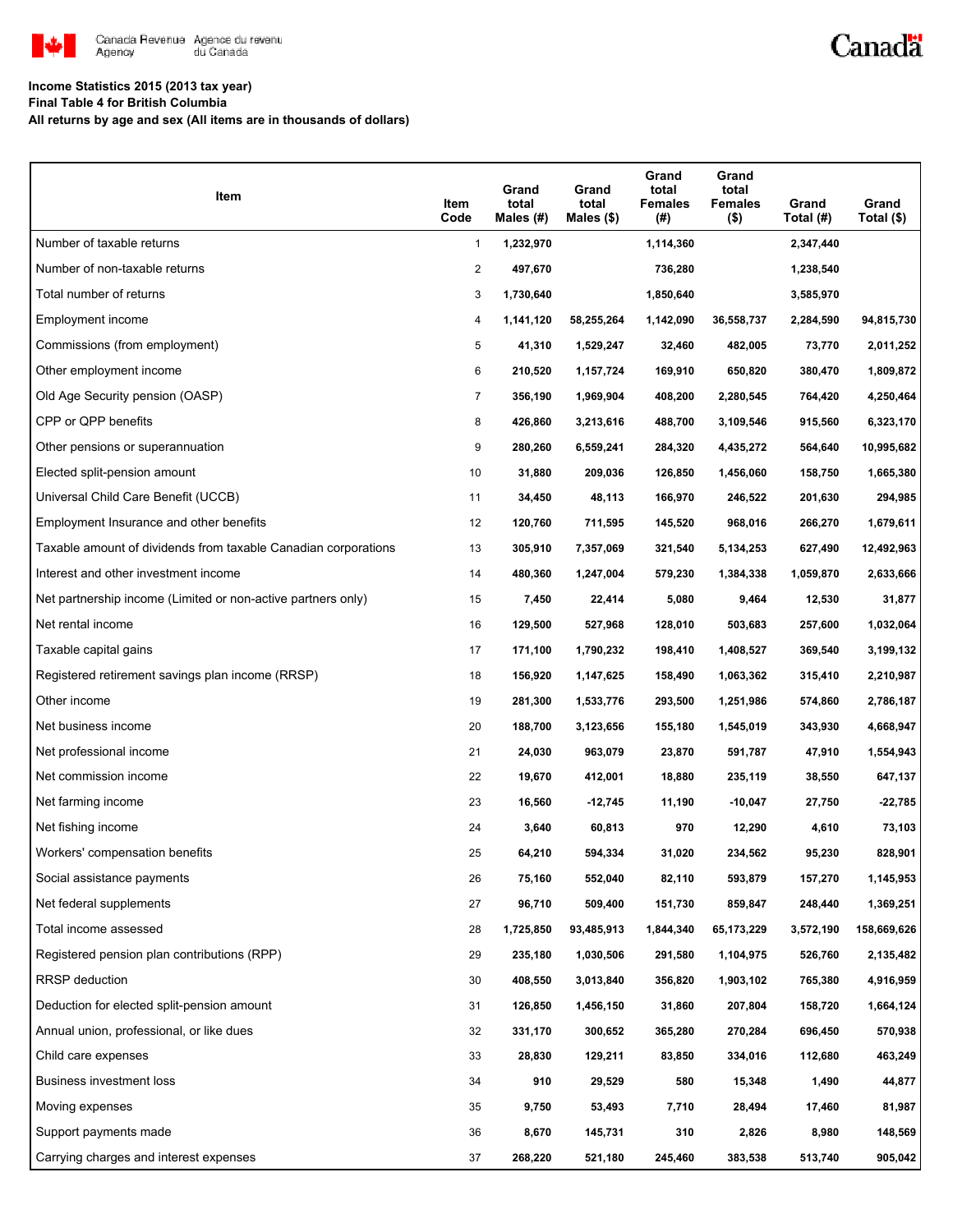

# Canadä

#### **Income Statistics 2015 (2013 tax year)**

**Final Table 4 for British Columbia**

**All returns by age and sex (All items are in thousands of dollars)**

| Item                                                                                           | Item<br>Code | Grand<br>total<br>Males $(H)$ | Grand<br>total<br>Males $($)$ | Grand<br>total<br><b>Females</b><br>(#) | Grand<br>total<br>Females<br>$($ \$) | Grand<br>Total (#) | Grand<br>Total (\$) |
|------------------------------------------------------------------------------------------------|--------------|-------------------------------|-------------------------------|-----------------------------------------|--------------------------------------|--------------------|---------------------|
| Deductions for CPP/QPP contributions on self-employment and other<br>earnings                  | 38           | 145,320                       | 131,825                       | 119,570                                 | 78,270                               | 264,910            | 210,112             |
| Deductions for provincial parental insurance plan (PPIP) premiums on<br>self-employment income | 39           |                               |                               |                                         |                                      |                    |                     |
| Exploration and development expenses                                                           | 40           | 5,900                         | 76,277                        | 2,920                                   | 19,361                               | 8,820              | 95,688              |
| Other employment expenses                                                                      | 41           | 78,330                        | 441,834                       | 37,760                                  | 139,259                              | 116,090            | 581,093             |
| Clergy residence deduction                                                                     | 42           | 3,640                         | 52,691                        | 870                                     | 9,236                                | 4,500              | 61,952              |
| Other deductions                                                                               | 43           | 49,540                        | 101,626                       | 56,830                                  | 148,819                              | 106,390            | 250,454             |
| Total deductions before adjustments                                                            | 44           | 998,030                       | 7,485,339                     | 920,690                                 | 4,647,017                            | 1,918,810          | 12,133,011          |
| Social benefits repayment                                                                      | 45           | 48,300                        | 135,413                       | 26,800                                  | 84,008                               | 75,100             | 219,421             |
| Net income after adjustments                                                                   | 46           | 1,719,210                     | 85,983,049                    | 1,835,680                               | 60,536,228                           | 3,556,870          | 146,529,230         |
| Canadian Forces personnel and police deduction                                                 | 47           | 110                           | 2,394                         | 40                                      | 511                                  | 150                | 2,905               |
| Security options deductions                                                                    | 48           | 4,850                         | 216,404                       | 2,020                                   | 35,769                               | 6,880              | 252,462             |
| Other payments deductions                                                                      | 49           | 223,050                       | 1,655,841                     | 246,840                                 | 1,688,386                            | 469,890            | 3,344,271           |
| Non-capital losses of other years                                                              | 50           | 3,510                         | 50,109                        | 3,400                                   | 26,100                               | 6,920              | 76,224              |
| Net capital losses of other years                                                              | 51           | 49,910                        | 184,404                       | 50,150                                  | 141,447                              | 100,070            | 325,865             |
| Capital gains deduction                                                                        | 52           | 3,460                         | 262,091                       | 2,760                                   | 172,052                              | 6,210              | 434,143             |
| Northern residents deductions                                                                  | 53           | 22,480                        | 70,174                        | 12,320                                  | 30,768                               | 34,810             | 100,949             |
| Additional deductions                                                                          | 54           | 14,350                        | 56,157                        | 16,400                                  | 46,876                               | 30,780             | 103,203             |
| Farming/fishing losses of prior years                                                          | 55           | 940                           | 13,325                        | 590                                     | 5,409                                | 1,520              | 18,735              |
| Total deductions from net income                                                               | 56           | 312,170                       | 2,511,661                     | 324,640                                 | 2,148,025                            | 636,860            | 4,660,227           |
| Taxable income assessed                                                                        | 57           | 1,682,560                     | 83,478,135                    | 1,803,610                               | 58,393,938                           | 3,488,130          | 141,881,485         |
| Basic personal amount                                                                          | 58           | 1,730,570                     | 19,007,722                    | 1,850,580                               | 20,333,428                           | 3,585,830          | 39,387,636          |
| Age amount                                                                                     | 59           | 330,990                       | 1,975,825                     | 392,110                                 | 2,432,147                            | 723,180            | 4,408,387           |
| Spouse or common-law partner amount                                                            | 60           | 219,870                       | 1,640,568                     | 79,080                                  | 591,259                              | 299,130            | 2,233,370           |
| Amount for eligible dependant                                                                  | 61           | 17,010                        | 174,784                       | 89,810                                  | 941,240                              | 106,840            | 1,116,192           |
| Amount for children 17 and under                                                               | 62           | 259,420                       | 1,030,393                     | 201,470                                 | 729,105                              | 461,050            | 1,760,103           |
| Amount for infirm dependants age 18 or older                                                   | 63           | 1,460                         | 6,232                         | 1,300                                   | 5,701                                | 2,750              | 11,933              |
| CPP or QPP contributions through employment                                                    | 64           | 986,490                       | 1,660,910                     | 952,270                                 | 1,294,917                            | 1,938,790          | 2,955,862           |
| CPP or QPP contributions on self-employment and other earnings                                 | 65           | 145,320                       | 131,825                       | 119,570                                 | 78,270                               | 264,910            | 210,112             |
| Employment Insurance premiums                                                                  | 66           | 950,890                       | 618,720                       | 946,700                                 | 510,361                              | 1,897,630          | 1,129,094           |
| PPIP premiums paid                                                                             | 67           |                               |                               |                                         |                                      |                    |                     |
| PPIP premiums payable on employment income                                                     | 68           |                               |                               |                                         |                                      |                    |                     |
| PPIP premiums payable on self-employment income                                                | 69           |                               |                               |                                         |                                      |                    |                     |
| Volunteer firefighters' amount                                                                 | 70           | 4,010                         | 12,015                        | 630                                     | 1,878                                | 4,630              | 13,896              |
| Canada employment amount                                                                       | 71           | 1,174,690                     | 1,266,369                     | 1,140,270                               | 1,220,101                            | 2,315,060          | 2,486,571           |
| Public transit amount                                                                          | 72           | 111,880                       | 84,027                        | 130,930                                 | 94,647                               | 243,030            | 178,733             |
| Children's fitness amount                                                                      | 73           | 119,470                       | 69,571                        | 89,320                                  | 47,508                               | 208,800            | 117,088             |
| Children's arts amount                                                                         | 74           | 55,810                        | 31,011                        | 40,640                                  | 20,911                               | 96,460             | 51,926              |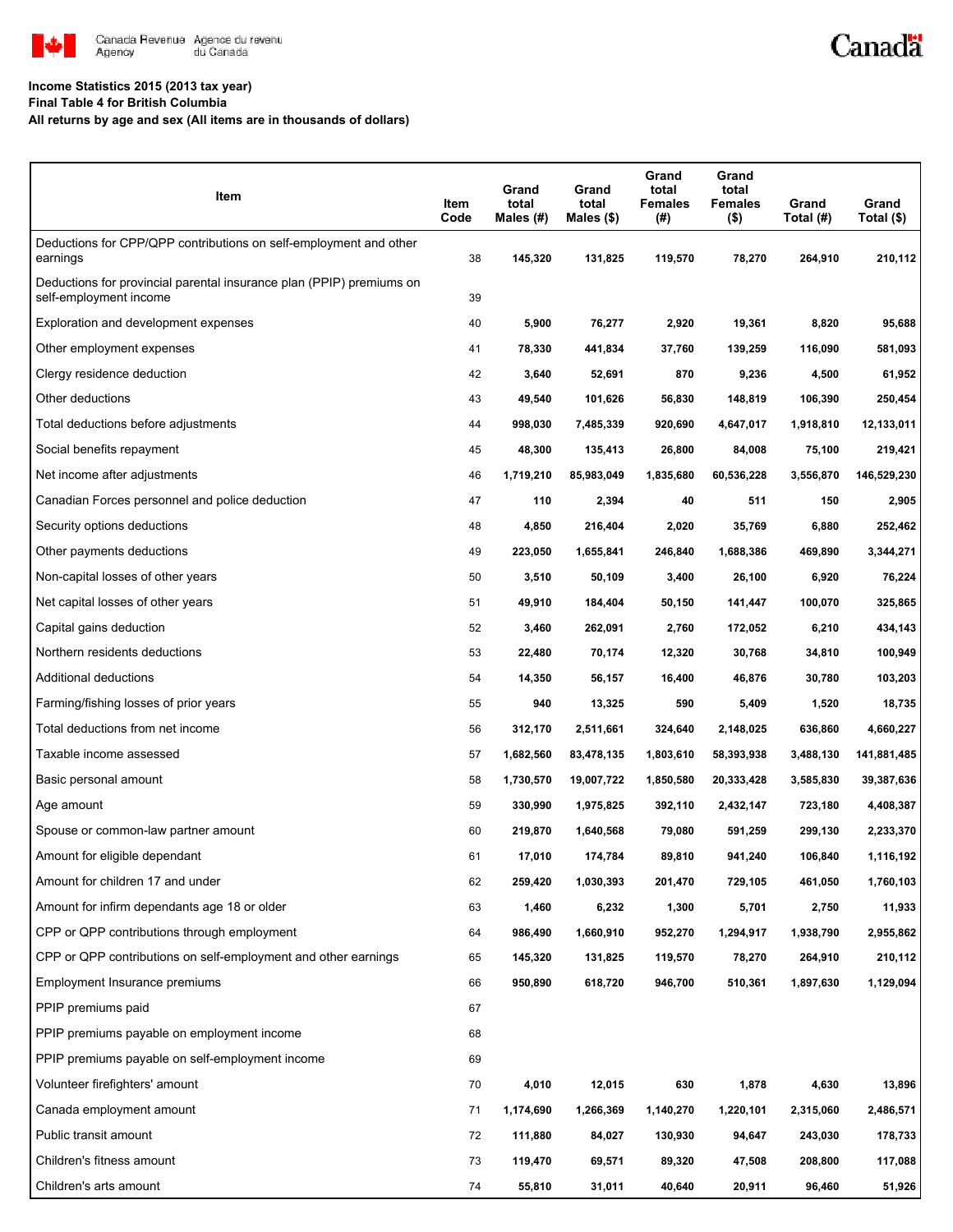

# Canadä

#### **Income Statistics 2015 (2013 tax year)**

**Final Table 4 for British Columbia**

**All returns by age and sex (All items are in thousands of dollars)**

| Item                                                              | Item<br>Code | Grand<br>total<br>Males (#) | Grand<br>total<br>Males $(\$)$ | Grand<br>total<br><b>Females</b><br>(#) | Grand<br>total<br><b>Females</b><br>$($ \$) | Grand<br>Total (#) | Grand<br>Total (\$) |
|-------------------------------------------------------------------|--------------|-----------------------------|--------------------------------|-----------------------------------------|---------------------------------------------|--------------------|---------------------|
| Home buyers' amount                                               | 75           | 11,350                      | 52,116                         | 7,440                                   | 32,529                                      | 18,790             | 84,645              |
| Pension income amount                                             | 76           | 295,680                     | 570,039                        | 352,230                                 | 673,803                                     | 647,980            | 1,243,967           |
| Caregiver amount                                                  | 77           | 23,710                      | 136,829                        | 18,430                                  | 100,959                                     | 42,140             | 237,792             |
| Disability amount                                                 | 78           | 48,950                      | 377,042                        | 54,300                                  | 417,540                                     | 103,250            | 794,597             |
| Disability amount transferred from a dependant                    | 79           | 16,260                      | 166,793                        | 13,970                                  | 136,211                                     | 30,230             | 303,028             |
| Interest paid on student loans                                    | 80           | 30,710                      | 18,190                         | 48,910                                  | 30,784                                      | 79,630             | 48,974              |
| Tuition, education, and textbook amounts                          | 81           | 100,080                     | 586,340                        | 130,110                                 | 727,511                                     | 230,210            | 1,314,064           |
| Tuition, education, and textbook amounts transferred from a child | 82           | 44,150                      | 221,461                        | 31,850                                  | 151,126                                     | 76,000             | 372,613             |
| Amounts transferred from spouse or common-law partner             | 83           | 97,110                      | 496,336                        | 71,780                                  | 360,356                                     | 169,030            | 857,225             |
| Medical expenses                                                  | 84           | 186,300                     | 567,895                        | 276,600                                 | 829,912                                     | 462,950            | 1,398,109           |
| Total tax credits on personal amounts                             | 85           | 1,730,590                   | 4,635,699                      | 1,850,590                               | 4,764,507                                   | 3,585,870          | 9,407,811           |
| Allowable charitable donations and government gifts               | 86           | 376,000                     | 883,991                        | 342,490                                 | 514,024                                     | 718,510            | 1,398,317           |
| Eligible cultural and ecological gifts                            | 87           | 350                         | 5,917                          | 380                                     | 1,208                                       | 740                | 7,125               |
| Total tax credit on donations and gifts                           | 88           | 375,230                     | 250,128                        | 341,680                                 | 142,277                                     | 716,930            | 392,492             |
| Total federal non-refundable tax credits                          | 89           | 1,730,590                   | 4,885,826                      | 1,850,590                               | 4,906,784                                   | 3,585,870          | 9,800,304           |
| Federal dividend tax credit                                       | 90           | 275,440                     | 994,746                        | 272,690                                 | 691,085                                     | 548,160            | 1,686,014           |
| Overseas employment tax credit                                    | 91           | 630                         | 5,895                          | 60                                      | 271                                         | 690                | 6,166               |
| Minimum tax carryover                                             | 92           | 4,230                       | 11,940                         | 3,140                                   | 7,353                                       | 7,370              | 19,293              |
| Basic federal tax                                                 | 93           | 1,164,080                   | 10,576,932                     | 1,044,830                               | 5,431,979                                   | 2,209,010          | 16,009,920          |
| Federal Foreign Tax Credit                                        | 94           | 103,460                     | 151,205                        | 103,730                                 | 49,859                                      | 207,220            | 201,335             |
| Federal Political contribution tax credit                         | 95           | 14,810                      | 2,561                          | 10,020                                  | 1,511                                       | 24,830             | 4,072               |
| <b>Investment Tax Credit</b>                                      | 96           | 2,330                       | 7,377                          | 1,100                                   | 1,608                                       | 3,430              | 8,985               |
| Labour-sponsored funds tax credit                                 | 97           | 260                         | 136                            | 150                                     | 75                                          | 400                | 211                 |
| Alternative minimum tax payable                                   | 98           | 3,340                       | 17,287                         | 2,290                                   | 8,331                                       | 5,630              | 25,646              |
| Net federal tax                                                   | 99           | 1,159,370                   | 10,422,062                     | 1,041,090                               | 5,380,478                                   | 2,200,550          | 15,803,281          |
| CPP contributions on self-employment                              | 100          | 145,320                     | 263,654                        | 119,570                                 | 156,541                                     | 264,910            | 420,228             |
| Social Benefits repayment                                         | 101          | 48,300                      | 135,413                        | 26,800                                  | 84,008                                      | 75,100             | 219,421             |
| Net Provincial Tax                                                | 102          | 1,110,940                   | 4,574,550                      | 958,470                                 | 2,238,577                                   | 2,069,500          | 6,813,575           |
| Total tax payable                                                 | 103          | 1,232,970                   | 15,395,749                     | 1,114,360                               | 7,859,975                                   | 2,347,440          | 23,256,947          |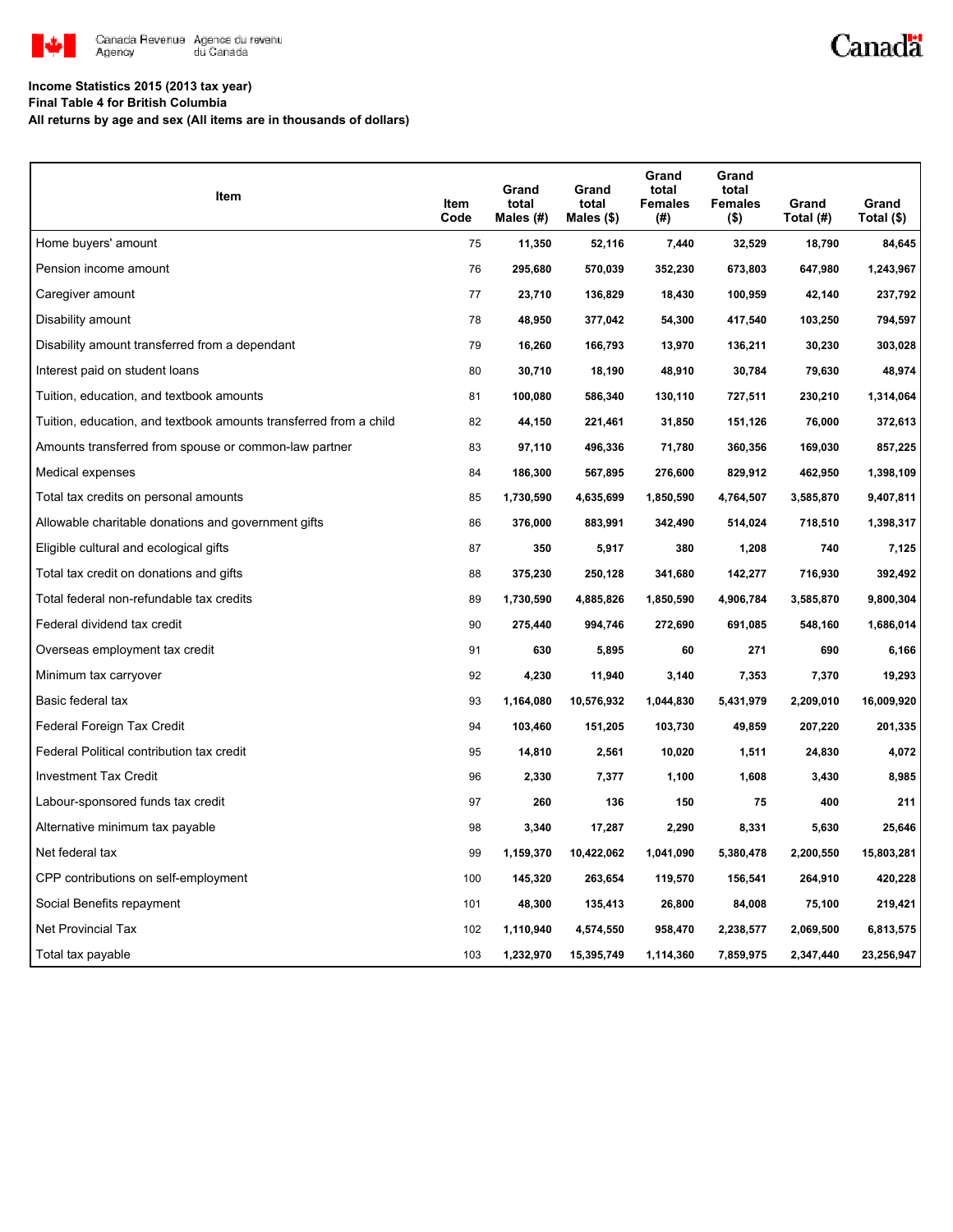| Item                                                                                           | Item<br>Code   | Age<br>group:<br>under 20<br>Males (#) | Age<br>group:<br>under 20<br>Males (\$) | Age<br>group:<br>under 20<br><b>Females</b><br>(#) | Age<br>group:<br>under 20<br><b>Females</b><br>$($ \$) | Age<br>group:<br>under 20<br>total $(H)$ | Age<br>group:<br>under 20<br>total $($)$ |
|------------------------------------------------------------------------------------------------|----------------|----------------------------------------|-----------------------------------------|----------------------------------------------------|--------------------------------------------------------|------------------------------------------|------------------------------------------|
| Number of taxable returns                                                                      | $\mathbf{1}$   | 12,950                                 |                                         | 8,320                                              |                                                        | 21,270                                   |                                          |
| Number of non-taxable returns                                                                  | 2              | 52,200                                 |                                         | 55,250                                             |                                                        | 108,090                                  |                                          |
| Total number of returns                                                                        | 3              | 65,150                                 |                                         | 63,560                                             |                                                        | 129,360                                  |                                          |
| Employment income                                                                              | 4              | 57,660                                 | 463,071                                 | 56,650                                             | 356,692                                                | 114,590                                  | 819,763                                  |
| Commissions (from employment)                                                                  | 5              | 720                                    | 1,291                                   |                                                    |                                                        | 1,730                                    | 2,420                                    |
| Other employment income                                                                        | 6              | 2,410                                  | 5,370                                   | 2,940                                              | 4,920                                                  | 5,350                                    | 10,296                                   |
| Old Age Security pension (OASP)                                                                | $\overline{7}$ |                                        |                                         |                                                    |                                                        |                                          |                                          |
| CPP or QPP benefits                                                                            | 8              | 1,070                                  | 2,037                                   | 1,250                                              | 2,436                                                  | 2,310                                    | 4,472                                    |
| Other pensions or superannuation                                                               | 9              | 60                                     | 367                                     | 90                                                 | 505                                                    | 150                                      | 872                                      |
| Elected split-pension amount                                                                   | 10             |                                        |                                         |                                                    |                                                        |                                          |                                          |
| Universal Child Care Benefit (UCCB)                                                            | 11             | 40                                     | 48                                      | 950                                                | 960                                                    | 990                                      | 1,008                                    |
| Employment Insurance and other benefits                                                        | 12             | 950                                    | 3,523                                   | 380                                                | 1,408                                                  | 1,320                                    | 4,931                                    |
| Taxable amount of dividends from taxable Canadian corporations                                 | 13             | 2,750                                  | 64,532                                  | 2,550                                              | 57,952                                                 | 5,300                                    | 122,570                                  |
| Interest and other investment income                                                           | 14             | 5,490                                  | 3,228                                   | 5,390                                              | 3,253                                                  | 10,900                                   | 6,502                                    |
| Net partnership income (Limited or non-active partners only)                                   | 15             |                                        |                                         |                                                    |                                                        |                                          |                                          |
| Net rental income                                                                              | 16             | 50                                     | 233                                     | 40                                                 | 208                                                    | 90                                       | 446                                      |
| Taxable capital gains                                                                          | 17             | 1,240                                  | 8,738                                   | 1,150                                              | 12,174                                                 | 2,390                                    | 20,916                                   |
| Registered retirement savings plan income (RRSP)                                               | 18             | 110                                    | 205                                     | 70                                                 | 194                                                    | 170                                      | 400                                      |
| Other income                                                                                   | 19             | 10,440                                 | 40,489                                  | 11,100                                             | 42,827                                                 | 21,540                                   | 83,338                                   |
| Net business income                                                                            | 20             | 2,490                                  | 14,778                                  | 2,090                                              | 10,035                                                 | 4,590                                    | 24,813                                   |
| Net professional income                                                                        | 21             | 190                                    | 676                                     | 140                                                | 527                                                    | 330                                      | 1,204                                    |
| Net commission income                                                                          | 22             | 180                                    | 910                                     | 150                                                | 564                                                    | 330                                      | 1,475                                    |
| Net farming income                                                                             | 23             | 30                                     | 94                                      | 10                                                 | 59                                                     | 40                                       | 153                                      |
| Net fishing income                                                                             | 24             | 120                                    | 1,259                                   | 30                                                 | 173                                                    | 140                                      | 1,432                                    |
| Workers' compensation benefits                                                                 | 25             | 730                                    | 1,353                                   | 370                                                | 411                                                    | 1,100                                    | 1,765                                    |
| Social assistance payments                                                                     | 26             | 1,300                                  | 8,515                                   | 1,360                                              | 9,040                                                  | 2,650                                    | 17,555                                   |
| Net federal supplements                                                                        | 27             |                                        |                                         |                                                    |                                                        |                                          |                                          |
| Total income assessed                                                                          | 28             | 64,430                                 | 620,756                                 | 62,860                                             | 505,478                                                | 127,600                                  | 1,126,378                                |
| Registered pension plan contributions (RPP)                                                    | 29             | 880                                    | 763                                     | 280                                                | 192                                                    | 1,170                                    | 955                                      |
| RRSP deduction                                                                                 | 30             | 930                                    | 1,379                                   | 480                                                | 499                                                    | 1,410                                    | 1,878                                    |
| Deduction for elected split-pension amount                                                     | 31             |                                        |                                         |                                                    |                                                        |                                          |                                          |
| Annual union, professional, or like dues                                                       | 32             | 7,420                                  | 1,823                                   | 6,320                                              | 1,104                                                  | 13,740                                   | 2,927                                    |
| Child care expenses                                                                            | 33             |                                        |                                         | 30                                                 | 25                                                     |                                          |                                          |
| Business investment loss                                                                       | 34             |                                        |                                         |                                                    |                                                        |                                          |                                          |
| Moving expenses                                                                                | 35             | 270                                    | 169                                     | 320                                                | 217                                                    | 580                                      | 387                                      |
| Support payments made                                                                          | 36             |                                        |                                         |                                                    |                                                        |                                          |                                          |
| Carrying charges and interest expenses                                                         | 37             | 710                                    | 280                                     | 670                                                | 333                                                    | 1,370                                    | 618                                      |
| Deductions for CPP/QPP contributions on self-employment and other<br>earnings                  | 38             | 1,410                                  | 341                                     | 1,100                                              | 195                                                    | 2,510                                    | 536                                      |
| Deductions for provincial parental insurance plan (PPIP) premiums on<br>self-employment income | 39             |                                        |                                         |                                                    |                                                        |                                          |                                          |
| Exploration and development expenses                                                           | 40             |                                        |                                         |                                                    |                                                        |                                          |                                          |
| Other employment expenses                                                                      | 41             | 400                                    | 539                                     | 130                                                | 96                                                     | 530                                      | 634                                      |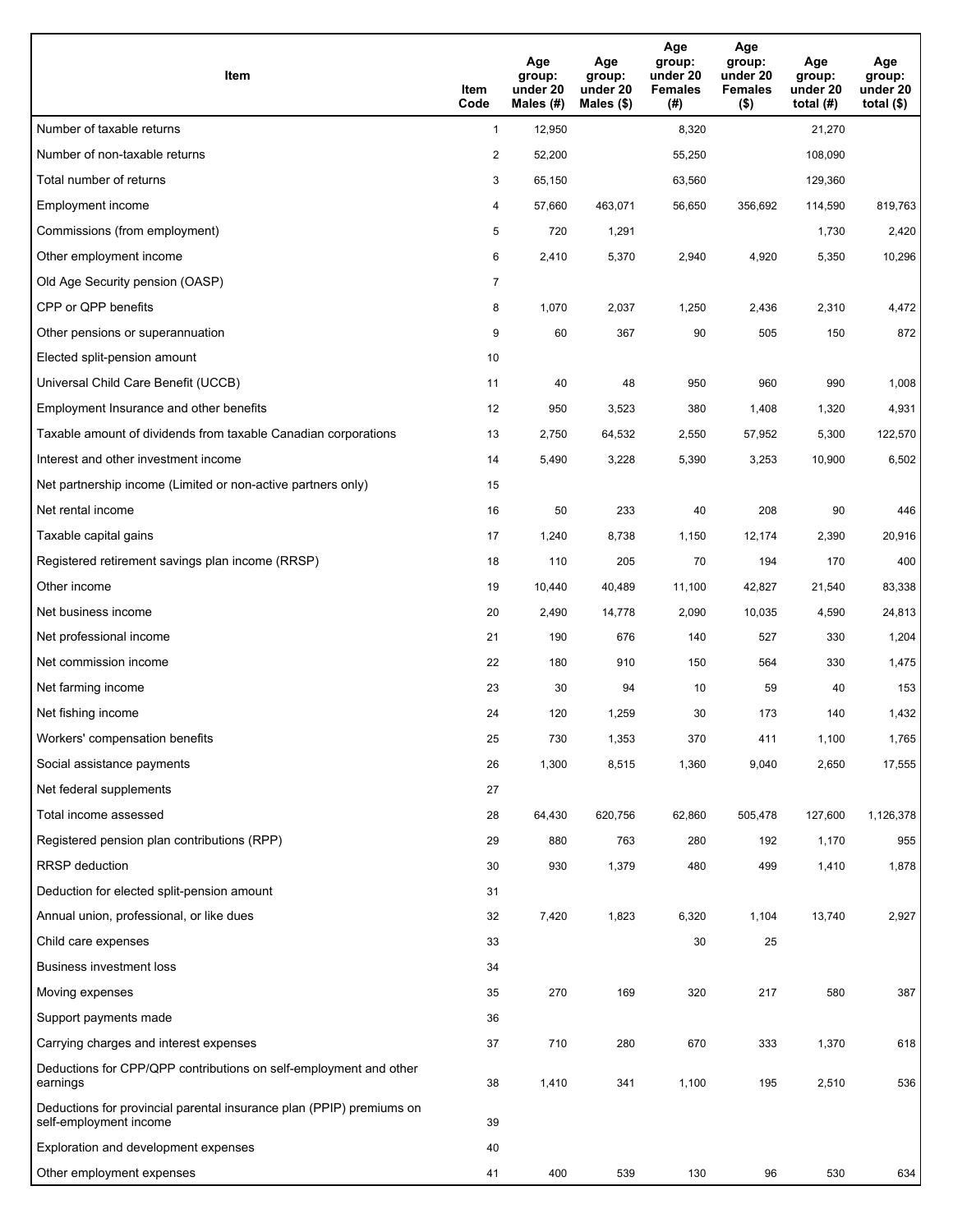| Item                                                              | Item<br>Code | Age<br>group:<br>under 20<br>Males (#) | Age<br>group:<br>under 20<br>Males (\$) | Age<br>group:<br>under 20<br><b>Females</b><br>(# ) | Age<br>group:<br>under 20<br><b>Females</b><br>$($ \$) | Age<br>group:<br>under 20<br>total $(H)$ | Age<br>group:<br>under 20<br>total $($)$ |
|-------------------------------------------------------------------|--------------|----------------------------------------|-----------------------------------------|-----------------------------------------------------|--------------------------------------------------------|------------------------------------------|------------------------------------------|
| Clergy residence deduction                                        | 42           |                                        |                                         |                                                     |                                                        | 10                                       | 5                                        |
| Other deductions                                                  | 43           | 290                                    | 383                                     |                                                     |                                                        | 550                                      | 785                                      |
| Total deductions before adjustments                               | 44           | 10,850                                 | 5,690                                   | 8,910                                               | 3,078                                                  | 19,760                                   | 8,774                                    |
| Social benefits repayment                                         | 45           |                                        |                                         |                                                     |                                                        |                                          |                                          |
| Net income after adjustments                                      | 46           | 64,370                                 | 615,173                                 | 62,800                                              | 502,450                                                | 127,470                                  | 1,117,763                                |
| Canadian Forces personnel and police deduction                    | 47           |                                        |                                         |                                                     |                                                        |                                          |                                          |
| Security options deductions                                       | 48           |                                        |                                         |                                                     |                                                        |                                          |                                          |
| Other payments deductions                                         | 49           | 2,010                                  | 9,879                                   | 1,720                                               | 9,451                                                  | 3,740                                    | 19,331                                   |
| Non-capital losses of other years                                 | 50           |                                        |                                         |                                                     |                                                        |                                          |                                          |
| Net capital losses of other years                                 | 51           | 40                                     | 73                                      | 50                                                  | 113                                                    | 90                                       | 185                                      |
| Capital gains deduction                                           | 52           | 30                                     | 4,781                                   | 50                                                  | 7,960                                                  | 80                                       | 12,741                                   |
| Northern residents deductions                                     | 53           | 280                                    | 472                                     | 170                                                 | 261                                                    | 440                                      | 733                                      |
| Additional deductions                                             | 54           | 30                                     | 63                                      | 40                                                  | 80                                                     | 70                                       | 142                                      |
| Farming/fishing losses of prior years                             | 55           |                                        |                                         |                                                     |                                                        |                                          |                                          |
| Total deductions from net income                                  | 56           | 2,390                                  | 15,295                                  | 2,030                                               | 17,872                                                 | 4,420                                    | 33,167                                   |
| Taxable income assessed                                           | 57           | 63,640                                 | 599,890                                 | 62,240                                              | 484,580                                                | 126,180                                  | 1,084,610                                |
| Basic personal amount                                             | 58           | 65,150                                 | 717,751                                 | 63,560                                              | 700,005                                                | 129,360                                  | 1,423,105                                |
| Age amount                                                        | 59           |                                        |                                         |                                                     |                                                        |                                          |                                          |
| Spouse or common-law partner amount                               | 60           | 150                                    | 1,262                                   | 100                                                 | 892                                                    | 250                                      | 2,157                                    |
| Amount for eligible dependant                                     | 61           | 30                                     | 242                                     | 550                                                 | 5,989                                                  | 580                                      | 6,231                                    |
| Amount for children 17 and under                                  | 62           | 100                                    | 265                                     | 770                                                 | 1,885                                                  | 880                                      | 2,150                                    |
| Amount for infirm dependants age 18 or older                      | 63           |                                        |                                         |                                                     |                                                        |                                          |                                          |
| CPP or QPP contributions through employment                       | 64           | 27,300                                 | 12,108                                  | 26,310                                              | 7,609                                                  | 53,620                                   | 19,717                                   |
| CPP or QPP contributions on self-employment and other<br>earnings | 65           | 1,410                                  | 341                                     | 1,100                                               | 195                                                    | 2,510                                    | 536                                      |
| Employment Insurance premiums                                     | 66           | 40,420                                 | 7,992                                   | 39,940                                              | 6,183                                                  | 80,360                                   | 14,175                                   |
| PPIP premiums paid                                                | 67           |                                        |                                         |                                                     |                                                        |                                          |                                          |
| PPIP premiums payable on employment income                        | 68           |                                        |                                         |                                                     |                                                        |                                          |                                          |
| PPIP premiums payable on self-employment income                   | 69           |                                        |                                         |                                                     |                                                        |                                          |                                          |
| Volunteer firefighters' amount                                    | 70           | 80                                     | 228                                     | 20                                                  | 48                                                     | 90                                       | 276                                      |
| Canada employment amount                                          | 71           | 52,080                                 | 55,397                                  | 51,610                                              | 54,725                                                 | 103,690                                  | 110,124                                  |
| Public transit amount                                             | 72           | 4,180                                  | 1,213                                   | 5,340                                               | 1,552                                                  | 9,580                                    | 2,777                                    |
| Children's fitness amount                                         | 73           |                                        |                                         | 20                                                  | 4                                                      | 20                                       | 6                                        |
| Children's arts amount                                            | 74           |                                        |                                         |                                                     |                                                        |                                          |                                          |
| Home buyers' amount                                               | 75           | 10                                     | 55                                      | 10                                                  | 56                                                     | $20\,$                                   | 111                                      |
| Pension income amount                                             | 76           | 60                                     | 96                                      | 90                                                  | 137                                                    | 140                                      | 233                                      |
| Caregiver amount                                                  | 77           |                                        |                                         |                                                     |                                                        | 10                                       | 64                                       |
| Disability amount                                                 | 78           | 840                                    | 7,574                                   | 460                                                 | 4,161                                                  | 1,300                                    | 11,735                                   |
| Disability amount transferred from a dependant                    | 79           |                                        |                                         |                                                     |                                                        |                                          |                                          |
| Interest paid on student loans                                    | 80           | 70                                     | 23                                      | 70                                                  | 9                                                      | 150                                      | 32                                       |
| Tuition, education, and textbook amounts                          | 81           | 5,000                                  | 20,893                                  | 4,880                                               | 19,656                                                 | 9,890                                    | 40,549                                   |
| Tuition, education, and textbook amounts transferred from a child | 82           | 10                                     | 26                                      |                                                     |                                                        | 20                                       | 57                                       |
| Amounts transferred from spouse or common-law partner             | 83           | 20                                     | 40                                      | 30                                                  | 70                                                     | 50                                       | 110                                      |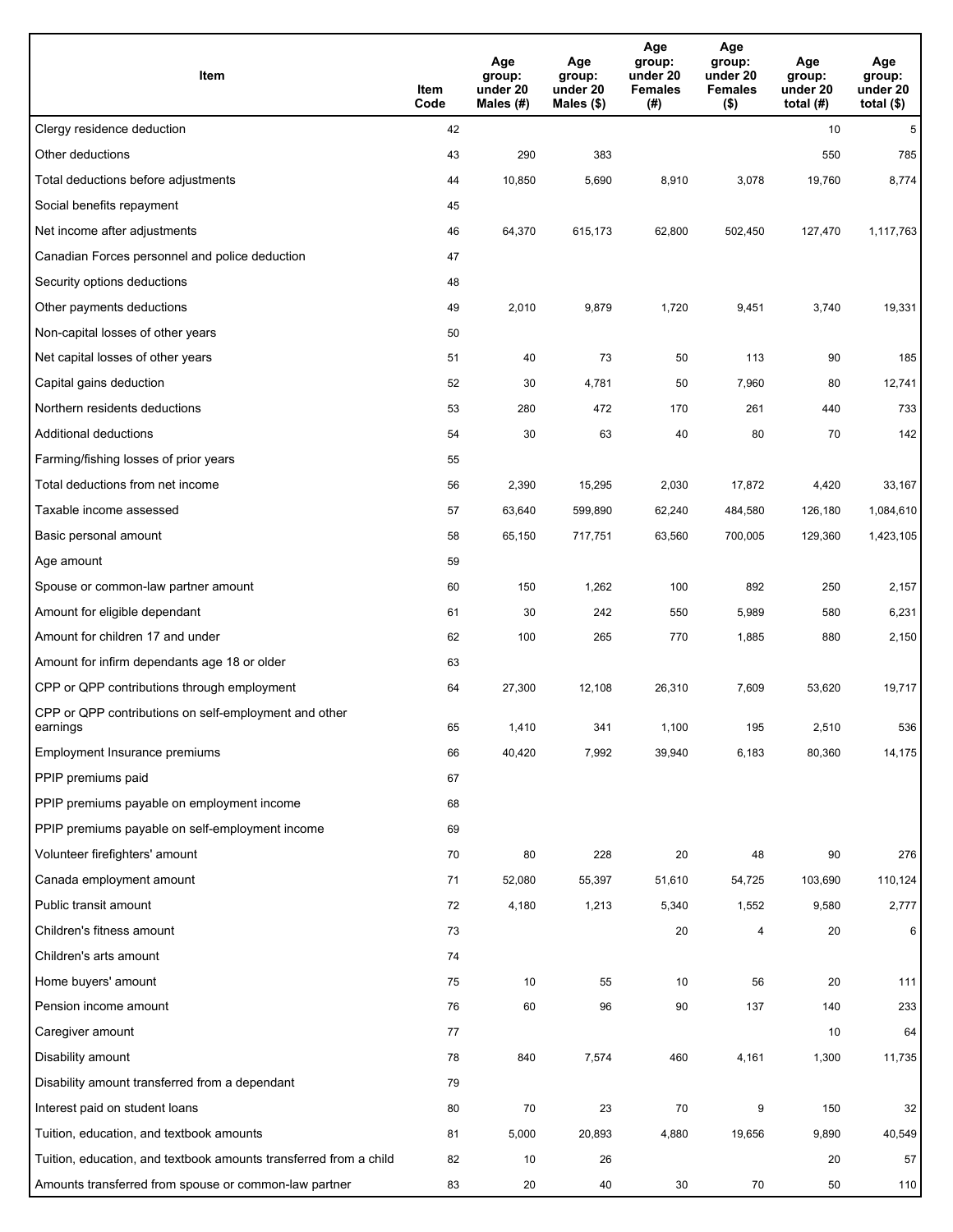| Item                                                | <b>Item</b><br>Code | Age<br>group:<br>under 20<br>Males (#) | Age<br>group:<br>under 20<br>Males (\$) | Age<br>group:<br>under 20<br><b>Females</b><br>(# ) | Age<br>group:<br>under 20<br><b>Females</b><br>$($ \$) | Age<br>group:<br>under 20<br>total $(H)$ | Age<br>group:<br>under 20<br>total $($)$ |
|-----------------------------------------------------|---------------------|----------------------------------------|-----------------------------------------|-----------------------------------------------------|--------------------------------------------------------|------------------------------------------|------------------------------------------|
| Medical expenses                                    | 84                  | 720                                    | 650                                     | 1,030                                               | 939                                                    | 1,750                                    | 1,591                                    |
| Total tax credits on personal amounts               | 85                  | 65,150                                 | 123,933                                 | 63,560                                              | 120,630                                                | 129,360                                  | 245,368                                  |
| Allowable charitable donations and government gifts | 86                  | 740                                    | 380                                     | 680                                                 | 251                                                    | 1,420                                    | 631                                      |
| Eligible cultural and ecological gifts              | 87                  |                                        |                                         |                                                     |                                                        |                                          |                                          |
| Total tax credit on donations and gifts             | 88                  | 720                                    | 113                                     | 660                                                 | 73                                                     | 1,370                                    | 186                                      |
| Total federal non-refundable tax credits            | 89                  | 65,150                                 | 124,046                                 | 63,560                                              | 120,703                                                | 129,360                                  | 245,554                                  |
| Federal dividend tax credit                         | 90                  | 1,780                                  | 7,859                                   | 1,560                                               | 6,939                                                  | 3,350                                    | 14,810                                   |
| Overseas employment tax credit                      | 91                  |                                        |                                         |                                                     |                                                        |                                          |                                          |
| Minimum tax carryover                               | 92                  | 20                                     | 36                                      | 10                                                  | 12                                                     | 30                                       | 48                                       |
| Basic federal tax                                   | 93                  | 11,740                                 | 20,083                                  | 7,140                                               | 7,942                                                  | 18,880                                   | 28,029                                   |
| Federal Foreign Tax Credit                          | 94                  | 210                                    | 133                                     | 130                                                 | 36                                                     | 330                                      | 169                                      |
| Federal Political contribution tax credit           | 95                  |                                        |                                         |                                                     |                                                        |                                          |                                          |
| <b>Investment Tax Credit</b>                        | 96                  |                                        |                                         |                                                     |                                                        |                                          |                                          |
| Labour-sponsored funds tax credit                   | 97                  |                                        |                                         |                                                     |                                                        |                                          |                                          |
| Alternative minimum tax payable                     | 98                  | 40                                     | 284                                     | 40                                                  | 511                                                    | 80                                       | 795                                      |
| Net federal tax                                     | 99                  | 11,700                                 | 19,956                                  | 7,100                                               | 7,909                                                  | 18,800                                   | 27,869                                   |
| CPP contributions on self-employment                | 100                 | 1,410                                  | 682                                     | 1,100                                               | 391                                                    | 2,510                                    | 1,073                                    |
| Social Benefits repayment                           | 101                 |                                        |                                         |                                                     |                                                        |                                          |                                          |
| Net Provincial Tax                                  | 102                 | 6,810                                  | 7,247                                   | 3,150                                               | 2,776                                                  | 9,960                                    | 10,023                                   |
| Total tax payable                                   | 103                 | 12,950                                 | 27,886                                  | 8,320                                               | 11,076                                                 | 21,270                                   | 38,966                                   |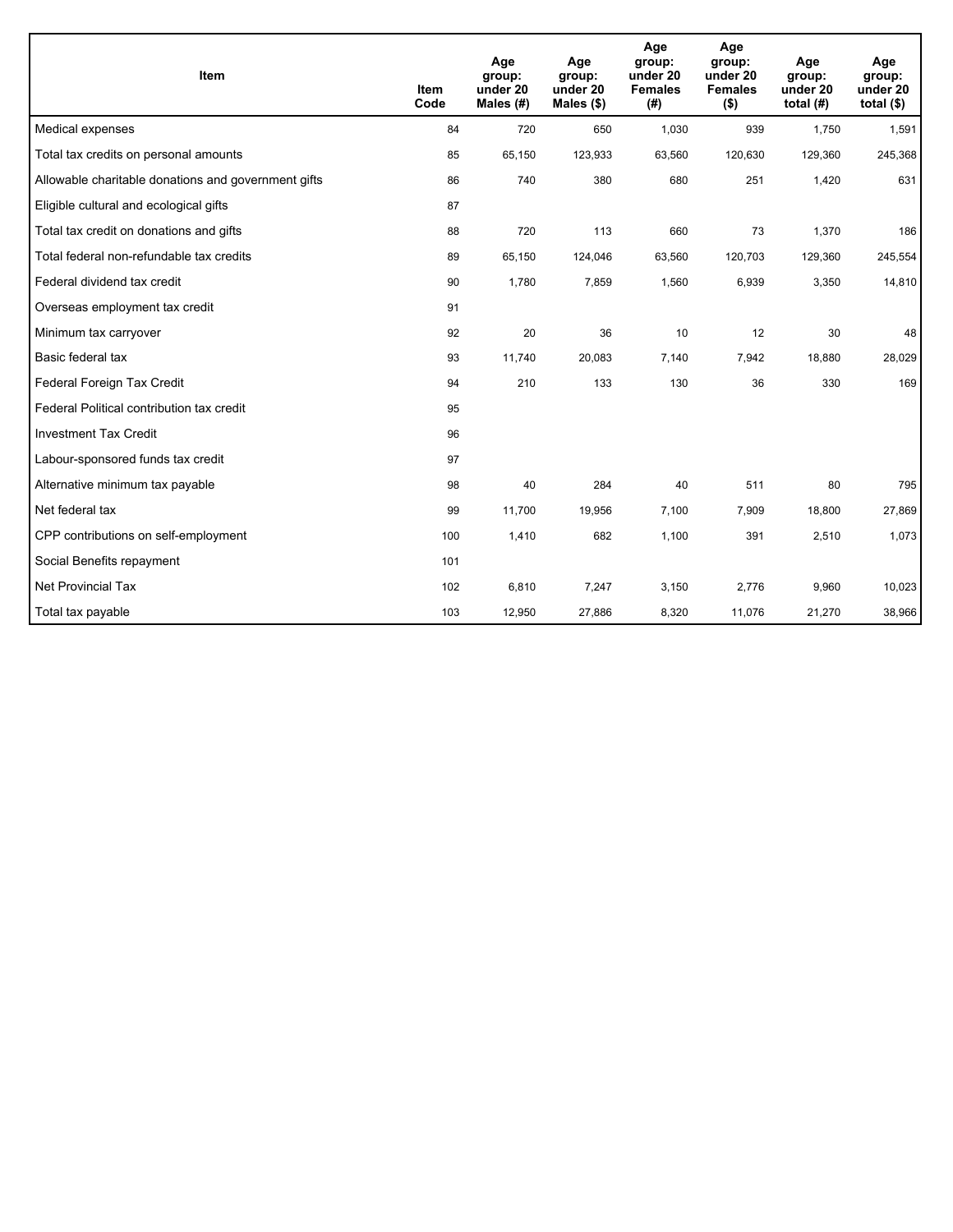| Item                                                                                           | Item<br>Code   | Age<br>group:<br>20 to 24<br>Males (#) | Age<br>group:<br>20 to 24<br>Males $(\$)$ | Age<br>group:<br>20 to 24<br><b>Females</b><br>(#) | Age<br>group:<br>20 to 24<br><b>Females</b><br>$($ \$) | Age<br>group:<br>20 to 24<br>total $(H)$ | Age<br>group:<br>20 to 24<br>total $($ |
|------------------------------------------------------------------------------------------------|----------------|----------------------------------------|-------------------------------------------|----------------------------------------------------|--------------------------------------------------------|------------------------------------------|----------------------------------------|
| Number of taxable returns                                                                      | $\mathbf{1}$   | 66,760                                 |                                           | 47,510                                             |                                                        | 114,280                                  |                                        |
| Number of non-taxable returns                                                                  | $\overline{c}$ | 69,320                                 |                                           | 87,630                                             |                                                        | 159,390                                  |                                        |
| Total number of returns                                                                        | 3              | 136,080                                |                                           | 135,140                                            |                                                        | 273,660                                  |                                        |
| Employment income                                                                              | 4              | 122,540                                | 2,563,982                                 | 120,280                                            | 1,754,778                                              | 243,280                                  | 4,318,861                              |
| Commissions (from employment)                                                                  | 5              | 3,840                                  | 23,555                                    | 5,260                                              | 17,452                                                 | 9,100                                    | 41,008                                 |
| Other employment income                                                                        | 6              | 8,880                                  | 30,935                                    | 10,900                                             | 27,428                                                 | 19,780                                   | 58,381                                 |
| Old Age Security pension (OASP)                                                                | 7              |                                        |                                           |                                                    |                                                        |                                          |                                        |
| CPP or QPP benefits                                                                            | 8              | 2,120                                  | 5,188                                     | 2,970                                              | 7,404                                                  | 5,090                                    | 12,592                                 |
| Other pensions or superannuation                                                               | 9              | 80                                     | 181                                       | 90                                                 | 489                                                    | 170                                      | 671                                    |
| Elected split-pension amount                                                                   | 10             |                                        |                                           |                                                    |                                                        |                                          |                                        |
| Universal Child Care Benefit (UCCB)                                                            | 11             | 360                                    | 437                                       | 9,360                                              | 12,861                                                 | 9,730                                    | 13,318                                 |
| Employment Insurance and other benefits                                                        | 12             | 12,420                                 | 60,903                                    | 7,790                                              | 42,010                                                 | 20,210                                   | 102,913                                |
| Taxable amount of dividends from taxable Canadian corporations                                 | 13             | 7,570                                  | 145,371                                   | 6,850                                              | 140,934                                                | 14,420                                   | 286,371                                |
| Interest and other investment income                                                           | 14             | 14,350                                 | 8,451                                     | 14,530                                             | 8,303                                                  | 28,980                                   | 17,065                                 |
| Net partnership income (Limited or non-active partners only)                                   | 15             | 20                                     | 14                                        |                                                    |                                                        |                                          |                                        |
| Net rental income                                                                              | 16             | 850                                    | 3,065                                     | 730                                                | 2,573                                                  | 1,590                                    | 5,709                                  |
| Taxable capital gains                                                                          | 17             | 3,560                                  | 8,708                                     | 2,740                                              | 7,464                                                  | 6,310                                    | 16,217                                 |
| Registered retirement savings plan income (RRSP)                                               | 18             | 2,400                                  | 5,512                                     | 1,320                                              | 1,974                                                  | 3,720                                    | 7,486                                  |
| Other income                                                                                   | 19             | 20,490                                 | 61,248                                    | 18,520                                             | 58,738                                                 | 39,030                                   | 120,002                                |
| Net business income                                                                            | 20             | 7,500                                  | 64,977                                    | 6,350                                              | 18,965                                                 | 13,860                                   | 83,949                                 |
| Net professional income                                                                        | 21             | 580                                    | 4,811                                     | 700                                                | 4,281                                                  | 1,280                                    | 9,092                                  |
| Net commission income                                                                          | 22             | 860                                    | 5,764                                     | 790                                                | 3,322                                                  | 1,650                                    | 9,096                                  |
| Net farming income                                                                             | 23             | 100                                    | 97                                        | 70                                                 | 241                                                    | 170                                      | 337                                    |
| Net fishing income                                                                             | 24             | 300                                    | 4,329                                     | 50                                                 | 642                                                    | 350                                      | 4,971                                  |
| Workers' compensation benefits                                                                 | 25             | 3,100                                  | 9,871                                     | 1,440                                              | 3,287                                                  | 4,540                                    | 13,157                                 |
| Social assistance payments                                                                     | 26             | 5,910                                  | 46,269                                    | 6,710                                              | 53,565                                                 | 12,620                                   | 99,834                                 |
| Net federal supplements                                                                        | 27             |                                        |                                           |                                                    |                                                        |                                          |                                        |
| Total income assessed                                                                          | 28             | 134,860                                | 3,053,683                                 | 133,780                                            | 2,166,947                                              | 269,230                                  | 5,221,296                              |
| Registered pension plan contributions (RPP)                                                    | 29             | 6,910                                  | 12,021                                    | 5,480                                              | 8,890                                                  | 12,390                                   | 20,910                                 |
| <b>RRSP</b> deduction                                                                          | 30             | 12,560                                 | 34,582                                    | 9,090                                              | 15,984                                                 | 21,660                                   | 50,566                                 |
| Deduction for elected split-pension amount                                                     | 31             |                                        |                                           |                                                    |                                                        |                                          |                                        |
| Annual union, professional, or like dues                                                       | 32             | 22,130                                 | 10,910                                    | 21,720                                             | 7,400                                                  | 43,850                                   | 18,310                                 |
| Child care expenses                                                                            | 33             | 70                                     | 140                                       | 1,040                                              | 2,144                                                  | 1,110                                    | 2,284                                  |
| Business investment loss                                                                       | 34             |                                        |                                           |                                                    |                                                        |                                          |                                        |
| Moving expenses                                                                                | 35             | 1,420                                  | 1,448                                     | 1,440                                              | 1,379                                                  | 2,860                                    | 2,827                                  |
| Support payments made                                                                          | 36             |                                        |                                           |                                                    |                                                        |                                          |                                        |
| Carrying charges and interest expenses                                                         | 37             | 3,060                                  | 1,301                                     | 2,560                                              | 1,003                                                  | 5,620                                    | 2,312                                  |
| Deductions for CPP/QPP contributions on self-employment and other<br>earnings                  | 38             | 6,740                                  | 3,009                                     | 5,530                                              | 1,805                                                  | 12,270                                   | 4,814                                  |
| Deductions for provincial parental insurance plan (PPIP) premiums on<br>self-employment income | 39             |                                        |                                           |                                                    |                                                        |                                          |                                        |
| Exploration and development expenses                                                           | 40             |                                        |                                           |                                                    |                                                        |                                          |                                        |
| Other employment expenses                                                                      | 41             | 2,910                                  | 8,295                                     | 1,320                                              | 2,504                                                  | 4,220                                    | 10,799                                 |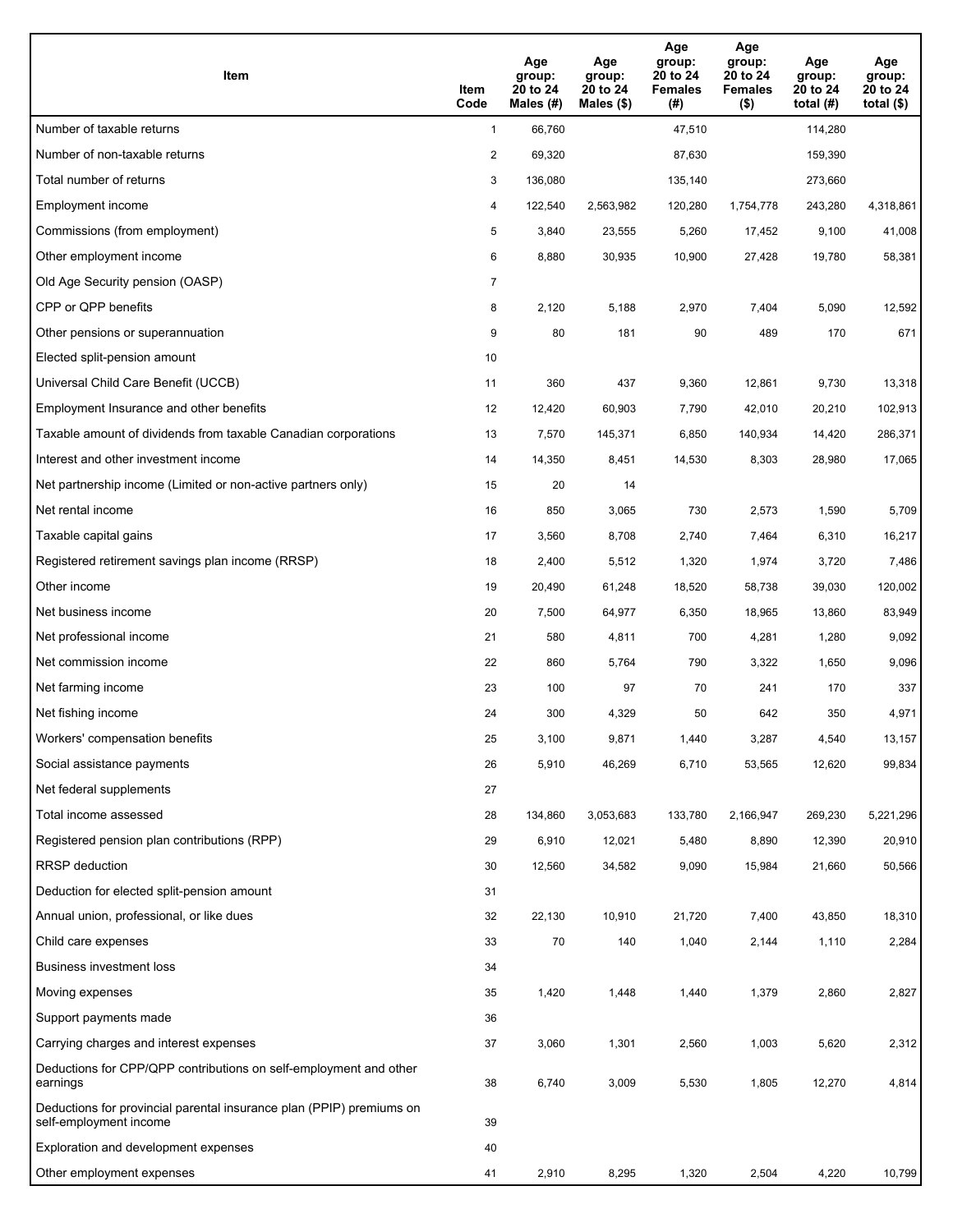| Item                                                              | Item<br>Code | Age<br>group:<br>20 to 24<br>Males (#) | Age<br>group:<br>20 to 24<br>Males (\$) | Age<br>group:<br>20 to 24<br><b>Females</b><br>(#) | Age<br>group:<br>20 to 24<br><b>Females</b><br>$($ \$) | Age<br>group:<br>20 to 24<br>total $(#)$ | Age<br>group:<br>20 to 24<br>total $($)$ |
|-------------------------------------------------------------------|--------------|----------------------------------------|-----------------------------------------|----------------------------------------------------|--------------------------------------------------------|------------------------------------------|------------------------------------------|
| Clergy residence deduction                                        | 42           |                                        |                                         |                                                    |                                                        | 60                                       | 224                                      |
| Other deductions                                                  | 43           | 1,560                                  | 814                                     |                                                    |                                                        | 2,990                                    | 1,324                                    |
| Total deductions before adjustments                               | 44           | 43,430                                 | 72,830                                  | 38,740                                             | 41,752                                                 | 82,180                                   | 114,591                                  |
| Social benefits repayment                                         | 45           |                                        |                                         | 50                                                 | 54                                                     |                                          |                                          |
| Net income after adjustments                                      | 46           | 134,690                                | 2,983,765                               | 133,570                                            | 2,145,711                                              | 268,850                                  | 5,130,135                                |
| Canadian Forces personnel and police deduction                    | 47           |                                        |                                         |                                                    |                                                        |                                          |                                          |
| Security options deductions                                       | 48           |                                        |                                         | 70                                                 | 65                                                     |                                          |                                          |
| Other payments deductions                                         | 49           | 8,910                                  | 56,140                                  | 8,070                                              | 56,852                                                 | 16,980                                   | 112,992                                  |
| Non-capital losses of other years                                 | 50           |                                        |                                         |                                                    |                                                        |                                          |                                          |
| Net capital losses of other years                                 | 51           | 280                                    | 241                                     | 210                                                | 273                                                    | 500                                      | 513                                      |
| Capital gains deduction                                           | 52           | 50                                     | 3,011                                   | 50                                                 | 3,572                                                  | 100                                      | 6,583                                    |
| Northern residents deductions                                     | 53           | 1,550                                  | 3,695                                   | 900                                                | 1,693                                                  | 2,450                                    | 5,388                                    |
| Additional deductions                                             | 54           | 70                                     | 337                                     | 60                                                 | 487                                                    | 130                                      | 824                                      |
| Farming/fishing losses of prior years                             | 55           |                                        |                                         |                                                    |                                                        |                                          |                                          |
| Total deductions from net income                                  | 56           | 10,890                                 | 63,624                                  | 9,360                                              | 63,041                                                 | 20,240                                   | 126,664                                  |
| Taxable income assessed                                           | 57           | 131,790                                | 2,920,156                               | 131,320                                            | 2,082,780                                              | 263,700                                  | 5,003,595                                |
| Basic personal amount                                             | 58           | 136,080                                | 1,494,689                               | 135,140                                            | 1,482,559                                              | 273,660                                  | 3,002,503                                |
| Age amount                                                        | 59           |                                        |                                         |                                                    |                                                        |                                          |                                          |
| Spouse or common-law partner amount                               | 60           | 3,180                                  | 24,788                                  | 1,670                                              | 13,620                                                 | 4,870                                    | 38,620                                   |
| Amount for eligible dependant                                     | 61           | 280                                    | 2,562                                   | 4,420                                              | 47,531                                                 | 4,700                                    | 50,104                                   |
| Amount for children 17 and under                                  | 62           | 1,940                                  | 5,684                                   | 6,520                                              | 18,785                                                 | 8,470                                    | 24,497                                   |
| Amount for infirm dependants age 18 or older                      | 63           |                                        |                                         |                                                    |                                                        |                                          |                                          |
| CPP or QPP contributions through employment                       | 64           | 101,620                                | 98,081                                  | 98,060                                             | 67,061                                                 | 199,690                                  | 165,146                                  |
| CPP or QPP contributions on self-employment and other<br>earnings | 65           | 6,740                                  | 3,009                                   | 5,530                                              | 1,805                                                  | 12,270                                   | 4,814                                    |
| Employment Insurance premiums                                     | 66           | 104,030                                | 42,694                                  | 102,120                                            | 31,831                                                 | 206,150                                  | 74,527                                   |
| PPIP premiums paid                                                | 67           |                                        |                                         |                                                    |                                                        |                                          |                                          |
| PPIP premiums payable on employment income                        | 68           |                                        |                                         |                                                    |                                                        |                                          |                                          |
| PPIP premiums payable on self-employment income                   | 69           |                                        |                                         |                                                    |                                                        |                                          |                                          |
| Volunteer firefighters' amount                                    | 70           | 310                                    | 942                                     | 50                                                 | 159                                                    | 370                                      | 1,101                                    |
| Canada employment amount                                          | 71           | 113,040                                | 124,165                                 | 111,980                                            | 122,540                                                | 225,030                                  | 246,714                                  |
| Public transit amount                                             | 72           | 16,580                                 | 7,179                                   | 21,300                                             | 9,109                                                  | 37,980                                   | 16,316                                   |
| Children's fitness amount                                         | 73           | 120                                    | 33                                      | 330                                                | 75                                                     | 440                                      | 108                                      |
| Children's arts amount                                            | 74           | 20                                     | 8                                       | 50                                                 | 18                                                     | 70                                       | 26                                       |
| Home buyers' amount                                               | 75           | 1,130                                  | 5,382                                   | 640                                                | 2,798                                                  | 1,770                                    | 8,180                                    |
| Pension income amount                                             | 76           | 80                                     | 88                                      | 90                                                 | 108                                                    | 160                                      | 197                                      |
| Caregiver amount                                                  | 77           |                                        |                                         |                                                    |                                                        | 210                                      | 1,106                                    |
| Disability amount                                                 | 78           | 1,700                                  | 13,023                                  | 1,000                                              | 7,672                                                  | 2,700                                    | 20,694                                   |
| Disability amount transferred from a dependant                    | 79           |                                        |                                         |                                                    |                                                        |                                          |                                          |
| Interest paid on student loans                                    | 80           | 3,460                                  | 1,481                                   | 5,010                                              | 2,401                                                  | 8,470                                    | 3,882                                    |
| Tuition, education, and textbook amounts                          | 81           | 31,530                                 | 188,170                                 | 35,810                                             | 213,198                                                | 67,350                                   | 401,471                                  |
| Tuition, education, and textbook amounts transferred from a child | 82           | 20                                     | 85                                      | 30                                                 | 134                                                    | 50                                       | 243                                      |
| Amounts transferred from spouse or common-law partner             | 83           | 730                                    | 2,667                                   | 580                                                | 1,873                                                  | 1,320                                    | 4,560                                    |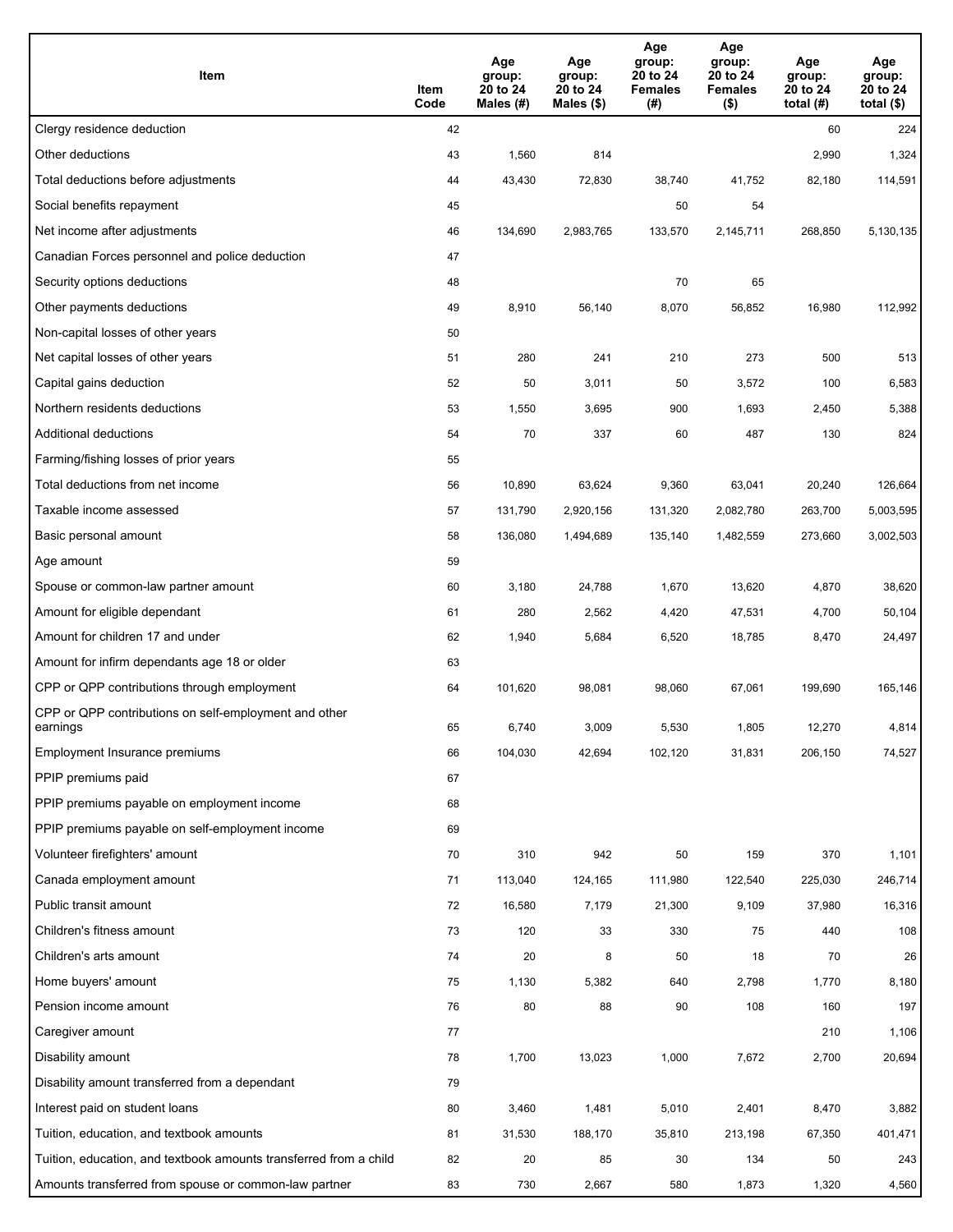| <b>Item</b>                                         | <b>Item</b><br>Code | Age<br>group:<br>20 to 24<br>Males (#) | Age<br>group:<br>20 to 24<br>Males $(\$)$ | Age<br>group:<br>20 to 24<br><b>Females</b><br>(#) | Age<br>group:<br>20 to 24<br><b>Females</b><br>$($ \$) | Age<br>group:<br>20 to 24<br>total $(H)$ | Age<br>group:<br>20 to 24<br>total $($)$ |
|-----------------------------------------------------|---------------------|----------------------------------------|-------------------------------------------|----------------------------------------------------|--------------------------------------------------------|------------------------------------------|------------------------------------------|
| Medical expenses                                    | 84                  | 3,380                                  | 3,601                                     | 5,440                                              | 5,295                                                  | 8,830                                    | 9,008                                    |
| Total tax credits on personal amounts               | 85                  | 136,080                                | 302,918                                   | 135,140                                            | 304,429                                                | 273,660                                  | 611,218                                  |
| Allowable charitable donations and government gifts | 86                  | 6,240                                  | 4,864                                     | 6,170                                              | 3,231                                                  | 12,400                                   | 8,095                                    |
| Eligible cultural and ecological gifts              | 87                  |                                        |                                           |                                                    |                                                        | 20                                       | $\overline{7}$                           |
| Total tax credit on donations and gifts             | 88                  | 6,130                                  | 1,350                                     | 6,050                                              | 879                                                    | 12,180                                   | 2,229                                    |
| Total federal non-refundable tax credits            | 89                  | 136,080                                | 304,267                                   | 135,140                                            | 305,308                                                | 273,660                                  | 613,446                                  |
| Federal dividend tax credit                         | 90                  | 6,320                                  | 17,657                                    | 5,370                                              | 16,652                                                 | 11,690                                   | 34,316                                   |
| Overseas employment tax credit                      | 91                  |                                        |                                           |                                                    |                                                        |                                          |                                          |
| Minimum tax carryover                               | 92                  | 70                                     | 165                                       | 60                                                 | 66                                                     | 130                                      | 231                                      |
| Basic federal tax                                   | 93                  | 61,450                                 | 211,119                                   | 41,640                                             | 79,636                                                 | 103,090                                  | 290,801                                  |
| Federal Foreign Tax Credit                          | 94                  | 1,340                                  | 2,320                                     | 660                                                | 338                                                    | 2,000                                    | 2,658                                    |
| Federal Political contribution tax credit           | 95                  |                                        |                                           |                                                    |                                                        |                                          |                                          |
| <b>Investment Tax Credit</b>                        | 96                  |                                        |                                           |                                                    |                                                        |                                          |                                          |
| Labour-sponsored funds tax credit                   | 97                  |                                        |                                           |                                                    |                                                        |                                          |                                          |
| Alternative minimum tax payable                     | 98                  | 40                                     | 169                                       | 40                                                 | 213                                                    | 80                                       | 382                                      |
| Net federal tax                                     | 99                  | 61,300                                 | 208,807                                   | 41,470                                             | 79,309                                                 | 102,770                                  | 288,161                                  |
| CPP contributions on self-employment                | 100                 | 6,740                                  | 6,017                                     | 5,520                                              | 3,610                                                  | 12,260                                   | 9,628                                    |
| Social Benefits repayment                           | 101                 |                                        |                                           | 50                                                 | 54                                                     |                                          |                                          |
| Net Provincial Tax                                  | 102                 | 52,900                                 | 80,927                                    | 33,430                                             | 30,108                                                 | 86,340                                   | 111,057                                  |
| Total tax payable                                   | 103                 | 66,760                                 | 296,746                                   | 47,510                                             | 113,082                                                | 114,280                                  | 409,896                                  |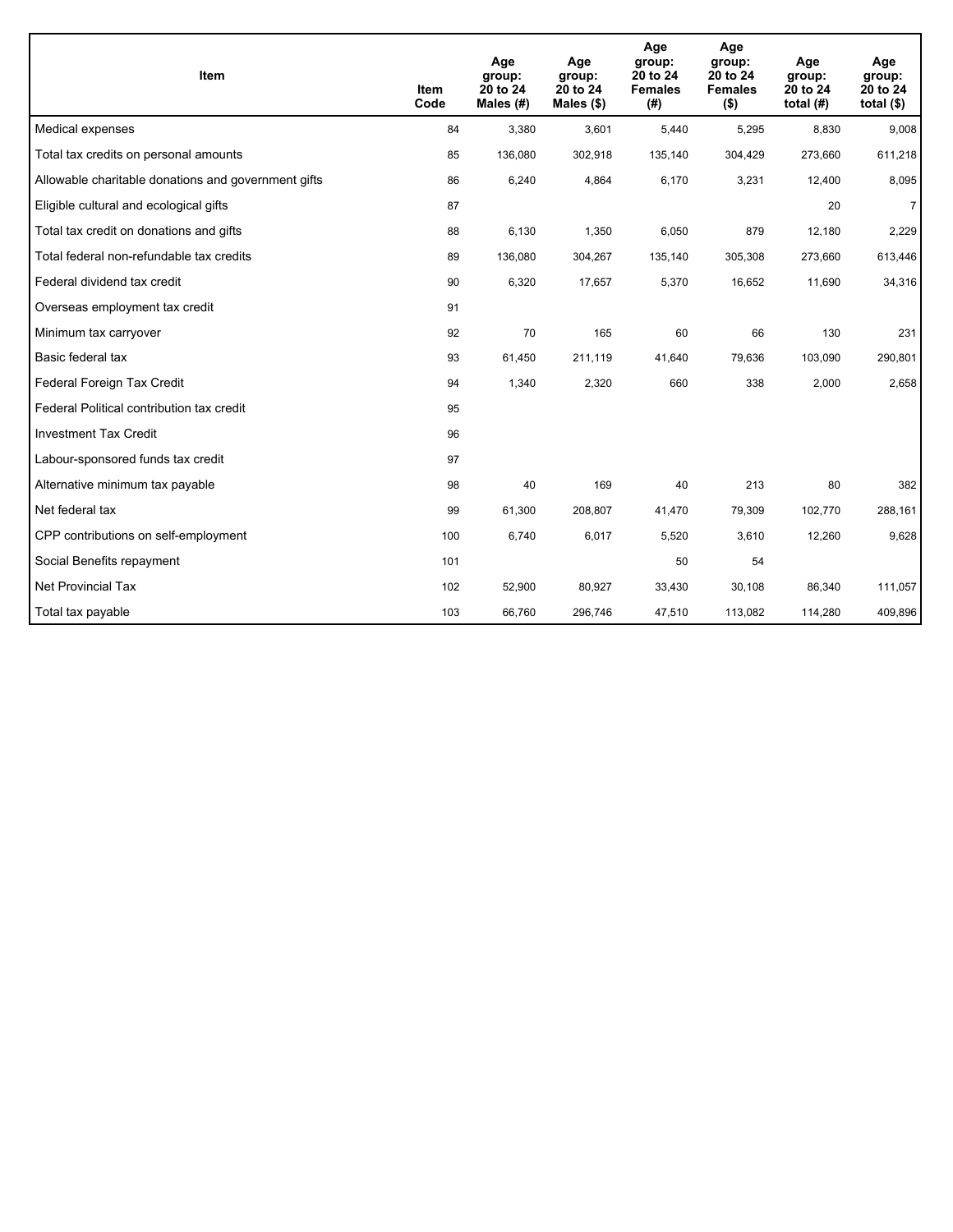| <b>Item</b>                                                                                    | Item<br>Code   | Age<br>group:<br>25 to 29<br>Males (#) | Age<br>group:<br>25 to 29<br>Males $(\$)$ | Age<br>group:<br>25 to 29<br><b>Females</b><br>$(\#)$ | Age<br>group:<br>25 to 29<br><b>Females</b><br>$($ \$) | Age<br>group:<br>25 to 29<br>total $(H)$ | Age<br>group:<br>25 to 29<br>total $($)$ |
|------------------------------------------------------------------------------------------------|----------------|----------------------------------------|-------------------------------------------|-------------------------------------------------------|--------------------------------------------------------|------------------------------------------|------------------------------------------|
| Number of taxable returns                                                                      | $\mathbf{1}$   | 103,840                                |                                           | 87,560                                                |                                                        | 191,400                                  |                                          |
| Number of non-taxable returns                                                                  | 2              | 40,190                                 |                                           | 60,440                                                |                                                        | 101,180                                  |                                          |
| Total number of returns                                                                        | 3              | 144,030                                |                                           | 148,000                                               |                                                        | 292,590                                  |                                          |
| Employment income                                                                              | 4              | 128,330                                | 4,895,423                                 | 126,640                                               | 3,380,062                                              | 255,130                                  | 8,275,763                                |
| Commissions (from employment)                                                                  | 5              | 5,220                                  | 81,231                                    | 5,580                                                 | 42,963                                                 | 10,790                                   | 124,194                                  |
| Other employment income                                                                        | 6              | 12,660                                 | 56,050                                    | 12,500                                                | 46,897                                                 | 25,170                                   | 103,002                                  |
| Old Age Security pension (OASP)                                                                | $\overline{7}$ |                                        |                                           |                                                       |                                                        |                                          |                                          |
| CPP or QPP benefits                                                                            | 8              | 360                                    | 1,540                                     | 530                                                   | 1,985                                                  | 890                                      | 3,525                                    |
| Other pensions or superannuation                                                               | 9              | 80                                     | 449                                       | 80                                                    | 560                                                    | 160                                      | 1,037                                    |
| Elected split-pension amount                                                                   | 10             |                                        |                                           |                                                       |                                                        |                                          |                                          |
| Universal Child Care Benefit (UCCB)                                                            | 11             | 2,350                                  | 3,070                                     | 28,170                                                | 42,821                                                 | 30,560                                   | 45,970                                   |
| Employment Insurance and other benefits                                                        | 12             | 16,270                                 | 89,692                                    | 20,350                                                | 147,723                                                | 36,620                                   | 237,416                                  |
| Taxable amount of dividends from taxable Canadian corporations                                 | 13             | 11,500                                 | 133,945                                   | 9,450                                                 | 104,090                                                | 20,960                                   | 238,092                                  |
| Interest and other investment income                                                           | 14             | 20,850                                 | 14,503                                    | 21,790                                                | 13,840                                                 | 42,670                                   | 28,516                                   |
| Net partnership income (Limited or non-active partners only)                                   | 15             |                                        |                                           | 40                                                    | 66                                                     | 150                                      | 69                                       |
| Net rental income                                                                              | 16             | 4,080                                  | 8,406                                     | 3,620                                                 | 7,908                                                  | 7,710                                    | 16,334                                   |
| Taxable capital gains                                                                          | 17             | 6,190                                  | 18,324                                    | 4,700                                                 | 13,012                                                 | 10,890                                   | 31,392                                   |
| Registered retirement savings plan income (RRSP)                                               | 18             | 7,070                                  | 21,528                                    | 5,270                                                 | 11,773                                                 | 12,330                                   | 33,301                                   |
| Other income                                                                                   | 19             | 15,580                                 | 40,103                                    | 11,210                                                | 31,603                                                 | 26,800                                   | 71,763                                   |
| Net business income                                                                            | 20             | 13,330                                 | 187,102                                   | 10,890                                                | 96,306                                                 | 24,220                                   | 283,465                                  |
| Net professional income                                                                        | 21             | 1,460                                  | 23,396                                    | 1,780                                                 | 20,957                                                 | 3,240                                    | 44,353                                   |
| Net commission income                                                                          | 22             | 1,510                                  | 21,276                                    | 1,510                                                 | 10,747                                                 | 3,020                                    | 32,022                                   |
| Net farming income                                                                             | 23             | 290                                    | 226                                       | 160                                                   | 261                                                    | 450                                      | 487                                      |
| Net fishing income                                                                             | 24             | 320                                    | 6,433                                     | 60                                                    | 804                                                    | 380                                      | 7,237                                    |
| Workers' compensation benefits                                                                 | 25             | 3,760                                  | 21,071                                    | 1,850                                                 | 8,176                                                  | 5,610                                    | 29,247                                   |
| Social assistance payments                                                                     | 26             | 6,090                                  | 48,186                                    | 7,160                                                 | 62,090                                                 | 13,250                                   | 110,276                                  |
| Net federal supplements                                                                        | 27             |                                        |                                           |                                                       |                                                        |                                          |                                          |
| Total income assessed                                                                          | 28             | 143,470                                | 5,672,084                                 | 147,440                                               | 4,046,049                                              | 291,160                                  | 9,718,994                                |
| Registered pension plan contributions (RPP)                                                    | 29             | 17,210                                 | 49,238                                    | 22,660                                                | 64,281                                                 | 39,870                                   | 113,519                                  |
| <b>RRSP</b> deduction                                                                          | 30             | 31,600                                 | 132,927                                   | 28,550                                                | 85,605                                                 | 60,140                                   | 218,534                                  |
| Deduction for elected split-pension amount                                                     | 31             |                                        |                                           |                                                       |                                                        |                                          |                                          |
| Annual union, professional, or like dues                                                       | 32             | 30,090                                 | 24,296                                    | 35,190                                                | 22,027                                                 | 65,280                                   | 46,323                                   |
| Child care expenses                                                                            | 33             | 860                                    | 2,802                                     | 6,910                                                 | 20,621                                                 | 7,770                                    | 23,425                                   |
| Business investment loss                                                                       | 34             | 20                                     | 238                                       |                                                       |                                                        | 30                                       | 304                                      |
| Moving expenses                                                                                | 35             | 1,760                                  | 3,708                                     | 1,640                                                 | 2,788                                                  | 3,400                                    | 6,496                                    |
| Support payments made                                                                          | 36             |                                        |                                           |                                                       |                                                        |                                          |                                          |
| Carrying charges and interest expenses                                                         | 37             | 5,820                                  | 3,547                                     | 4,720                                                 | 2,476                                                  | 10,530                                   | 6,132                                    |
| Deductions for CPP/QPP contributions on self-employment and other<br>earnings                  | 38             | 12,010                                 | 8,674                                     | 9,610                                                 | 5,098                                                  | 21,620                                   | 13,774                                   |
| Deductions for provincial parental insurance plan (PPIP) premiums on<br>self-employment income | 39             |                                        |                                           |                                                       |                                                        |                                          |                                          |
| Exploration and development expenses                                                           | 40             |                                        |                                           |                                                       |                                                        |                                          |                                          |
| Other employment expenses                                                                      | 41             | 6,300                                  | 26,934                                    | 3,280                                                 | 8,658                                                  | 9,570                                    | 35,592                                   |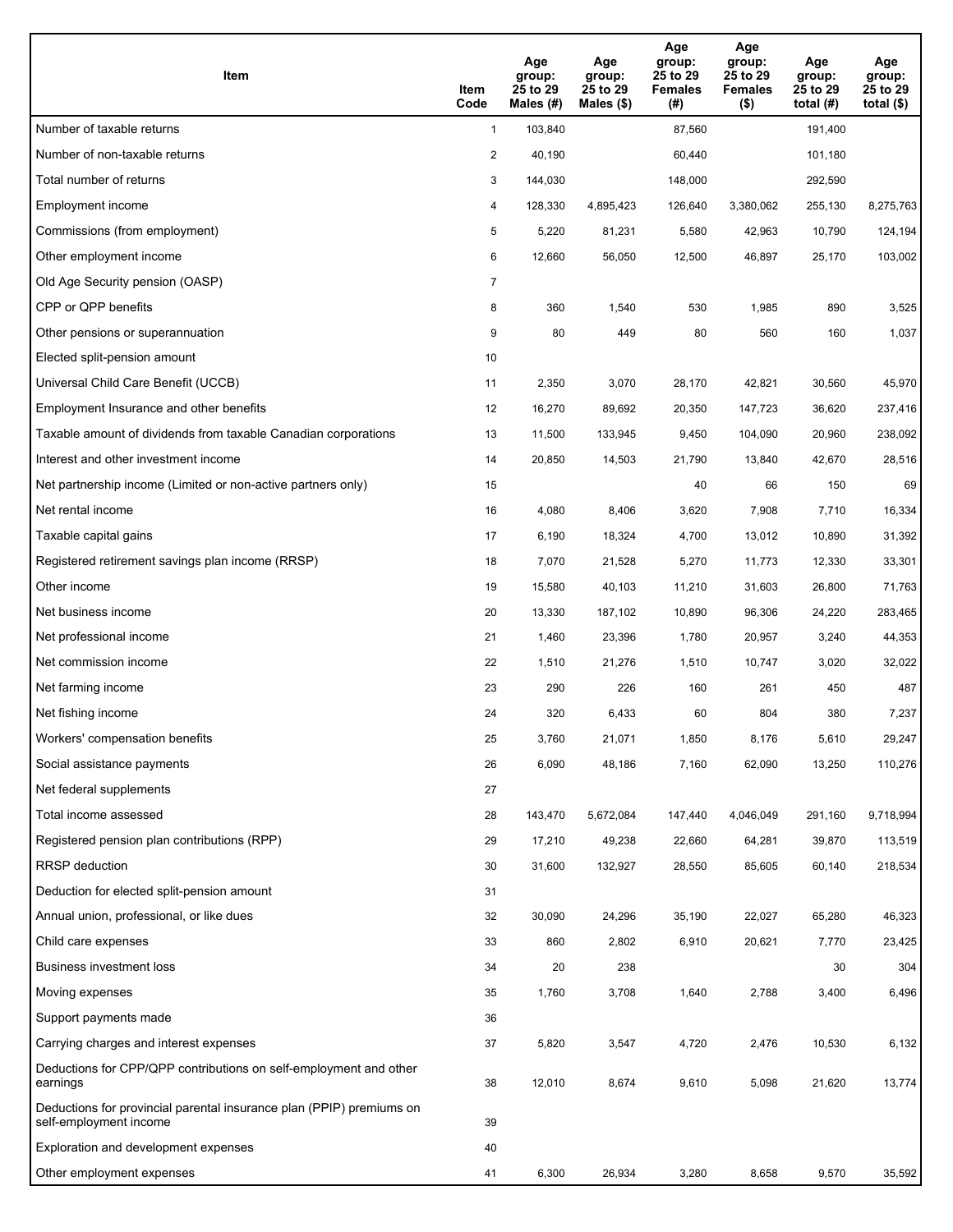| Item                                                              | Item<br>Code | Age<br>group:<br>25 to 29<br>Males (#) | Age<br>group:<br>25 to 29<br>Males (\$) | Age<br>group:<br>25 to 29<br><b>Females</b><br>(# ) | Age<br>group:<br>25 to 29<br><b>Females</b><br>$($ \$) | Age<br>group:<br>25 to 29<br>total $(#)$ | Age<br>group:<br>25 to 29<br>total $($)$ |
|-------------------------------------------------------------------|--------------|----------------------------------------|-----------------------------------------|-----------------------------------------------------|--------------------------------------------------------|------------------------------------------|------------------------------------------|
| Clergy residence deduction                                        | 42           | 190                                    | 1,896                                   | 70                                                  | 466                                                    | 260                                      | 2,362                                    |
| Other deductions                                                  | 43           | 3,000                                  | 2,656                                   | 3,110                                               | 1,983                                                  | 6,100                                    | 4,638                                    |
| Total deductions before adjustments                               | 44           | 72,150                                 | 257,391                                 | 72,010                                              | 214,431                                                | 144,170                                  | 471,989                                  |
| Social benefits repayment                                         | 45           | 2,070                                  | 2,538                                   | 140                                                 | 149                                                    | 2,210                                    | 2,687                                    |
| Net income after adjustments                                      | 46           | 143,140                                | 5,414,762                               | 146,980                                             | 3,839,642                                              | 290,370                                  | 9,255,116                                |
| Canadian Forces personnel and police deduction                    | 47           | 20                                     | 213                                     |                                                     |                                                        | 20                                       | 321                                      |
| Security options deductions                                       | 48           | 190                                    | 559                                     | 190                                                 | 400                                                    | 380                                      | 959                                      |
| Other payments deductions                                         | 49           | 9,730                                  | 69,293                                  | 8,930                                               | 70,316                                                 | 18,660                                   | 139,610                                  |
| Non-capital losses of other years                                 | 50           | 140                                    | 685                                     | 110                                                 | 495                                                    | 250                                      | 1,181                                    |
| Net capital losses of other years                                 | 51           | 850                                    | 2,579                                   | 520                                                 | 899                                                    | 1,370                                    | 3,480                                    |
| Capital gains deduction                                           | 52           | 90                                     | 3,613                                   | 70                                                  | 3,677                                                  | 160                                      | 7,289                                    |
| Northern residents deductions                                     | 53           | 2,500                                  | 7,336                                   | 1,310                                               | 2,889                                                  | 3,810                                    | 10,224                                   |
| Additional deductions                                             | 54           | 110                                    | 1,151                                   | 140                                                 | 1,750                                                  | 250                                      | 2,919                                    |
| Farming/fishing losses of prior years                             | 55           |                                        |                                         |                                                     |                                                        |                                          |                                          |
| Total deductions from net income                                  | 56           | 13,510                                 | 85,562                                  | 11,220                                              | 80,535                                                 | 24,730                                   | 166,116                                  |
| Taxable income assessed                                           | 57           | 140,210                                | 5,329,328                               | 144,660                                             | 3,759,205                                              | 285,120                                  | 9,089,226                                |
| Basic personal amount                                             | 58           | 144,030                                | 1,576,044                               | 147,980                                             | 1,618,280                                              | 292,560                                  | 3,200,046                                |
| Age amount                                                        | 59           |                                        |                                         |                                                     |                                                        |                                          |                                          |
| Spouse or common-law partner amount                               | 60           | 12,360                                 | 94,264                                  | 5,210                                               | 41,386                                                 | 17,600                                   | 135,948                                  |
| Amount for eligible dependant                                     | 61           | 1,000                                  | 9,795                                   | 8,920                                               | 95,226                                                 | 9,920                                    | 105,054                                  |
| Amount for children 17 and under                                  | 62           | 12,190                                 | 42,403                                  | 16,950                                              | 57,200                                                 | 29,160                                   | 99,683                                   |
| Amount for infirm dependants age 18 or older                      | 63           | 30                                     | 102                                     | 10                                                  | 72                                                     | 40                                       | 174                                      |
| CPP or QPP contributions through employment                       | 64           | 116,320                                | 176,081                                 | 111,340                                             | 135,023                                                | 227,660                                  | 311,108                                  |
| CPP or QPP contributions on self-employment and other<br>earnings | 65           | 12.010                                 | 8,674                                   | 9,610                                               | 5,098                                                  | 21,620                                   | 13.774                                   |
| Employment Insurance premiums                                     | 66           | 115,170                                | 69,991                                  | 112,940                                             | 56,561                                                 | 228,120                                  | 126,554                                  |
| PPIP premiums paid                                                | 67           |                                        |                                         |                                                     |                                                        |                                          |                                          |
| PPIP premiums payable on employment income                        | 68           |                                        |                                         |                                                     |                                                        |                                          |                                          |
| PPIP premiums payable on self-employment income                   | 69           |                                        |                                         |                                                     |                                                        |                                          |                                          |
| Volunteer firefighters' amount                                    | 70           | 410                                    | 1,239                                   | 70                                                  | 222                                                    | 490                                      | 1,464                                    |
| Canada employment amount                                          | 71           | 123,150                                | 136,161                                 | 121,600                                             | 133,683                                                | 244,760                                  | 269,860                                  |
| Public transit amount                                             | 72           | 16,130                                 | 10,940                                  | 19,660                                              | 13,279                                                 | 35,820                                   | 24,231                                   |
| Children's fitness amount                                         | 73           | 2,210                                  | 705                                     | 3,290                                               | 981                                                    | 5,490                                    | 1,686                                    |
| Children's arts amount                                            | 74           | 610                                    | 218                                     | 830                                                 | 284                                                    | 1,440                                    | 503                                      |
| Home buyers' amount                                               | 75           | 3,110                                  | 14,462                                  | 1,890                                               | 8,269                                                  | 5,000                                    | 22,731                                   |
| Pension income amount                                             | 76           | 80                                     | 102                                     | 90                                                  | 131                                                    | 170                                      | 235                                      |
| Caregiver amount                                                  | $77\,$       | 530                                    | 2,772                                   | 440                                                 | 2,252                                                  | 970                                      | 5,026                                    |
| Disability amount                                                 | 78           | 1,420                                  | 10,873                                  | 1,050                                               | 8,084                                                  | 2,470                                    | 18,957                                   |
| Disability amount transferred from a dependant                    | 79           | 280                                    | 2,971                                   | 320                                                 | 3,603                                                  | 600                                      | 6,574                                    |
| Interest paid on student loans                                    | 80           | 8,510                                  | 5,314                                   | 13,880                                              | 9,150                                                  | 22,390                                   | 14,464                                   |
| Tuition, education, and textbook amounts                          | 81           | 25,810                                 | 195,918                                 | 32,590                                              | 241,536                                                | 58,400                                   | 437,534                                  |
| Tuition, education, and textbook amounts transferred from a child | 82           | 20                                     | 68                                      |                                                     |                                                        | 60                                       | 141                                      |
| Amounts transferred from spouse or common-law partner             | 83           | 3,100                                  | 11,689                                  | 2,220                                               | 8,094                                                  | 5,330                                    | 19,866                                   |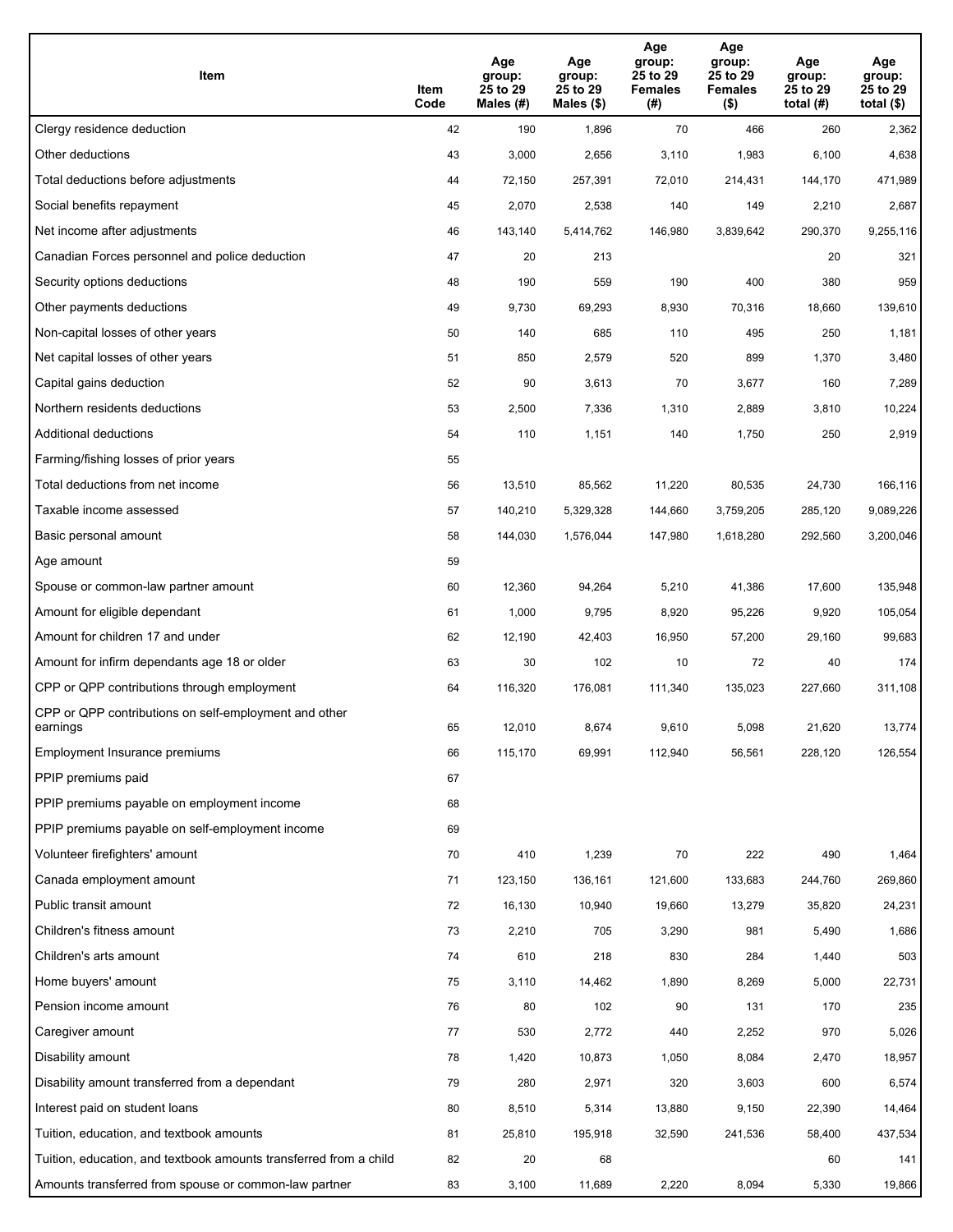| <b>Item</b>                                         | Item<br>Code | Age<br>group:<br>25 to 29<br>Males $(H)$ | Age<br>group:<br>25 to 29<br>Males $(\$)$ | Age<br>group:<br>25 to 29<br><b>Females</b><br>(# ) | Age<br>group:<br>25 to 29<br><b>Females</b><br>$($ \$) | Age<br>group:<br>25 to 29<br>total $(H)$ | Age<br>group:<br>25 to 29<br>total $($)$ |
|-----------------------------------------------------|--------------|------------------------------------------|-------------------------------------------|-----------------------------------------------------|--------------------------------------------------------|------------------------------------------|------------------------------------------|
| Medical expenses                                    | 84           | 4,740                                    | 6,490                                     | 8,770                                               | 11,126                                                 | 13,510                                   | 17,633                                   |
| Total tax credits on personal amounts               | 85           | 144,030                                  | 356,600                                   | 147,990                                             | 367,450                                                | 292,570                                  | 725,003                                  |
| Allowable charitable donations and government gifts | 86           | 16,200                                   | 16,585                                    | 17,240                                              | 11,947                                                 | 33,450                                   | 28,532                                   |
| Eligible cultural and ecological gifts              | 87           | 10                                       | 1                                         |                                                     |                                                        | 20                                       | 3                                        |
| Total tax credit on donations and gifts             | 88           | 16,100                                   | 4,577                                     | 17,160                                              | 3,215                                                  | 33,260                                   | 7,792                                    |
| Total federal non-refundable tax credits            | 89           | 144,030                                  | 361,177                                   | 147,990                                             | 370,665                                                | 292,570                                  | 732,795                                  |
| Federal dividend tax credit                         | 90           | 10,620                                   | 16,967                                    | 8,230                                               | 12,862                                                 | 18,850                                   | 29,829                                   |
| Overseas employment tax credit                      | 91           | 60                                       | 351                                       |                                                     |                                                        | 60                                       | 361                                      |
| Minimum tax carryover                               | 92           | 80                                       | 204                                       | 70                                                  | 157                                                    | 150                                      | 361                                      |
| Basic federal tax                                   | 93           | 97,650                                   | 568,082                                   | 80,420                                              | 282,839                                                | 178,080                                  | 850,976                                  |
| Federal Foreign Tax Credit                          | 94           | 3,330                                    | 4,192                                     | 2,140                                               | 1,759                                                  | 5,470                                    | 5,956                                    |
| Federal Political contribution tax credit           | 95           | 230                                      | 33                                        | 100                                                 | 14                                                     | 330                                      | 47                                       |
| <b>Investment Tax Credit</b>                        | 96           |                                          |                                           |                                                     |                                                        |                                          |                                          |
| Labour-sponsored funds tax credit                   | 97           |                                          |                                           |                                                     |                                                        | 10                                       | 5                                        |
| Alternative minimum tax payable                     | 98           | 60                                       | 200                                       | 50                                                  | 193                                                    | 110                                      | 398                                      |
| Net federal tax                                     | 99           | 97,470                                   | 563,869                                   | 80,200                                              | 281,113                                                | 177,680                                  | 845,031                                  |
| CPP contributions on self-employment                | 100          | 12,010                                   | 17,347                                    | 9,610                                               | 10,196                                                 | 21,620                                   | 27,548                                   |
| Social Benefits repayment                           | 101          | 2,070                                    | 2,538                                     | 140                                                 | 149                                                    | 2,210                                    | 2,687                                    |
| <b>Net Provincial Tax</b>                           | 102          | 92,600                                   | 226,957                                   | 74,260                                              | 110,112                                                | 166,870                                  | 337,091                                  |
| Total tax payable                                   | 103          | 103,840                                  | 810,713                                   | 87,560                                              | 401,615                                                | 191,400                                  | 1,212,403                                |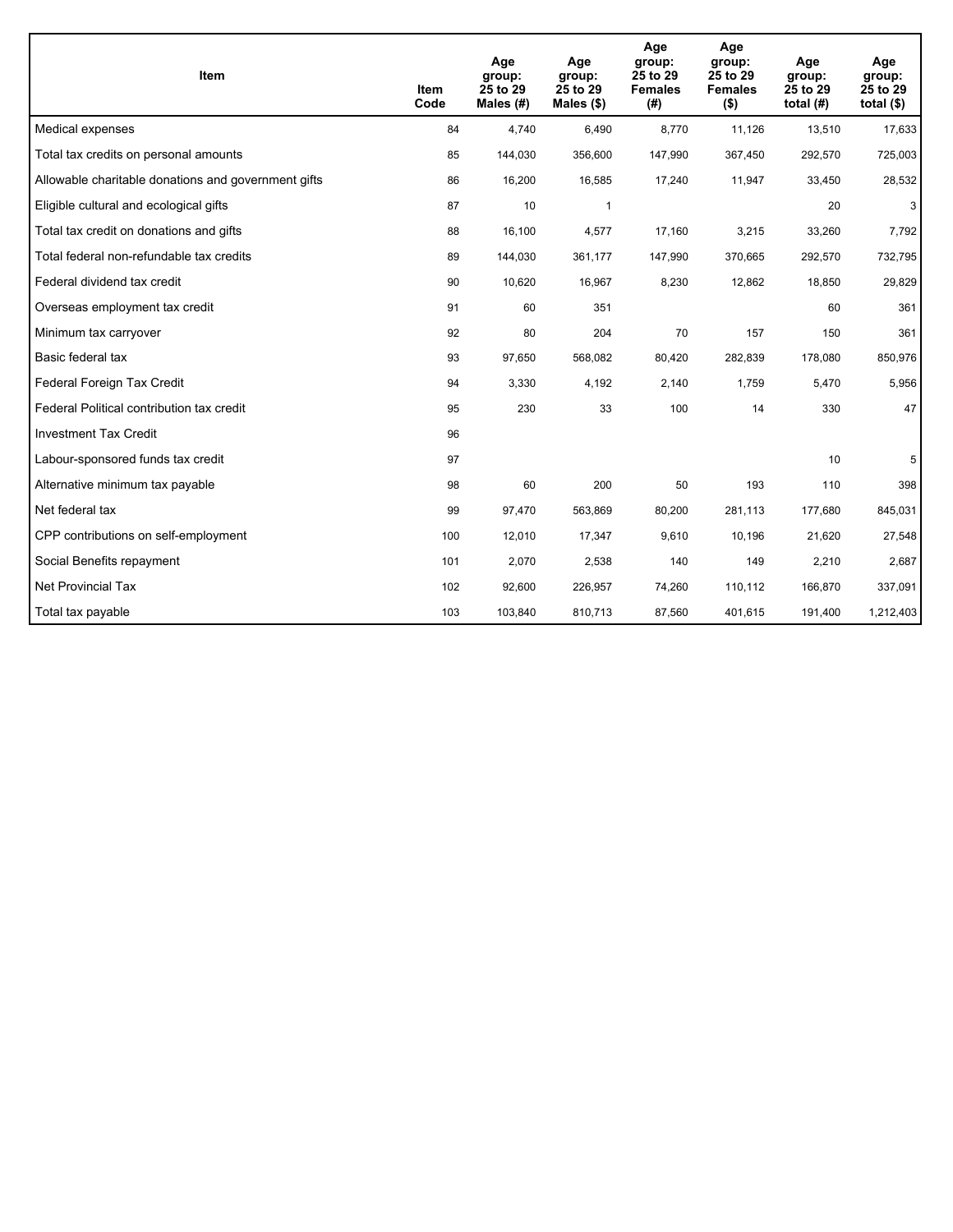| <b>Item</b>                                                                                    | Item<br>Code   | Age<br>group:<br>30 to 34<br>Males $(H)$ | Age<br>group:<br>30 to 34<br>Males (\$) | Age<br>group:<br>30 to 34<br><b>Females</b><br>(#) | Age<br>group:<br>30 to 34<br><b>Females</b><br>$($ \$) | Age<br>group:<br>30 to 34<br>total $(H)$ | Age<br>group:<br>30 to 34<br>total $(\$)$ |
|------------------------------------------------------------------------------------------------|----------------|------------------------------------------|-----------------------------------------|----------------------------------------------------|--------------------------------------------------------|------------------------------------------|-------------------------------------------|
| Number of taxable returns                                                                      | $\mathbf{1}$   | 114,790                                  |                                         | 98,230                                             |                                                        | 213,040                                  |                                           |
| Number of non-taxable returns                                                                  | $\overline{2}$ | 25,680                                   |                                         | 51,210                                             |                                                        | 77,120                                   |                                           |
| Total number of returns                                                                        | 3              | 140,470                                  |                                         | 149,440                                            |                                                        | 290,160                                  |                                           |
| Employment income                                                                              | 4              | 121,100                                  | 6,119,372                               | 119,900                                            | 3,891,257                                              | 241,100                                  | 10,010,831                                |
| Commissions (from employment)                                                                  | 5              | 5,740                                    | 158,005                                 | 4,370                                              | 56,088                                                 | 10,120                                   | 214,093                                   |
| Other employment income                                                                        | 6              | 12,980                                   | 81,177                                  | 10,370                                             | 46,174                                                 | 23,350                                   | 127,385                                   |
| Old Age Security pension (OASP)                                                                | $\overline{7}$ |                                          |                                         |                                                    |                                                        |                                          |                                           |
| CPP or QPP benefits                                                                            | 8              | 460                                      | 3,704                                   | 690                                                | 4,941                                                  | 1,150                                    | 8,645                                     |
| Other pensions or superannuation                                                               | 9              | 120                                      | 1,090                                   | 110                                                | 735                                                    | 230                                      | 1,824                                     |
| Elected split-pension amount                                                                   | 10             |                                          |                                         | 90                                                 | 700                                                    | 110                                      | 908                                       |
| Universal Child Care Benefit (UCCB)                                                            | 11             | 7,100                                    | 10,084                                  | 50,500                                             | 78,879                                                 | 57,650                                   | 89,063                                    |
| Employment Insurance and other benefits                                                        | 12             | 15,120                                   | 88,314                                  | 28,630                                             | 250,260                                                | 43,750                                   | 338,574                                   |
| Taxable amount of dividends from taxable Canadian corporations                                 | 13             | 14,000                                   | 240,542                                 | 11,810                                             | 182,088                                                | 25,820                                   | 422,633                                   |
| Interest and other investment income                                                           | 14             | 23,670                                   | 22,818                                  | 26,360                                             | 20,331                                                 | 50,050                                   | 43,228                                    |
| Net partnership income (Limited or non-active partners only)                                   | 15             | 160                                      | 109                                     | 100                                                | 223                                                    | 260                                      | 331                                       |
| Net rental income                                                                              | 16             | 8,480                                    | 13,628                                  | 8,340                                              | 16,274                                                 | 16,830                                   | 29,910                                    |
| Taxable capital gains                                                                          | 17             | 7,170                                    | 36,541                                  | 6,030                                              | 20,522                                                 | 13,200                                   | 57,062                                    |
| Registered retirement savings plan income (RRSP)                                               | 18             | 12,850                                   | 41,142                                  | 10,840                                             | 26,174                                                 | 23,690                                   | 67,316                                    |
| Other income                                                                                   | 19             | 14,030                                   | 44,898                                  | 11,290                                             | 41,077                                                 | 25,320                                   | 86,018                                    |
| Net business income                                                                            | 20             | 17,060                                   | 295,287                                 | 14,400                                             | 146,001                                                | 31,470                                   | 441,412                                   |
| Net professional income                                                                        | 21             | 1,970                                    | 54,080                                  | 2,590                                              | 64,484                                                 | 4,560                                    | 118,564                                   |
| Net commission income                                                                          | 22             | 1,820                                    | 36,213                                  | 1,870                                              | 17,613                                                 | 3,690                                    | 53,829                                    |
| Net farming income                                                                             | 23             | 520                                      | $-553$                                  | 350                                                | -472                                                   | 880                                      | $-1,026$                                  |
| Net fishing income                                                                             | 24             | 270                                      | 5,705                                   | 70                                                 | 939                                                    | 340                                      | 6,645                                     |
| Workers' compensation benefits                                                                 | 25             | 4,060                                    | 29,329                                  | 1,970                                              | 10,293                                                 | 6,040                                    | 39,622                                    |
| Social assistance payments                                                                     | 26             | 5,960                                    | 47,803                                  | 7,020                                              | 64,209                                                 | 12,990                                   | 112,011                                   |
| Net federal supplements                                                                        | 27             |                                          |                                         |                                                    |                                                        |                                          |                                           |
| Total income assessed                                                                          | 28             | 140,170                                  | 7,329,603                               | 149,040                                            | 4,942,513                                              | 289,390                                  | 12,272,711                                |
| Registered pension plan contributions (RPP)                                                    | 29             | 23,860                                   | 89,092                                  | 31,800                                             | 104,369                                                | 55,660                                   | 193,460                                   |
| RRSP deduction                                                                                 | 30             | 41,430                                   | 213,612                                 | 37,400                                             | 130,570                                                | 78,830                                   | 344,197                                   |
| Deduction for elected split-pension amount                                                     | 31             |                                          |                                         | 10                                                 | 37                                                     | 40                                       | 125                                       |
| Annual union, professional, or like dues                                                       | 32             | 31,670                                   | 30,241                                  | 39,100                                             | 28,094                                                 | 70,770                                   | 58,335                                    |
| Child care expenses                                                                            | 33             | 3,820                                    | 16,162                                  | 19,290                                             | 75,897                                                 | 23,110                                   | 92,062                                    |
| Business investment loss                                                                       | 34             | 60                                       | 826                                     | 40                                                 | 290                                                    | 90                                       | 1,116                                     |
| Moving expenses                                                                                | 35             | 1,590                                    | 7,318                                   | 1,090                                              | 3,198                                                  | 2,670                                    | 10,516                                    |
| Support payments made                                                                          | 36             | 250                                      | 1,402                                   |                                                    |                                                        | 260                                      | 1,407                                     |
| Carrying charges and interest expenses                                                         | 37             | 9,370                                    | 9,329                                   | 7,450                                              | 5,331                                                  | 16,820                                   | 14,682                                    |
| Deductions for CPP/QPP contributions on self-employment and other<br>earnings                  | 38             | 14,890                                   | 13,532                                  | 12,020                                             | 7,948                                                  | 26,910                                   | 21,485                                    |
| Deductions for provincial parental insurance plan (PPIP) premiums on<br>self-employment income | 39             |                                          |                                         |                                                    |                                                        |                                          |                                           |
| Exploration and development expenses                                                           | 40             | 60                                       | 992                                     |                                                    |                                                        | 70                                       | 1,106                                     |
| Other employment expenses                                                                      | 41             | 8,350                                    | 43,549                                  | 3,990                                              | 13,326                                                 | 12,340                                   | 56,875                                    |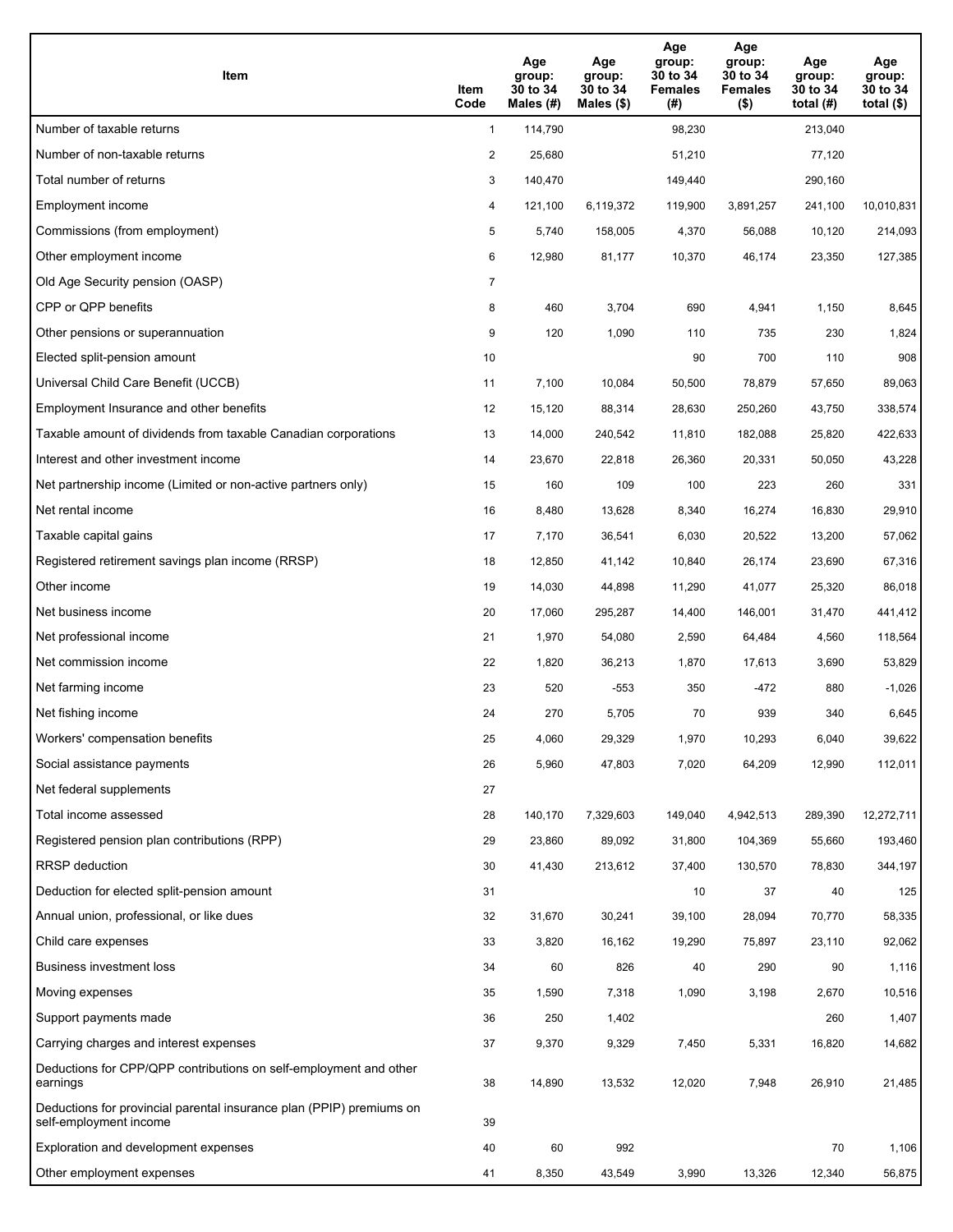| Item                                                              | Item<br>Code | Age<br>group:<br>30 to 34<br>Males (#) | Age<br>group:<br>30 to 34<br>Males (\$) | Age<br>group:<br>30 to 34<br><b>Females</b><br>(# ) | Age<br>group:<br>30 to 34<br><b>Females</b><br>$($ \$) | Age<br>group:<br>30 to 34<br>total $(H)$ | Age<br>group:<br>30 to 34<br>total $($)$ |
|-------------------------------------------------------------------|--------------|----------------------------------------|-----------------------------------------|-----------------------------------------------------|--------------------------------------------------------|------------------------------------------|------------------------------------------|
| Clergy residence deduction                                        | 42           | 330                                    | 4,210                                   | 70                                                  | 495                                                    | 400                                      | 4,705                                    |
| Other deductions                                                  | 43           | 3,380                                  | 2,976                                   | 3,940                                               | 2,816                                                  | 7,320                                    | 5,792                                    |
| Total deductions before adjustments                               | 44           | 85,420                                 | 433,360                                 | 86,630                                              | 372,834                                                | 172,060                                  | 806,239                                  |
| Social benefits repayment                                         | 45           | 2,100                                  | 2,503                                   | 210                                                 | 218                                                    | 2,300                                    | 2,721                                    |
| Net income after adjustments                                      | 46           | 139,750                                | 6,902,182                               | 148,270                                             | 4,573,821                                              | 288,200                                  | 11,476,564                               |
| Canadian Forces personnel and police deduction                    | 47           | 20                                     | 352                                     |                                                     |                                                        | 30                                       | 504                                      |
| Security options deductions                                       | 48           | 440                                    | 4,664                                   | 240                                                 | 1,246                                                  | 690                                      | 5,910                                    |
| Other payments deductions                                         | 49           | 9,880                                  | 77,132                                  | 8,910                                               | 74,595                                                 | 18,790                                   | 151,727                                  |
| Non-capital losses of other years                                 | 50           | 210                                    | 1,732                                   | 220                                                 | 1,060                                                  | 430                                      | 2,791                                    |
| Net capital losses of other years                                 | 51           | 1,420                                  | 2,515                                   | 830                                                 | 1,282                                                  | 2,250                                    | 3,798                                    |
| Capital gains deduction                                           | 52           | 160                                    | 8,627                                   | 110                                                 | 5,475                                                  | 270                                      | 14,102                                   |
| Northern residents deductions                                     | 53           | 2,570                                  | 8,416                                   | 1,220                                               | 2,878                                                  | 3,800                                    | 11,294                                   |
| Additional deductions                                             | 54           | 120                                    | 2,820                                   | 100                                                 | 1,404                                                  | 220                                      | 4,259                                    |
| Farming/fishing losses of prior years                             | 55           | 20                                     | 157                                     |                                                     |                                                        | 30                                       | 233                                      |
| Total deductions from net income                                  | 56           | 14,660                                 | 106,416                                 | 11,570                                              | 88,169                                                 | 26,240                                   | 194,620                                  |
| Taxable income assessed                                           | 57           | 136,740                                | 6,795,986                               | 145,700                                             | 4,485,862                                              | 282,620                                  | 11,282,375                               |
| Basic personal amount                                             | 58           | 140,460                                | 1,537,298                               | 149,420                                             | 1,635,076                                              | 290,130                                  | 3,174,707                                |
| Age amount                                                        | 59           |                                        |                                         |                                                     |                                                        |                                          |                                          |
| Spouse or common-law partner amount                               | 60           | 21,540                                 | 164,807                                 | 7,440                                               | 58,192                                                 | 29,030                                   | 223,398                                  |
| Amount for eligible dependant                                     | 61           | 1,670                                  | 17,418                                  | 12,980                                              | 138,966                                                | 14,650                                   | 156,393                                  |
| Amount for children 17 and under                                  | 62           | 33,950                                 | 132,041                                 | 32,390                                              | 123,318                                                | 66,380                                   | 255,504                                  |
| Amount for infirm dependants age 18 or older                      | 63           | 40                                     | 191                                     | 40                                                  | 186                                                    | 80                                       | 377                                      |
| CPP or QPP contributions through employment                       | 64           | 113,440                                | 201,204                                 | 107,200                                             | 148,092                                                | 220,640                                  | 349,304                                  |
| CPP or QPP contributions on self-employment and other<br>earnings | 65           | 14,890                                 | 13,532                                  | 12,020                                              | 7,948                                                  | 26,910                                   | 21,485                                   |
| Employment Insurance premiums                                     | 66           | 109,620                                | 76,529                                  | 106,370                                             | 59,013                                                 | 216,000                                  | 135,545                                  |
| PPIP premiums paid                                                | 67           |                                        |                                         |                                                     |                                                        |                                          |                                          |
| PPIP premiums payable on employment income                        | 68           |                                        |                                         |                                                     |                                                        |                                          |                                          |
| PPIP premiums payable on self-employment income                   | 69           |                                        |                                         |                                                     |                                                        |                                          |                                          |
| Volunteer firefighters' amount                                    | 70           | 490                                    | 1,461                                   | 70                                                  | 201                                                    | 550                                      | 1,662                                    |
| Canada employment amount                                          | 71           | 118,380                                | 131,170                                 | 115,910                                             | 127,386                                                | 234,310                                  | 258,575                                  |
| Public transit amount                                             | 72           | 13,790                                 | 11,223                                  | 14,840                                              | 11,747                                                 | 28,640                                   | 22,973                                   |
| Children's fitness amount                                         | 73           | 11,220                                 | 4,590                                   | 12,060                                              | 4,953                                                  | 23,270                                   | 9,544                                    |
| Children's arts amount                                            | 74           | 3,950                                  | 1,673                                   | 4,240                                               | 1,696                                                  | 8,190                                    | 3,370                                    |
| Home buyers' amount                                               | 75           | 2,560                                  | 11,807                                  | 1,670                                               | 7,405                                                  | 4,230                                    | 19,211                                   |
| Pension income amount                                             | 76           | 120                                    | 204                                     | 180                                                 | 300                                                    | 300                                      | 504                                      |
| Caregiver amount                                                  | 77           | 1,270                                  | 7,137                                   | 920                                                 | 4,937                                                  | 2,190                                    | 12,074                                   |
| Disability amount                                                 | 78           | 1,330                                  | 10,242                                  | 1,190                                               | 9,105                                                  | 2,520                                    | 19,347                                   |
| Disability amount transferred from a dependant                    | 79           | 880                                    | 10,087                                  | 950                                                 | 11,058                                                 | 1,830                                    | 21,145                                   |
| Interest paid on student loans                                    | 80           | 8,490                                  | 5,282                                   | 13,100                                              | 8,976                                                  | 21,590                                   | 14,258                                   |
| Tuition, education, and textbook amounts                          | 81           | 13,990                                 | 92,688                                  | 17,680                                              | 109,622                                                | 31,670                                   | 202,311                                  |
| Tuition, education, and textbook amounts transferred from a child | 82           | 60                                     | 98                                      | 60                                                  | 129                                                    | 120                                      | 228                                      |
| Amounts transferred from spouse or common-law partner             | 83           | 4,630                                  | 17,664                                  | 3,810                                               | 14,474                                                 | 8,470                                    | 32,260                                   |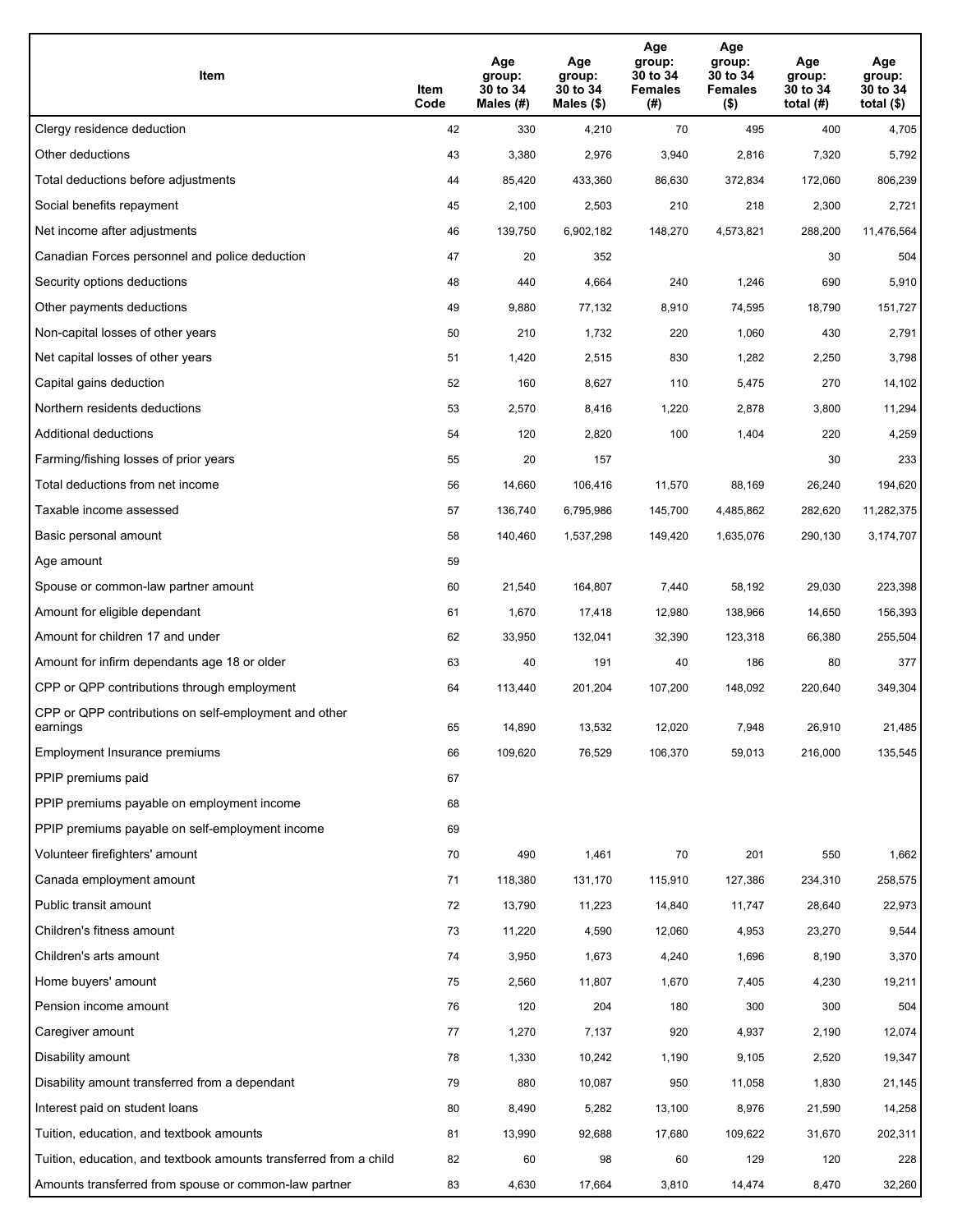| <b>Item</b>                                         | Item<br>Code | Age<br>group:<br>30 to 34<br>Males (#) | Age<br>group:<br>30 to 34<br>Males $(\$)$ | Age<br>group:<br>30 to 34<br><b>Females</b><br>(#) | Age<br>group:<br>30 to 34<br><b>Females</b><br>$($ \$) | Age<br>group:<br>30 to 34<br>total $(H)$ | Age<br>group:<br>30 to 34<br>total $($)$ |
|-----------------------------------------------------|--------------|----------------------------------------|-------------------------------------------|----------------------------------------------------|--------------------------------------------------------|------------------------------------------|------------------------------------------|
| Medical expenses                                    | 84           | 5,970                                  | 10,606                                    | 11,320                                             | 16,941                                                 | 17,280                                   | 27,547                                   |
| Total tax credits on personal amounts               | 85           | 140,460                                | 368,869                                   | 149,430                                            | 374,994                                                | 290,140                                  | 744,320                                  |
| Allowable charitable donations and government gifts | 86           | 24,060                                 | 31,632                                    | 22,430                                             | 18,549                                                 | 46,490                                   | 50,182                                   |
| Eligible cultural and ecological gifts              | 87           | 20                                     | 3                                         | 20                                                 | 6                                                      | 40                                       | 9                                        |
| Total tax credit on donations and gifts             | 88           | 24,010                                 | 8,751                                     | 22,370                                             | 4,995                                                  | 46,380                                   | 13,746                                   |
| Total federal non-refundable tax credits            | 89           | 140,460                                | 377,620                                   | 149,430                                            | 379,990                                                | 290,140                                  | 758,066                                  |
| Federal dividend tax credit                         | 90           | 13,450                                 | 31,290                                    | 10,780                                             | 23,722                                                 | 24,230                                   | 55,012                                   |
| Overseas employment tax credit                      | 91           | 100                                    | 869                                       | 10                                                 | 38                                                     | 110                                      | 907                                      |
| Minimum tax carryover                               | 92           | 100                                    | 237                                       | 70                                                 | 144                                                    | 170                                      | 382                                      |
| Basic federal tax                                   | 93           | 108,910                                | 835,618                                   | 91,050                                             | 410.182                                                | 199,970                                  | 1,245,834                                |
| Federal Foreign Tax Credit                          | 94           | 4,560                                  | 7,695                                     | 3,200                                              | 2,441                                                  | 7,760                                    | 10,141                                   |
| Federal Political contribution tax credit           | 95           | 390                                    | 55                                        | 170                                                | 21                                                     | 560                                      | 76                                       |
| <b>Investment Tax Credit</b>                        | 96           | 50                                     | 92                                        | 10                                                 | 12                                                     | 60                                       | 104                                      |
| Labour-sponsored funds tax credit                   | 97           | 20                                     | 7                                         |                                                    |                                                        | 20                                       | 9                                        |
| Alternative minimum tax payable                     | 98           | 190                                    | 490                                       | 100                                                | 277                                                    | 290                                      | 767                                      |
| Net federal tax                                     | 99           | 108,660                                | 827,828                                   | 90,870                                             | 407,754                                                | 199,540                                  | 1,235,611                                |
| CPP contributions on self-employment                | 100          | 14,890                                 | 27,064                                    | 12,020                                             | 15,897                                                 | 26,910                                   | 42,969                                   |
| Social Benefits repayment                           | 101          | 2,100                                  | 2,503                                     | 210                                                | 218                                                    | 2,300                                    | 2,721                                    |
| <b>Net Provincial Tax</b>                           | 102          | 105,250                                | 346,324                                   | 84,850                                             | 163,745                                                | 190,110                                  | 510,081                                  |
| Total tax payable                                   | 103          | 114,790                                | 1,203,727                                 | 98,230                                             | 587,764                                                | 213,040                                  | 1,791,540                                |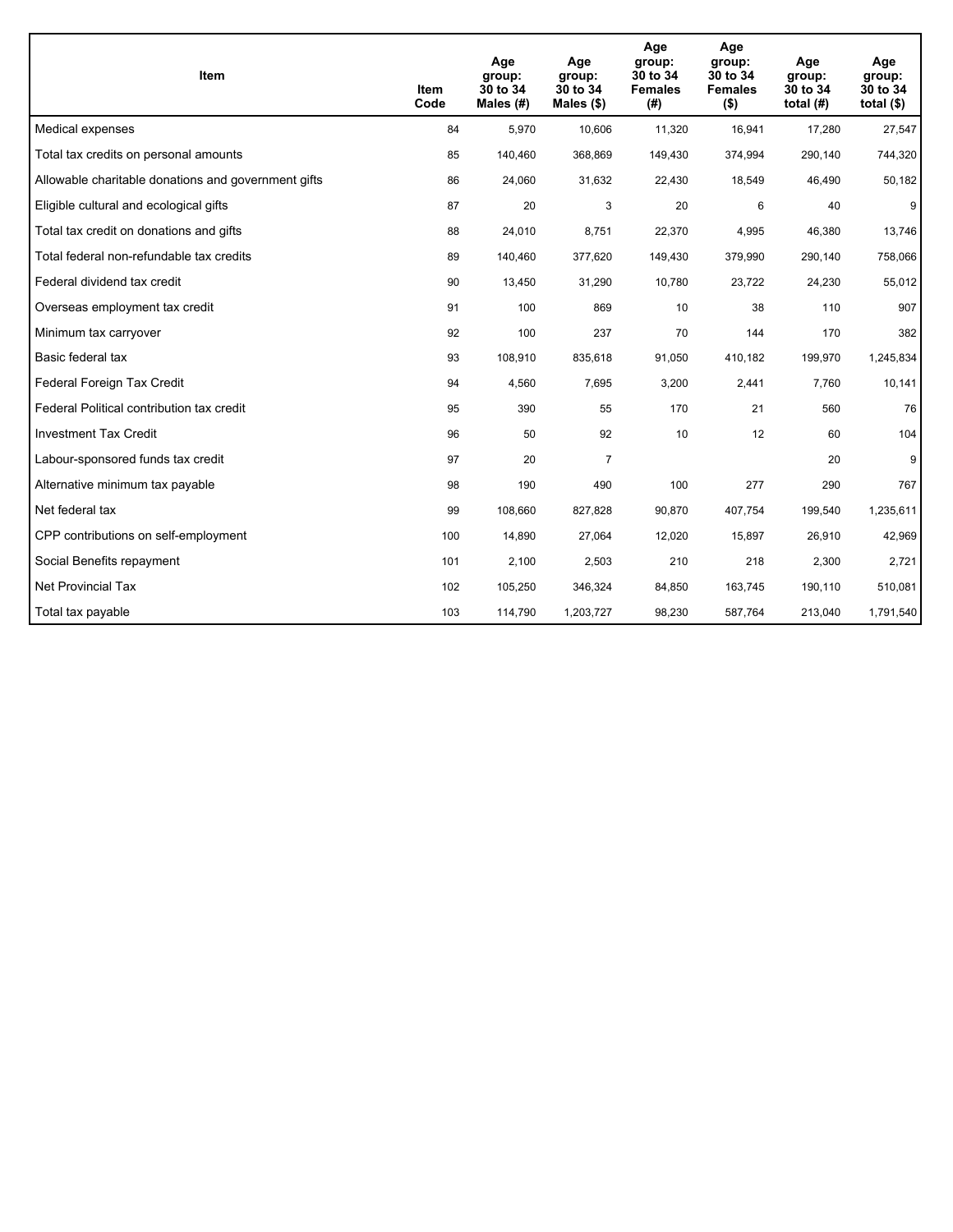| <b>Item</b>                                                                                    | Item<br>Code   | Age<br>group:<br>35 to 39<br>Males $(H)$ | Age<br>group:<br>35 to 39<br>Males (\$) | Age<br>group:<br>35 to 39<br><b>Females</b><br>(#) | Age<br>group:<br>35 to 39<br><b>Females</b><br>$($ \$) | Age<br>group:<br>35 to 39<br>total $(H)$ | Age<br>group:<br>35 to 39<br>total $(\$)$ |
|------------------------------------------------------------------------------------------------|----------------|------------------------------------------|-----------------------------------------|----------------------------------------------------|--------------------------------------------------------|------------------------------------------|-------------------------------------------|
| Number of taxable returns                                                                      | $\mathbf{1}$   | 108,900                                  |                                         | 93,930                                             |                                                        | 202,840                                  |                                           |
| Number of non-taxable returns                                                                  | $\overline{2}$ | 20,710                                   |                                         | 46,500                                             |                                                        | 67,400                                   |                                           |
| Total number of returns                                                                        | 3              | 129,610                                  |                                         | 140,430                                            |                                                        | 270,250                                  |                                           |
| Employment income                                                                              | 4              | 108,370                                  | 6,443,314                               | 109,190                                            | 3,964,495                                              | 217,660                                  | 10,408,101                                |
| Commissions (from employment)                                                                  | 5              | 5,020                                    | 199,588                                 | 3,090                                              | 53,308                                                 | 8,110                                    | 252,896                                   |
| Other employment income                                                                        | 6              | 12,000                                   | 83,470                                  | 9,040                                              | 46,804                                                 | 21,050                                   | 130,325                                   |
| Old Age Security pension (OASP)                                                                | $\overline{7}$ |                                          |                                         |                                                    |                                                        |                                          |                                           |
| CPP or QPP benefits                                                                            | 8              | 820                                      | 6,989                                   | 1,560                                              | 11,294                                                 | 2,370                                    | 18,283                                    |
| Other pensions or superannuation                                                               | 9              | 170                                      | 2,006                                   | 190                                                | 2,124                                                  | 360                                      | 4,141                                     |
| Elected split-pension amount                                                                   | 10             | 40                                       | 344                                     | 240                                                | 2,414                                                  | 280                                      | 2,757                                     |
| Universal Child Care Benefit (UCCB)                                                            | 11             | 10,070                                   | 14,940                                  | 46,290                                             | 69,759                                                 | 56,420                                   | 84,796                                    |
| Employment Insurance and other benefits                                                        | 12             | 12,390                                   | 74,454                                  | 21,280                                             | 176,989                                                | 33,680                                   | 251,443                                   |
| Taxable amount of dividends from taxable Canadian corporations                                 | 13             | 15,730                                   | 390,047                                 | 14,160                                             | 298,981                                                | 29,890                                   | 689,357                                   |
| Interest and other investment income                                                           | 14             | 24,000                                   | 33,274                                  | 28,230                                             | 36,771                                                 | 52,250                                   | 70,060                                    |
| Net partnership income (Limited or non-active partners only)                                   | 15             | 250                                      | $\overline{7}$                          | 160                                                | 759                                                    | 410                                      | 767                                       |
| Net rental income                                                                              | 16             | 10,810                                   | 18,703                                  | 10,950                                             | 23,178                                                 | 21,770                                   | 41,911                                    |
| Taxable capital gains                                                                          | 17             | 7,700                                    | 83,212                                  | 7,090                                              | 33,258                                                 | 14,780                                   | 116,470                                   |
| Registered retirement savings plan income (RRSP)                                               | 18             | 16,940                                   | 57,995                                  | 15,960                                             | 44,078                                                 | 32,900                                   | 102,073                                   |
| Other income                                                                                   | 19             | 13,060                                   | 62,512                                  | 11,940                                             | 47,506                                                 | 25,010                                   | 110,040                                   |
| Net business income                                                                            | 20             | 17,860                                   | 373,593                                 | 15,720                                             | 171,300                                                | 33,590                                   | 544,941                                   |
| Net professional income                                                                        | 21             | 2,030                                    | 83,255                                  | 2,590                                              | 71,541                                                 | 4,620                                    | 154,796                                   |
| Net commission income                                                                          | 22             | 1,760                                    | 36,487                                  | 2,030                                              | 22,027                                                 | 3,790                                    | 58,513                                    |
| Net farming income                                                                             | 23             | 760                                      | -784                                    | 540                                                | $-1,103$                                               | 1,310                                    | -1,887                                    |
| Net fishing income                                                                             | 24             | 230                                      | 4,736                                   | 60                                                 | 521                                                    | 280                                      | 5,257                                     |
| Workers' compensation benefits                                                                 | 25             | 4,270                                    | 34,864                                  | 2,180                                              | 13,612                                                 | 6,450                                    | 48,476                                    |
| Social assistance payments                                                                     | 26             | 5,780                                    | 47,773                                  | 6,460                                              | 61,052                                                 | 12,240                                   | 108,824                                   |
| Net federal supplements                                                                        | 27             |                                          |                                         |                                                    |                                                        |                                          |                                           |
| Total income assessed                                                                          | 28             | 129,360                                  | 8,050,892                               | 140,010                                            | 5,159,146                                              | 269,540                                  | 13,210,931                                |
| Registered pension plan contributions (RPP)                                                    | 29             | 26,370                                   | 115,431                                 | 33,240                                             | 123,132                                                | 59,610                                   | 238,563                                   |
| <b>RRSP</b> deduction                                                                          | 30             | 43,240                                   | 264,646                                 | 37,350                                             | 149,732                                                | 80,590                                   | 414,378                                   |
| Deduction for elected split-pension amount                                                     | 31             | 40                                       | 271                                     | 30                                                 | 125                                                    | 80                                       | 396                                       |
| Annual union, professional, or like dues                                                       | 32             | 31,240                                   | 31,598                                  | 38,880                                             | 29,618                                                 | 70,120                                   | 61,216                                    |
| Child care expenses                                                                            | 33             | 7,270                                    | 36,714                                  | 24,810                                             | 114,645                                                | 32,090                                   | 151,362                                   |
| Business investment loss                                                                       | 34             | 80                                       | 1,500                                   | 40                                                 | 660                                                    | 120                                      | 2,161                                     |
| Moving expenses                                                                                | 35             | 1,140                                    | 8,731                                   | 630                                                | 3,184                                                  | 1,770                                    | 11,915                                    |
| Support payments made                                                                          | 36             | 480                                      | 4,349                                   | 20                                                 | 206                                                    | 500                                      | 4,556                                     |
| Carrying charges and interest expenses                                                         | 37             | 12,460                                   | 17,939                                  | 9,620                                              | 11,669                                                 | 22,080                                   | 29,611                                    |
| Deductions for CPP/QPP contributions on self-employment and other<br>earnings                  | 38             | 14,950                                   | 14,972                                  | 13,000                                             | 8,882                                                  | 27,950                                   | 23,856                                    |
| Deductions for provincial parental insurance plan (PPIP) premiums on<br>self-employment income | 39             |                                          |                                         |                                                    |                                                        |                                          |                                           |
| Exploration and development expenses                                                           | 40             | 120                                      | 1,869                                   | 50                                                 | 324                                                    | 160                                      | 2,193                                     |
| Other employment expenses                                                                      | 41             | 8,860                                    | 51,549                                  | 4,100                                              | 14,872                                                 | 12,970                                   | 66,422                                    |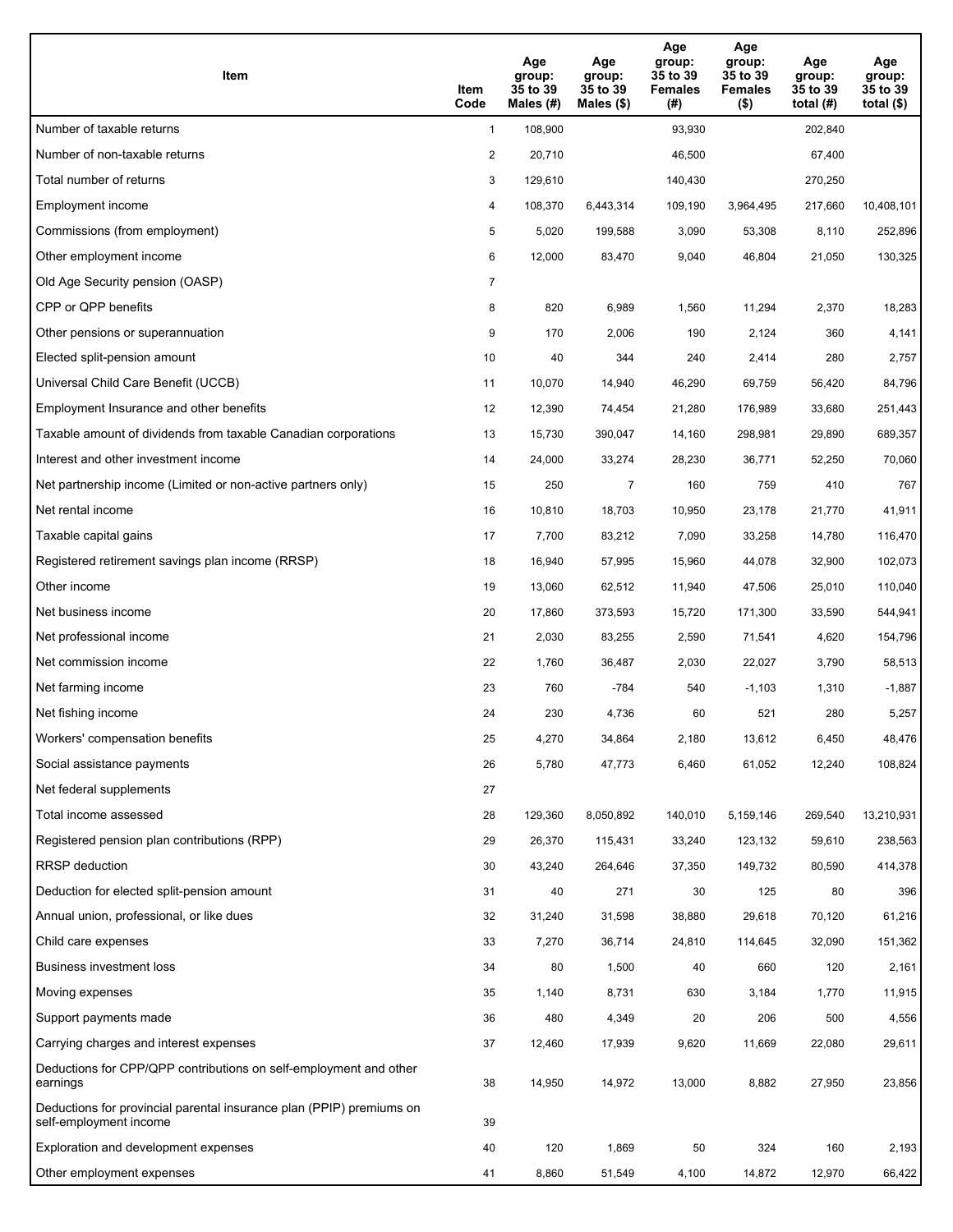| Item                                                              | Item<br>Code | Age<br>group:<br>35 to 39<br>Males (#) | Age<br>group:<br>35 to 39<br>Males (\$) | Age<br>group:<br>35 to 39<br><b>Females</b><br>(# ) | Age<br>group:<br>35 to 39<br><b>Females</b><br>$($ \$) | Age<br>group:<br>35 to 39<br>total (#) | Age<br>group:<br>35 to 39<br>total $($)$ |
|-------------------------------------------------------------------|--------------|----------------------------------------|-----------------------------------------|-----------------------------------------------------|--------------------------------------------------------|----------------------------------------|------------------------------------------|
| Clergy residence deduction                                        | 42           | 350                                    | 5,040                                   | 70                                                  | 768                                                    | 420                                    | 5,807                                    |
| Other deductions                                                  | 43           | 3,240                                  | 3,101                                   | 3,790                                               | 3,295                                                  | 7,030                                  | 6,396                                    |
| Total deductions before adjustments                               | 44           | 86,560                                 | 557,751                                 | 86,370                                              | 461,422                                                | 172,940                                | 1,019,180                                |
| Social benefits repayment                                         | 45           | 1,650                                  | 1,989                                   | 190                                                 | 218                                                    | 1,840                                  | 2,207                                    |
| Net income after adjustments                                      | 46           | 128,840                                | 7,497,340                               | 139,050                                             | 4,703,379                                              | 268,060                                | 12,201,606                               |
| Canadian Forces personnel and police deduction                    | 47           | 10                                     | 140                                     |                                                     |                                                        | 20                                     | 347                                      |
| Security options deductions                                       | 48           | 680                                    | 14,133                                  | 260                                                 | 3,321                                                  | 930                                    | 17,454                                   |
| Other payments deductions                                         | 49           | 9,890                                  | 82,637                                  | 8,580                                               | 74,663                                                 | 18,470                                 | 157,300                                  |
| Non-capital losses of other years                                 | 50           | 280                                    | 2,839                                   | 280                                                 | 1,830                                                  | 570                                    | 4,669                                    |
| Net capital losses of other years                                 | 51           | 1,890                                  | 5,356                                   | 1,190                                               | 3,228                                                  | 3,070                                  | 8,584                                    |
| Capital gains deduction                                           | 52           | 210                                    | 19,761                                  | 140                                                 | 7,465                                                  | 350                                    | 27,226                                   |
| Northern residents deductions                                     | 53           | 2,220                                  | 7,362                                   | 1,140                                               | 2,879                                                  | 3,360                                  | 10,244                                   |
| Additional deductions                                             | 54           | 80                                     | 1,028                                   | 80                                                  | 1,047                                                  | 170                                    | 2,079                                    |
| Farming/fishing losses of prior years                             | 55           | 30                                     | 509                                     | 40                                                  | 276                                                    | 70                                     | 785                                      |
| Total deductions from net income                                  | 56           | 15,040                                 | 133,859                                 | 11,610                                              | 94,917                                                 | 26,650                                 | 228,785                                  |
| Taxable income assessed                                           | 57           | 125,790                                | 7,363,629                               | 136,190                                             | 4,608,769                                              | 262,150                                | 11,973,277                               |
| Basic personal amount                                             | 58           | 129,610                                | 1,419,236                               | 140,420                                             | 1,538,586                                              | 270,230                                | 2,959,766                                |
| Age amount                                                        | 59           |                                        |                                         |                                                     |                                                        |                                        |                                          |
| Spouse or common-law partner amount                               | 60           | 24,380                                 | 188,693                                 | 8,060                                               | 62,349                                                 | 32,460                                 | 251,211                                  |
| Amount for eligible dependant                                     | 61           | 2,480                                  | 26,162                                  | 16,020                                              | 171,622                                                | 18,500                                 | 197,795                                  |
| Amount for children 17 and under                                  | 62           | 50,230                                 | 217,859                                 | 41,750                                              | 168,488                                                | 92,000                                 | 386,464                                  |
| Amount for infirm dependants age 18 or older                      | 63           | 40                                     | 208                                     | 40                                                  | 242                                                    | 80                                     | 450                                      |
| CPP or QPP contributions through employment                       | 64           | 102,370                                | 192,509                                 | 97,580                                              | 143,655                                                | 199,950                                | 336,168                                  |
| CPP or QPP contributions on self-employment and other<br>earnings | 65           | 14,950                                 | 14,972                                  | 13,000                                              | 8,882                                                  | 27,950                                 | 23,856                                   |
| Employment Insurance premiums                                     | 66           | 95,990                                 | 70,592                                  | 94,580                                              | 55,447                                                 | 190,580                                | 126,040                                  |
| PPIP premiums paid                                                | 67           |                                        |                                         |                                                     |                                                        |                                        |                                          |
| PPIP premiums payable on employment income                        | 68           |                                        |                                         |                                                     |                                                        |                                        |                                          |
| PPIP premiums payable on self-employment income                   | 69           |                                        |                                         |                                                     |                                                        |                                        |                                          |
| Volunteer firefighters' amount                                    | 70           | 450                                    | 1,356                                   | 70                                                  | 216                                                    | 520                                    | 1,572                                    |
| Canada employment amount                                          | 71           | 106,560                                | 118,100                                 | 104,830                                             | 115,204                                                | 211,410                                | 233,321                                  |
| Public transit amount                                             | 72           | 10,860                                 | 9,765                                   | 10,980                                              | 9,369                                                  | 21,850                                 | 19,136                                   |
| Children's fitness amount                                         | 73           | 25,000                                 | 13,875                                  | 21,360                                              | 11,337                                                 | 46,360                                 | 25,213                                   |
| Children's arts amount                                            | 74           | 11,010                                 | 5,568                                   | 9,400                                               | 4,616                                                  | 20,420                                 | 10,184                                   |
| Home buyers' amount                                               | 75           | 1,500                                  | 6,940                                   | 1,000                                               | 4,439                                                  | 2,500                                  | 11,380                                   |
| Pension income amount                                             | 76           | 200                                    | 338                                     | 400                                                 | 733                                                    | 610                                    | 1,073                                    |
| Caregiver amount                                                  | 77           | 2,580                                  | 15,360                                  | 1,860                                               | 10,732                                                 | 4,440                                  | 26,091                                   |
| Disability amount                                                 | 78           | 1,330                                  | 10,172                                  | 1,290                                               | 9,912                                                  | 2,620                                  | 20,084                                   |
| Disability amount transferred from a dependant                    | 79           | 1,770                                  | 21,362                                  | 1,600                                               | 18,668                                                 | 3,380                                  | 40,055                                   |
| Interest paid on student loans                                    | 80           | 4,920                                  | 3,045                                   | 7,330                                               | 4,613                                                  | 12,250                                 | 7,658                                    |
| Tuition, education, and textbook amounts                          | 81           | 7,420                                  | 36,753                                  | 10,440                                              | 47,488                                                 | 17,860                                 | 84,245                                   |
| Tuition, education, and textbook amounts transferred from a child | 82           | 390                                    | 1,015                                   | 480                                                 | 1,476                                                  | 880                                    | 2,491                                    |
| Amounts transferred from spouse or common-law partner             | 83           | 4,890                                  | 18,945                                  | 4,520                                               | 18,539                                                 | 9,440                                  | 37,613                                   |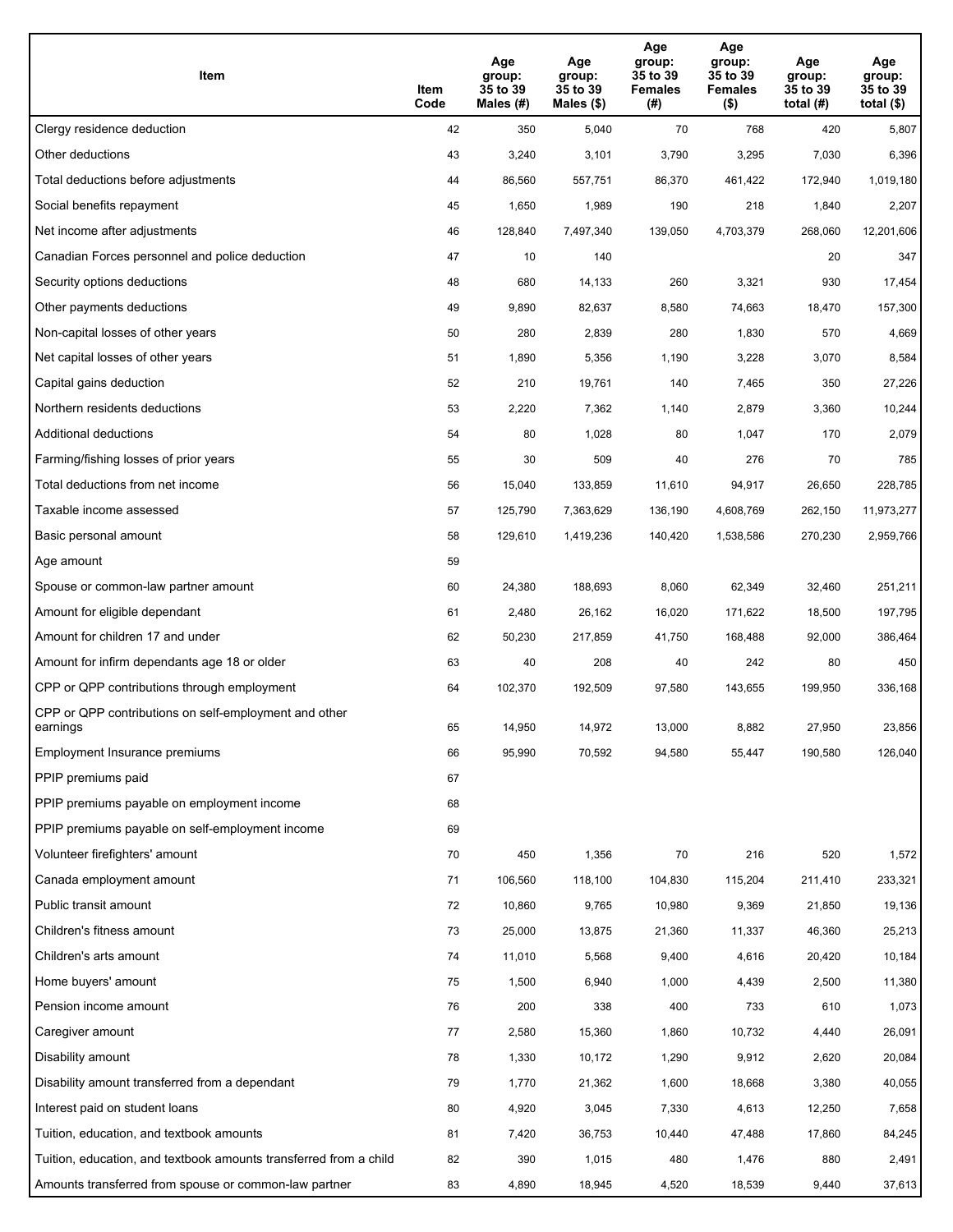| <b>Item</b>                                         | Item<br>Code | Age<br>group:<br>35 to 39<br>Males (#) | Age<br>group:<br>35 to 39<br>Males $(\$)$ | Age<br>group:<br>35 to 39<br><b>Females</b><br>(#) | Age<br>group:<br>35 to 39<br><b>Females</b><br>$($ \$) | Age<br>group:<br>35 to 39<br>total $(H)$ | Age<br>group:<br>35 to 39<br>total $($)$ |
|-----------------------------------------------------|--------------|----------------------------------------|-------------------------------------------|----------------------------------------------------|--------------------------------------------------------|------------------------------------------|------------------------------------------|
| Medical expenses                                    | 84           | 7,370                                  | 14,650                                    | 13,480                                             | 24,935                                                 | 20,850                                   | 39,589                                   |
| Total tax credits on personal amounts               | 85           | 129,610                                | 361,173                                   | 140,420                                            | 364,779                                                | 270,240                                  | 726,316                                  |
| Allowable charitable donations and government gifts | 86           | 28,870                                 | 56,744                                    | 23,680                                             | 25,571                                                 | 52,550                                   | 82,318                                   |
| Eligible cultural and ecological gifts              | 87           |                                        |                                           |                                                    |                                                        | 40                                       | 27                                       |
| Total tax credit on donations and gifts             | 88           | 28,820                                 | 15,896                                    | 23,630                                             | 6,972                                                  | 52,450                                   | 22,869                                   |
| Total federal non-refundable tax credits            | 89           | 129,610                                | 377,069                                   | 140,420                                            | 371,750                                                | 270,240                                  | 749,185                                  |
| Federal dividend tax credit                         | 90           | 15,190                                 | 51,597                                    | 12,750                                             | 39,432                                                 | 27,940                                   | 91,071                                   |
| Overseas employment tax credit                      | 91           | 70                                     | 686                                       | 10                                                 | 45                                                     | 90                                       | 732                                      |
| Minimum tax carryover                               | 92           | 200                                    | 399                                       | 130                                                | 259                                                    | 330                                      | 658                                      |
| Basic federal tax                                   | 93           | 102,920                                | 984,290                                   | 86,010                                             | 449.175                                                | 188,940                                  | 1,433,520                                |
| Federal Foreign Tax Credit                          | 94           | 4,970                                  | 11,988                                    | 3,720                                              | 3,169                                                  | 8,700                                    | 15,160                                   |
| Federal Political contribution tax credit           | 95           | 400                                    | 66                                        | 210                                                | 32                                                     | 610                                      | 97                                       |
| <b>Investment Tax Credit</b>                        | 96           | 110                                    | 199                                       | 40                                                 | 52                                                     | 150                                      | 251                                      |
| Labour-sponsored funds tax credit                   | 97           | 20                                     | 10                                        |                                                    |                                                        | 30                                       | 13                                       |
| Alternative minimum tax payable                     | 98           | 250                                    | 937                                       | 150                                                | 475                                                    | 390                                      | 1,411                                    |
| Net federal tax                                     | 99           | 102,660                                | 972,388                                   | 85,810                                             | 445,950                                                | 188,470                                  | 1,418,390                                |
| CPP contributions on self-employment                | 100          | 14,950                                 | 29,945                                    | 13,000                                             | 17,763                                                 | 27,950                                   | 47,711                                   |
| Social Benefits repayment                           | 101          | 1,650                                  | 1,989                                     | 190                                                | 218                                                    | 1,840                                    | 2,207                                    |
| <b>Net Provincial Tax</b>                           | 102          | 100,530                                | 424,775                                   | 81,090                                             | 186.547                                                | 181.630                                  | 611,350                                  |
| Total tax payable                                   | 103          | 108,900                                | 1,429,108                                 | 93,930                                             | 650,575                                                | 202,840                                  | 2,079,765                                |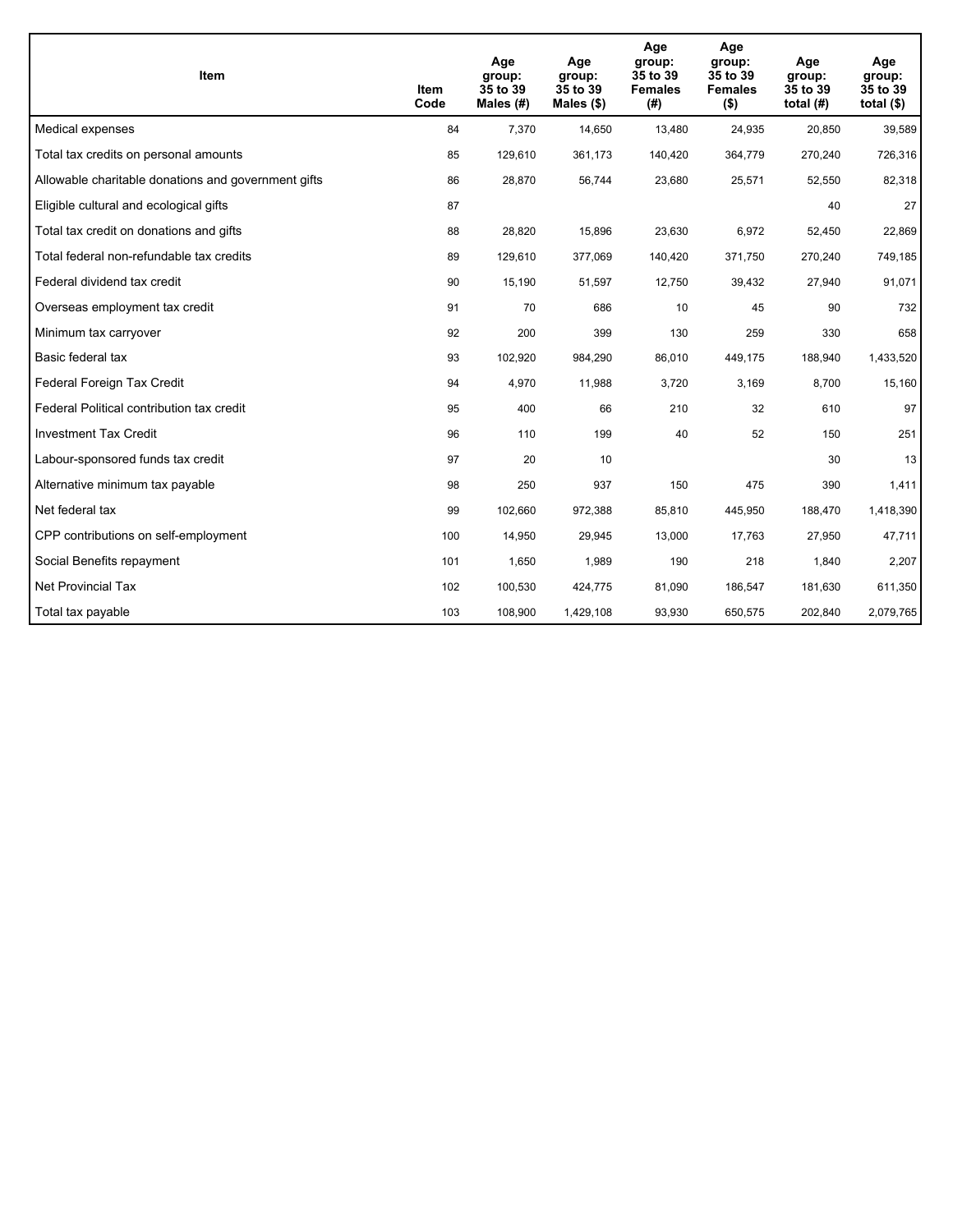| <b>Item</b>                                                                                    | Item<br>Code   | Age<br>group:<br>40 to 44<br>Males $(H)$ | Age<br>group:<br>40 to 44<br>Males (\$) | Age<br>group:<br>40 to 44<br><b>Females</b><br>(#) | Age<br>group:<br>40 to 44<br><b>Females</b><br>$($ \$) | Age<br>group:<br>40 to 44<br>total $(H)$ | Age<br>group:<br>40 to 44<br>total $($ |
|------------------------------------------------------------------------------------------------|----------------|------------------------------------------|-----------------------------------------|----------------------------------------------------|--------------------------------------------------------|------------------------------------------|----------------------------------------|
| Number of taxable returns                                                                      | $\mathbf{1}$   | 116,990                                  |                                         | 105,390                                            |                                                        | 222,390                                  |                                        |
| Number of non-taxable returns                                                                  | $\overline{2}$ | 22,510                                   |                                         | 46,500                                             |                                                        | 69,240                                   |                                        |
| Total number of returns                                                                        | 3              | 139,500                                  |                                         | 151,890                                            |                                                        | 291,630                                  |                                        |
| Employment income                                                                              | 4              | 112,250                                  | 7,297,724                               | 117,870                                            | 4,694,368                                              | 230,250                                  | 11,992,275                             |
| Commissions (from employment)                                                                  | 5              | 4,750                                    | 235,520                                 | 3,130                                              | 75,420                                                 | 7,880                                    | 310,940                                |
| Other employment income                                                                        | 6              | 14,000                                   | 146,316                                 | 10,090                                             | 61,910                                                 | 24,090                                   | 208,426                                |
| Old Age Security pension (OASP)                                                                | $\overline{7}$ |                                          |                                         |                                                    |                                                        |                                          |                                        |
| CPP or QPP benefits                                                                            | 8              | 1,630                                    | 13,380                                  | 2,970                                              | 21,405                                                 | 4,610                                    | 34,788                                 |
| Other pensions or superannuation                                                               | 9              | 450                                      | 8,318                                   | 350                                                | 4,506                                                  | 800                                      | 12,861                                 |
| Elected split-pension amount                                                                   | 10             | 100                                      | 530                                     | 690                                                | 6,853                                                  | 780                                      | 7,396                                  |
| Universal Child Care Benefit (UCCB)                                                            | 11             | 8,390                                    | 11,603                                  | 24,630                                             | 32,847                                                 | 33,050                                   | 44,498                                 |
| Employment Insurance and other benefits                                                        | 12             | 11,430                                   | 70,994                                  | 14,350                                             | 88,674                                                 | 25,780                                   | 159,668                                |
| Taxable amount of dividends from taxable Canadian corporations                                 | 13             | 19,630                                   | 565,174                                 | 18,990                                             | 423,933                                                | 38,620                                   | 989,148                                |
| Interest and other investment income                                                           | 14             | 28,820                                   | 58,930                                  | 36,430                                             | 68,587                                                 | 65,270                                   | 127,591                                |
| Net partnership income (Limited or non-active partners only)                                   | 15             | 460                                      | 1,254                                   | 310                                                | 1,490                                                  | 770                                      | 2,744                                  |
| Net rental income                                                                              | 16             | 13,140                                   | 32,592                                  | 13,950                                             | 41,533                                                 | 27,100                                   | 74,241                                 |
| Taxable capital gains                                                                          | 17             | 9,690                                    | 108,420                                 | 10,020                                             | 58,730                                                 | 19,720                                   | 167,241                                |
| Registered retirement savings plan income (RRSP)                                               | 18             | 20,050                                   | 85,658                                  | 18,970                                             | 68,813                                                 | 39,010                                   | 154,471                                |
| Other income                                                                                   | 19             | 15,320                                   | 79,499                                  | 15,270                                             | 66,815                                                 | 30,600                                   | 146,349                                |
| Net business income                                                                            | 20             | 20,380                                   | 415,209                                 | 18,130                                             | 216,035                                                | 38,520                                   | 631,237                                |
| Net professional income                                                                        | 21             | 2,320                                    | 112,496                                 | 2,820                                              | 87,711                                                 | 5,140                                    | 200,234                                |
| Net commission income                                                                          | 22             | 1,960                                    | 50,828                                  | 2,390                                              | 28,724                                                 | 4,350                                    | 79,552                                 |
| Net farming income                                                                             | 23             | 1,040                                    | $-2,357$                                | 800                                                | $-1,442$                                               | 1,850                                    | $-3,800$                               |
| Net fishing income                                                                             | 24             | 250                                      | 4,977                                   | 100                                                | 1,259                                                  | 350                                      | 6,236                                  |
| Workers' compensation benefits                                                                 | 25             | 4,930                                    | 45,356                                  | 2,770                                              | 20,028                                                 | 7,710                                    | 65,383                                 |
| Social assistance payments                                                                     | 26             | 6,580                                    | 55,922                                  | 6,790                                              | 64,211                                                 | 13,370                                   | 120,132                                |
| Net federal supplements                                                                        | 27             |                                          |                                         |                                                    |                                                        |                                          |                                        |
| Total income assessed                                                                          | 28             | 139,220                                  | 9,398,653                               | 151,390                                            | 6,149,578                                              | 290,810                                  | 15,549,091                             |
| Registered pension plan contributions (RPP)                                                    | 29             | 30,310                                   | 145,514                                 | 38,460                                             | 156,581                                                | 68,770                                   | 302,097                                |
| <b>RRSP</b> deduction                                                                          | 30             | 48,080                                   | 338,703                                 | 42,340                                             | 200,418                                                | 90,420                                   | 539,121                                |
| Deduction for elected split-pension amount                                                     | 31             | 190                                      | 1,728                                   | 70                                                 | 338                                                    | 260                                      | 2,077                                  |
| Annual union, professional, or like dues                                                       | 32             | 34,570                                   | 36,279                                  | 42,930                                             | 35,282                                                 | 77,500                                   | 71,561                                 |
| Child care expenses                                                                            | 33             | 8,000                                    | 39,545                                  | 19,430                                             | 82,103                                                 | 27,430                                   | 121,649                                |
| Business investment loss                                                                       | 34             | 100                                      | 2,834                                   | 60                                                 | 1,623                                                  | 160                                      | 4,457                                  |
| Moving expenses                                                                                | 35             | 940                                      | 8,532                                   | 580                                                | 3,622                                                  | 1,520                                    | 12,154                                 |
| Support payments made                                                                          | 36             | 950                                      | 10,616                                  | 40                                                 | 229                                                    | 990                                      | 10,845                                 |
| Carrying charges and interest expenses                                                         | 37             | 16,860                                   | 33,953                                  | 13,810                                             | 21,259                                                 | 30,680                                   | 55,238                                 |
| Deductions for CPP/QPP contributions on self-employment and other<br>earnings                  | 38             | 16,940                                   | 17,217                                  | 15,320                                             | 11,040                                                 | 32,260                                   | 28,258                                 |
| Deductions for provincial parental insurance plan (PPIP) premiums on<br>self-employment income | 39             |                                          |                                         |                                                    |                                                        |                                          |                                        |
| Exploration and development expenses                                                           | 40             | 230                                      | 3,567                                   | 90                                                 | 1,158                                                  | 330                                      | 4,725                                  |
| Other employment expenses                                                                      | 41             | 9,960                                    | 61,321                                  | 4,940                                              | 21,254                                                 | 14,890                                   | 82,575                                 |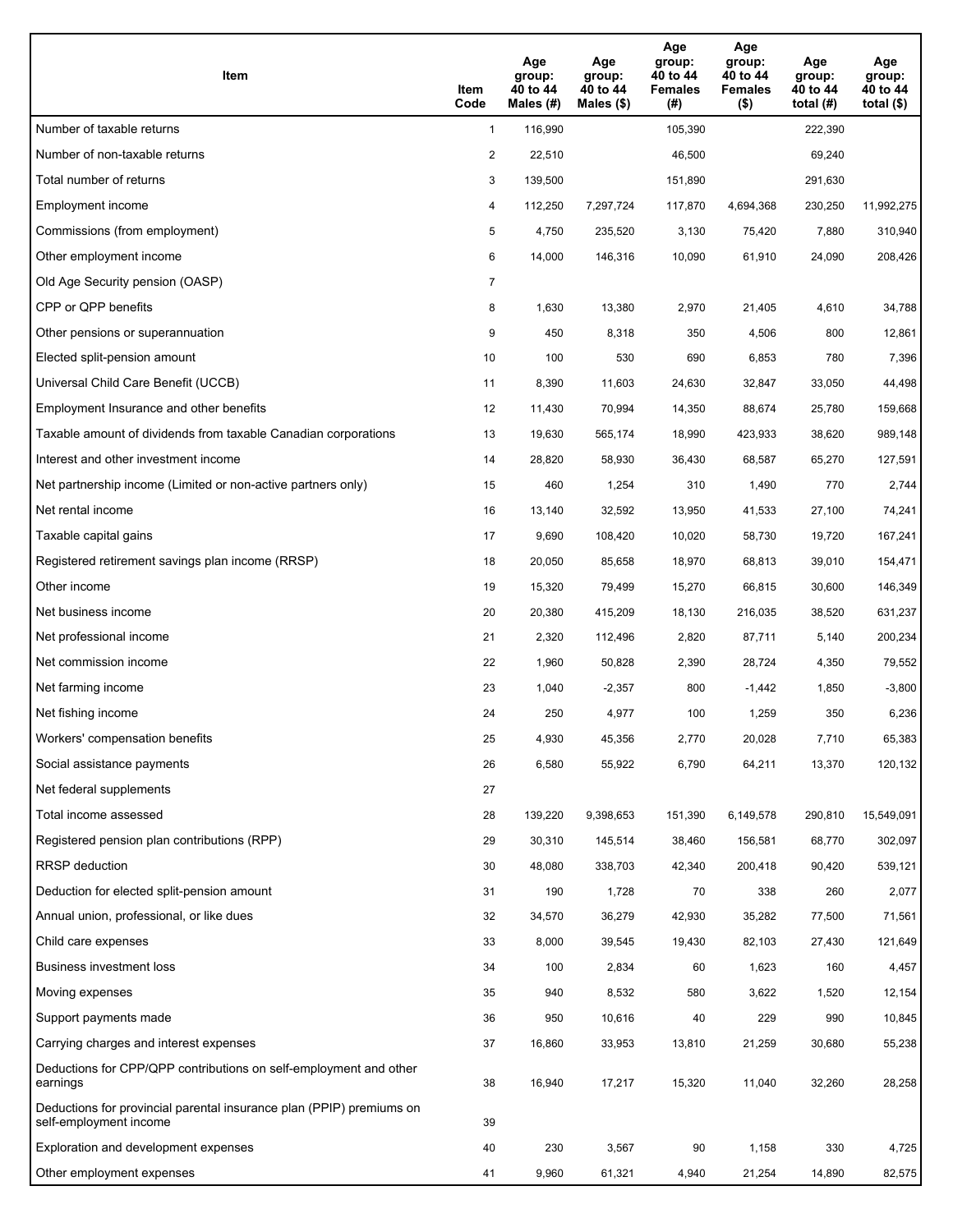| Item                                                              | Item<br>Code | Age<br>group:<br>40 to 44<br>Males (#) | Age<br>group:<br>40 to 44<br>Males (\$) | Age<br>group:<br>40 to 44<br><b>Females</b><br>(# ) | Age<br>group:<br>40 to 44<br><b>Females</b><br>$($ \$) | Age<br>group:<br>40 to 44<br>total $(H)$ | Age<br>group:<br>40 to 44<br>total $($)$ |
|-------------------------------------------------------------------|--------------|----------------------------------------|-----------------------------------------|-----------------------------------------------------|--------------------------------------------------------|------------------------------------------|------------------------------------------|
| Clergy residence deduction                                        | 42           | 430                                    | 6,724                                   | 100                                                 | 1,118                                                  | 530                                      | 7,867                                    |
| Other deductions                                                  | 43           | 3,520                                  | 4,718                                   | 4,130                                               | 3,535                                                  | 7,650                                    | 8,254                                    |
| Total deductions before adjustments                               | 44           | 95,830                                 | 711,310                                 | 94,540                                              | 539,743                                                | 190,390                                  | 1,251,122                                |
| Social benefits repayment                                         | 45           | 1,740                                  | 2,089                                   | 270                                                 | 322                                                    | 2,020                                    | 2,411                                    |
| Net income after adjustments                                      | 46           | 138,520                                | 8,695,976                               | 150,170                                             | 5,618,105                                              | 288,880                                  | 14,314,874                               |
| Canadian Forces personnel and police deduction                    | 47           | 10                                     | 388                                     |                                                     |                                                        | 10                                       | 389                                      |
| Security options deductions                                       | 48           | 850                                    | 20,222                                  | 340                                                 | 8,985                                                  | 1,190                                    | 29,207                                   |
| Other payments deductions                                         | 49           | 11,340                                 | 101,277                                 | 9,480                                               | 84,238                                                 | 20,830                                   | 185,516                                  |
| Non-capital losses of other years                                 | 50           | 360                                    | 3,696                                   | 430                                                 | 2,404                                                  | 790                                      | 6,101                                    |
| Net capital losses of other years                                 | 51           | 2,630                                  | 8,938                                   | 1,950                                               | 4,773                                                  | 4,580                                    | 13,718                                   |
| Capital gains deduction                                           | 52           | 280                                    | 23,304                                  | 190                                                 | 13,790                                                 | 460                                      | 37,093                                   |
| Northern residents deductions                                     | 53           | 2,100                                  | 7,171                                   | 1,120                                               | 2,952                                                  | 3,220                                    | 10,123                                   |
| Additional deductions                                             | 54           | 100                                    | 2,554                                   | 90                                                  | 857                                                    | 200                                      | 3,445                                    |
| Farming/fishing losses of prior years                             | 55           | 70                                     | 640                                     | 40                                                  | 327                                                    | 110                                      | 967                                      |
| Total deductions from net income                                  | 56           | 17,360                                 | 168,261                                 | 13,490                                              | 118,333                                                | 30,850                                   | 286,635                                  |
| Taxable income assessed                                           | 57           | 134,800                                | 8,528,353                               | 146,600                                             | 5,499,996                                              | 281,580                                  | 14,029,101                               |
| Basic personal amount                                             | 58           | 139,490                                | 1,528,805                               | 151,890                                             | 1,666,688                                              | 291,620                                  | 3,197,892                                |
| Age amount                                                        | 59           |                                        |                                         |                                                     |                                                        |                                          |                                          |
| Spouse or common-law partner amount                               | 60           | 26,110                                 | 206,183                                 | 9,310                                               | 72,897                                                 | 35,430                                   | 279,199                                  |
| Amount for eligible dependant                                     | 61           | 3,530                                  | 37,373                                  | 18,480                                              | 196,018                                                | 22,010                                   | 233,447                                  |
| Amount for children 17 and under                                  | 62           | 58,410                                 | 255,527                                 | 45,700                                              | 174,600                                                | 104,150                                  | 430,277                                  |
| Amount for infirm dependants age 18 or older                      | 63           | 80                                     | 353                                     | 70                                                  | 347                                                    | 140                                      | 700                                      |
| CPP or QPP contributions through employment                       | 64           | 105,910                                | 203,811                                 | 105,230                                             | 164,440                                                | 211,150                                  | 368,258                                  |
| CPP or QPP contributions on self-employment and other<br>earnings | 65           | 16,940                                 | 17,217                                  | 15,320                                              | 11,040                                                 | 32,260                                   | 28,258                                   |
| Employment Insurance premiums                                     | 66           | 96,710                                 | 72,690                                  | 100,140                                             | 62,389                                                 | 196,860                                  | 135,081                                  |
| PPIP premiums paid                                                | 67           |                                        |                                         |                                                     |                                                        |                                          |                                          |
| PPIP premiums payable on employment income                        | 68           |                                        |                                         |                                                     |                                                        |                                          |                                          |
| PPIP premiums payable on self-employment income                   | 69           |                                        |                                         |                                                     |                                                        |                                          |                                          |
| Volunteer firefighters' amount                                    | 70           | 450                                    | 1,356                                   | 50                                                  | 162                                                    | 510                                      | 1,518                                    |
| Canada employment amount                                          | 71           | 111,270                                | 123,328                                 | 112,330                                             | 123,815                                                | 223,620                                  | 247,158                                  |
| Public transit amount                                             | 72           | 10,740                                 | 10,031                                  | 11,770                                              | 10,426                                                 | 22,510                                   | 20,458                                   |
| Children's fitness amount                                         | 73           | 32,880                                 | 21,328                                  | 25,480                                              | 15,366                                                 | 58,370                                   | 36,697                                   |
| Children's arts amount                                            | 74           | 16,300                                 | 9,525                                   | 12,670                                              | 6,995                                                  | 28,970                                   | 16,522                                   |
| Home buyers' amount                                               | 75           | 1,110                                  | 5,004                                   | 750                                                 | 3,232                                                  | 1,860                                    | 8,236                                    |
| Pension income amount                                             | 76           | 500                                    | 921                                     | 1,000                                               | 1,893                                                  | 1,510                                    | 2,820                                    |
| Caregiver amount                                                  | $77\,$       | 3,880                                  | 24,044                                  | 2,990                                               | 17,866                                                 | 6,870                                    | 41,910                                   |
| Disability amount                                                 | 78           | 1,590                                  | 12,173                                  | 1,720                                               | 13,166                                                 | 3,300                                    | 25,339                                   |
| Disability amount transferred from a dependant                    | 79           | 2,710                                  | 31,864                                  | 2,180                                               | 24,547                                                 | 4,890                                    | 56,412                                   |
| Interest paid on student loans                                    | 80           | 2,600                                  | 1,562                                   | 4,060                                               | 2,552                                                  | 6,650                                    | 4,113                                    |
| Tuition, education, and textbook amounts                          | 81           | 5,230                                  | 20,819                                  | 8,900                                               | 36,062                                                 | 14,130                                   | 56,883                                   |
| Tuition, education, and textbook amounts transferred from a child | 82           | 1,990                                  | 7,543                                   | 3,020                                               | 12,455                                                 | 5,010                                    | 19,998                                   |
| Amounts transferred from spouse or common-law partner             | 83           | 4,810                                  | 19,089                                  | 4,770                                               | 18,699                                                 | 9,590                                    | 37,828                                   |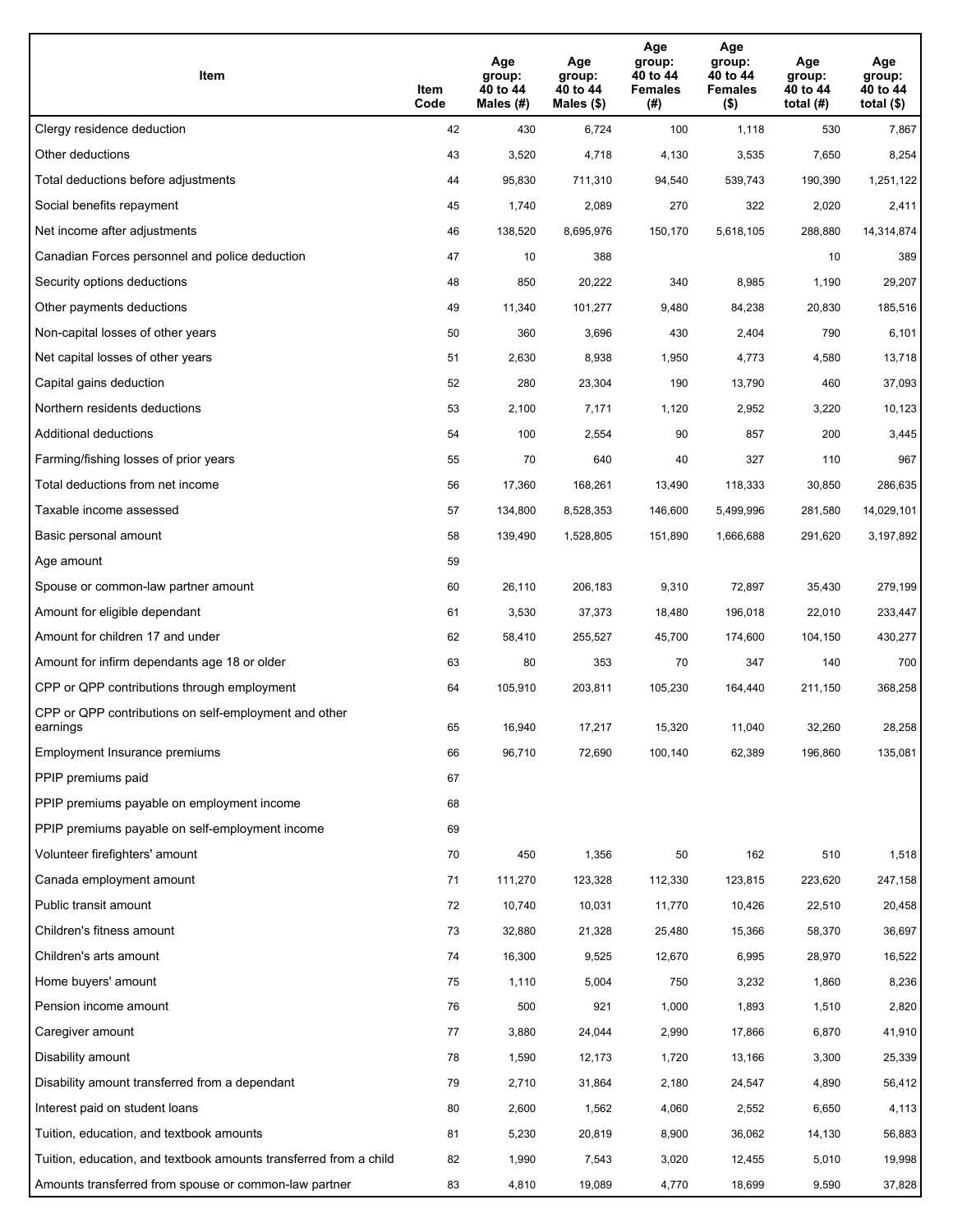| Item                                                | Item<br>Code | Age<br>group:<br>40 to 44<br>Males $(H)$ | Age<br>group:<br>40 to 44<br>Males (\$) | Age<br>group:<br>40 to 44<br><b>Females</b><br>(# ) | Age<br>group:<br>40 to 44<br><b>Females</b><br>$($ \$) | Age<br>group:<br>40 to 44<br>total $(H)$ | Age<br>group:<br>40 to 44<br>total $($)$ |
|-----------------------------------------------------|--------------|------------------------------------------|-----------------------------------------|-----------------------------------------------------|--------------------------------------------------------|------------------------------------------|------------------------------------------|
| Medical expenses                                    | 84           | 9,990                                    | 22,066                                  | 16,810                                              | 33,954                                                 | 26,810                                   | 56,024                                   |
| Total tax credits on personal amounts               | 85           | 139,490                                  | 394,956                                 | 151,890                                             | 400,476                                                | 291,620                                  | 795,853                                  |
| Allowable charitable donations and government gifts | 86           | 34,580                                   | 66,299                                  | 28,770                                              | 35,675                                                 | 63,350                                   | 101,979                                  |
| Eligible cultural and ecological gifts              | 87           | 30                                       | 52                                      | 30                                                  | 10                                                     | 60                                       | 63                                       |
| Total tax credit on donations and gifts             | 88           | 34,520                                   | 18,540                                  | 28.710                                              | 9,773                                                  | 63,230                                   | 28,315                                   |
| Total federal non-refundable tax credits            | 89           | 139,490                                  | 413,496                                 | 151,890                                             | 410,250                                                | 291,620                                  | 824,168                                  |
| Federal dividend tax credit                         | 90           | 18,800                                   | 75,419                                  | 16,690                                              | 56,280                                                 | 35,500                                   | 131,702                                  |
| Overseas employment tax credit                      | 91           | 70                                       | 667                                     |                                                     |                                                        | 80                                       | 696                                      |
| Minimum tax carryover                               | 92           | 290                                      | 647                                     | 220                                                 | 414                                                    | 510                                      | 1,060                                    |
| Basic federal tax                                   | 93           | 109,740                                  | 1,194,739                               | 96,700                                              | 569,942                                                | 206,460                                  | 1,764,733                                |
| Federal Foreign Tax Credit                          | 94           | 6,450                                    | 22,720                                  | 5,260                                               | 4,009                                                  | 11,720                                   | 26,750                                   |
| Federal Political contribution tax credit           | 95           | 530                                      | 87                                      | 250                                                 | 34                                                     | 780                                      | 120                                      |
| <b>Investment Tax Credit</b>                        | 96           | 170                                      | 370                                     | 60                                                  | 92                                                     | 230                                      | 461                                      |
| Labour-sponsored funds tax credit                   | 97           | 40                                       | 19                                      | 20                                                  | 8                                                      | 60                                       | 27                                       |
| Alternative minimum tax payable                     | 98           | 370                                      | 1,105                                   | 270                                                 | 810                                                    | 640                                      | 1,915                                    |
| Net federal tax                                     | 99           | 109,360                                  | 1,173,481                               | 96,450                                              | 565,976                                                | 205,820                                  | 1,739,489                                |
| CPP contributions on self-employment                | 100          | 16,940                                   | 34,434                                  | 15,320                                              | 22,079                                                 | 32,260                                   | 56,515                                   |
| Social Benefits repayment                           | 101          | 1,740                                    | 2,089                                   | 270                                                 | 322                                                    | 2,020                                    | 2,411                                    |
| Net Provincial Tax                                  | 102          | 107,270                                  | 522,407                                 | 91,540                                              | 240,861                                                | 198,820                                  | 763,281                                  |
| Total tax payable                                   | 103          | 116,990                                  | 1,732,421                               | 105,390                                             | 829,275                                                | 222,390                                  | 2,561,742                                |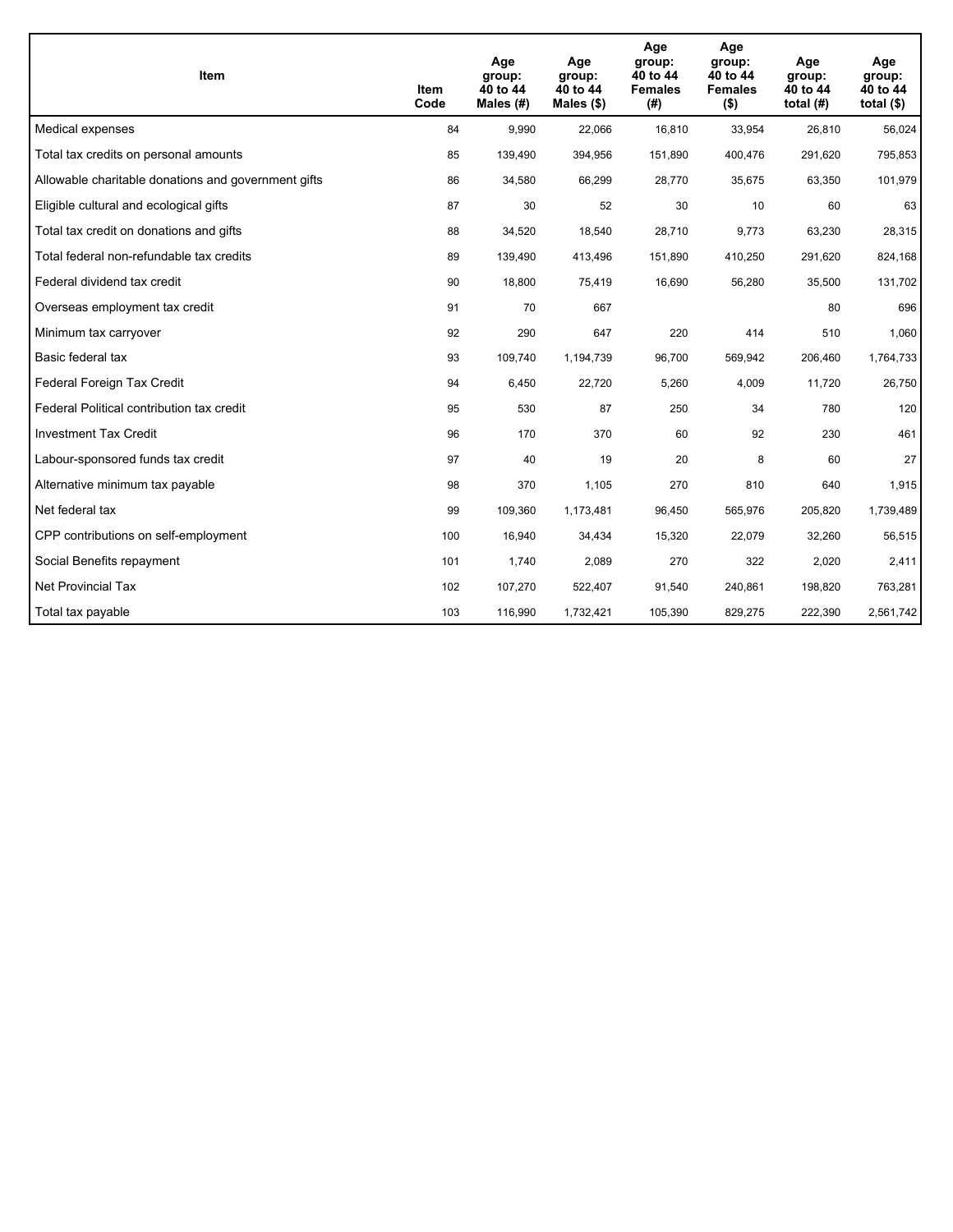| Item                                                                                           | Item<br>Code   | Age<br>group:<br>45 to 49<br>Males $(H)$ | Age<br>group:<br>45 to 49<br>Males (\$) | Age<br>group:<br>45 to 49<br><b>Females</b><br>(# ) | Age<br>group:<br>45 to 49<br><b>Females</b><br>$($ \$) | Age<br>group:<br>45 to 49<br>total $(H)$ | Age<br>group:<br>45 to 49<br>total $($)$ |
|------------------------------------------------------------------------------------------------|----------------|------------------------------------------|-----------------------------------------|-----------------------------------------------------|--------------------------------------------------------|------------------------------------------|------------------------------------------|
| Number of taxable returns                                                                      | $\mathbf{1}$   | 122,720                                  |                                         | 114,550                                             |                                                        | 237,290                                  |                                          |
| Number of non-taxable returns                                                                  | 2              | 26,620                                   |                                         | 44,980                                              |                                                        | 71,720                                   |                                          |
| Total number of returns                                                                        | 3              | 149,340                                  |                                         | 159,530                                             |                                                        | 309,010                                  |                                          |
| Employment income                                                                              | 4              | 115,360                                  | 7,686,691                               | 124,280                                             | 5,074,921                                              | 239,720                                  | 12,761,775                               |
| Commissions (from employment)                                                                  | 5              | 4,510                                    | 241,608                                 | 2,990                                               | 76,396                                                 | 7,510                                    | 318,005                                  |
| Other employment income                                                                        | 6              | 16,190                                   | 171,770                                 | 10,820                                              | 75,065                                                 | 27,010                                   | 247,032                                  |
| Old Age Security pension (OASP)                                                                | $\overline{7}$ |                                          |                                         |                                                     |                                                        |                                          |                                          |
| CPP or QPP benefits                                                                            | 8              | 3,100                                    | 26,216                                  | 5,500                                               | 41,336                                                 | 8,600                                    | 67,552                                   |
| Other pensions or superannuation                                                               | 9              | 1,030                                    | 22,105                                  | 730                                                 | 8,895                                                  | 1,760                                    | 31,032                                   |
| Elected split-pension amount                                                                   | 10             | 210                                      | 1,242                                   | 1,870                                               | 18,952                                                 | 2,080                                    | 20,208                                   |
| Universal Child Care Benefit (UCCB)                                                            | 11             | 3,990                                    | 5,127                                   | 5,740                                               | 6,776                                                  | 9,740                                    | 11,905                                   |
| Employment Insurance and other benefits                                                        | 12             | 11,350                                   | 70,059                                  | 13,080                                              | 66,542                                                 | 24,420                                   | 136,601                                  |
| Taxable amount of dividends from taxable Canadian corporations                                 | 13             | 23,310                                   | 693,323                                 | 24,360                                              | 500,218                                                | 47,670                                   | 1,193,835                                |
| Interest and other investment income                                                           | 14             | 35,050                                   | 95,434                                  | 44,230                                              | 98,370                                                 | 79,300                                   | 194,096                                  |
| Net partnership income (Limited or non-active partners only)                                   | 15             | 570                                      | 2,686                                   | 460                                                 | 1,888                                                  | 1,030                                    | 4,574                                    |
| Net rental income                                                                              | 16             | 15,370                                   | 46,158                                  | 16,220                                              | 51,208                                                 | 31,590                                   | 97,368                                   |
| Taxable capital gains                                                                          | 17             | 11,600                                   | 127,125                                 | 13,520                                              | 93,139                                                 | 25,130                                   | 220,370                                  |
| Registered retirement savings plan income (RRSP)                                               | 18             | 18,040                                   | 98,775                                  | 17,410                                              | 86,842                                                 | 35,450                                   | 185,616                                  |
| Other income                                                                                   | 19             | 18,090                                   | 121,676                                 | 19,010                                              | 80,508                                                 | 37,100                                   | 202,210                                  |
| Net business income                                                                            | 20             | 22,040                                   | 426,023                                 | 18,890                                              | 223,024                                                | 40,930                                   | 649,067                                  |
| Net professional income                                                                        | 21             | 2,390                                    | 122,620                                 | 2,860                                               | 89,753                                                 | 5,250                                    | 212,381                                  |
| Net commission income                                                                          | 22             | 2,230                                    | 54,798                                  | 2,500                                               | 36,751                                                 | 4,730                                    | 91,549                                   |
| Net farming income                                                                             | 23             | 1,470                                    | 1,124                                   | 1,180                                               | $-328$                                                 | 2,650                                    | 788                                      |
| Net fishing income                                                                             | 24             | 390                                      | 7,132                                   | 130                                                 | 1,612                                                  | 520                                      | 8,745                                    |
| Workers' compensation benefits                                                                 | 25             | 6,090                                    | 57,926                                  | 3,530                                               | 25,566                                                 | 9,620                                    | 83,492                                   |
| Social assistance payments                                                                     | 26             | 7,980                                    | 67,057                                  | 7,540                                               | 68,696                                                 | 15,520                                   | 135,753                                  |
| Net federal supplements                                                                        | 27             |                                          |                                         |                                                     |                                                        |                                          |                                          |
| Total income assessed                                                                          | 28             | 149,030                                  | 10,147,106                              | 158,940                                             | 6,749,767                                              | 308,070                                  | 16,898,033                               |
| Registered pension plan contributions (RPP)                                                    | 29             | 32,650                                   | 162,908                                 | 41,830                                              | 173,521                                                | 74,480                                   | 336,429                                  |
| RRSP deduction                                                                                 | 30             | 51,290                                   | 389,413                                 | 47,000                                              | 247,867                                                | 98,280                                   | 637,280                                  |
| Deduction for elected split-pension amount                                                     | 31             | 500                                      | 4,717                                   | 100                                                 | 469                                                    | 600                                      | 5,186                                    |
| Annual union, professional, or like dues                                                       | 32             | 37,560                                   | 39,504                                  | 45,520                                              | 38,564                                                 | 83,090                                   | 78,069                                   |
| Child care expenses                                                                            | 33             | 5,320                                    | 21,814                                  | 8,980                                               | 29,540                                                 | 14,290                                   | 51,368                                   |
| Business investment loss                                                                       | 34             | 110                                      | 3,561                                   | 70                                                  | 2,062                                                  | 190                                      | 5,623                                    |
| Moving expenses                                                                                | 35             | 690                                      | 6,477                                   | 520                                                 | 3,717                                                  | 1,210                                    | 10,195                                   |
| Support payments made                                                                          | 36             | 1,280                                    | 18,710                                  | 60                                                  | 666                                                    | 1,340                                    | 19,376                                   |
| Carrying charges and interest expenses                                                         | 37             | 20,640                                   | 43,234                                  | 18,040                                              | 30,362                                                 | 38,680                                   | 73,634                                   |
| Deductions for CPP/QPP contributions on self-employment and other<br>earnings                  | 38             | 18,510                                   | 18,524                                  | 16,030                                              | 11,393                                                 | 34,540                                   | 29,918                                   |
| Deductions for provincial parental insurance plan (PPIP) premiums on<br>self-employment income | 39             |                                          |                                         |                                                     |                                                        |                                          |                                          |
| Exploration and development expenses                                                           | 40             | 360                                      | 6,053                                   | 160                                                 | 1,810                                                  | 530                                      | 7,863                                    |
| Other employment expenses                                                                      | 41             | 10,290                                   | 63,713                                  | 5,280                                               | 22,357                                                 | 15,570                                   | 86,070                                   |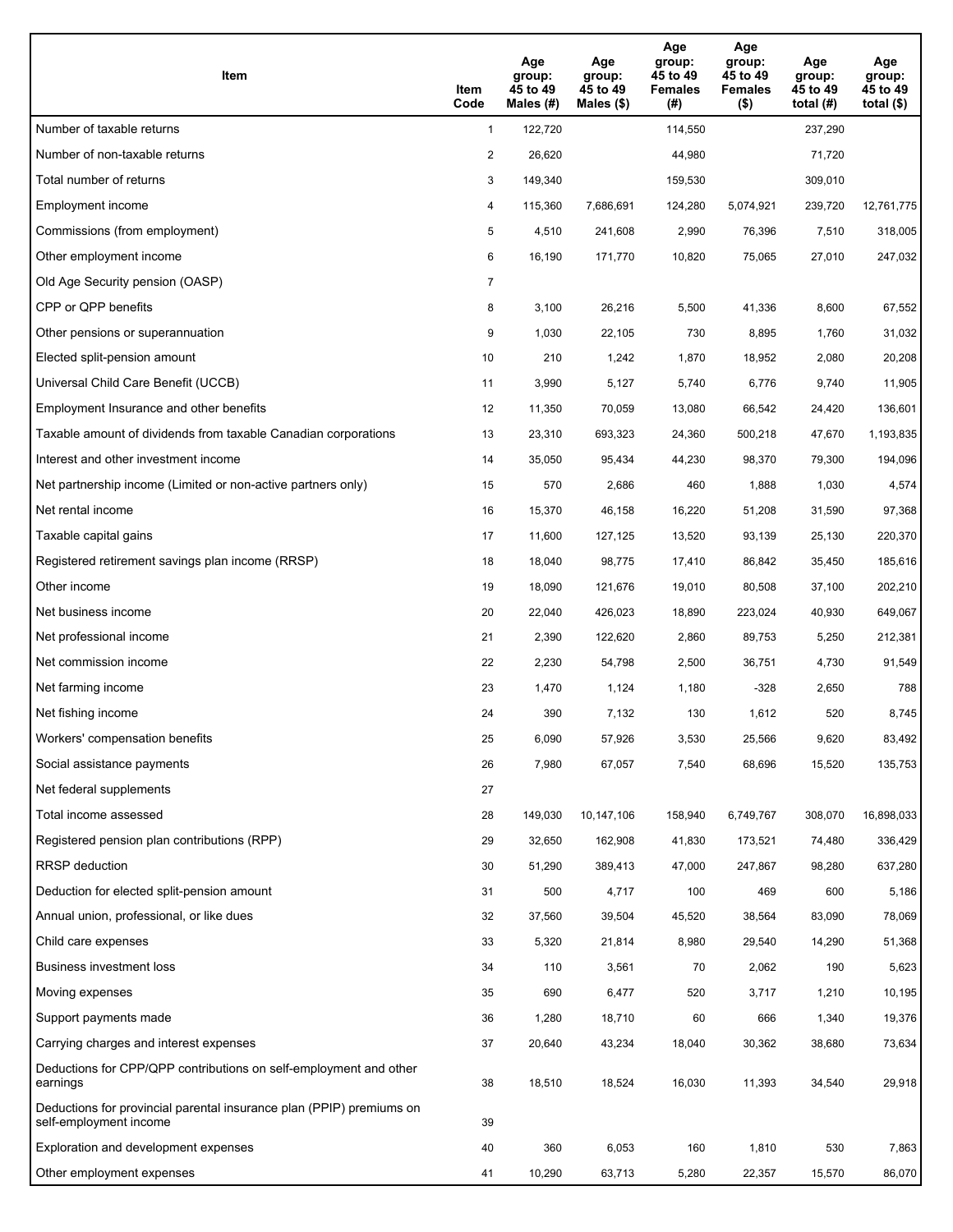| Item                                                              | Item<br>Code | Age<br>group:<br>45 to 49<br>Males (#) | Age<br>group:<br>45 to 49<br>Males (\$) | Age<br>group:<br>45 to 49<br><b>Females</b><br>(# ) | Age<br>group:<br>45 to 49<br><b>Females</b><br>$($ \$) | Age<br>group:<br>45 to 49<br>total $(#)$ | Age<br>group:<br>45 to 49<br>total $($)$ |
|-------------------------------------------------------------------|--------------|----------------------------------------|-----------------------------------------|-----------------------------------------------------|--------------------------------------------------------|------------------------------------------|------------------------------------------|
| Clergy residence deduction                                        | 42           | 390                                    | 6,236                                   | 100                                                 | 1,202                                                  | 490                                      | 7,438                                    |
| Other deductions                                                  | 43           | 3,910                                  | 5,593                                   | 4,540                                               | 5,036                                                  | 8,450                                    | 10,629                                   |
| Total deductions before adjustments                               | 44           | 101,320                                | 790,597                                 | 99,520                                              | 568,703                                                | 200,840                                  | 1,359,352                                |
| Social benefits repayment                                         | 45           | 1,770                                  | 2,089                                   | 310                                                 | 368                                                    | 2,080                                    | 2,457                                    |
| Net income after adjustments                                      | 46           | 148,150                                | 9,371,841                               | 157,640                                             | 6,190,474                                              | 305,890                                  | 15,563,439                               |
| Canadian Forces personnel and police deduction                    | 47           | 20                                     | 382                                     |                                                     |                                                        | 20                                       | 386                                      |
| Security options deductions                                       | 48           | 750                                    | 32,499                                  | 280                                                 | 5,062                                                  | 1,030                                    | 37,561                                   |
| Other payments deductions                                         | 49           | 13,880                                 | 124,983                                 | 10,970                                              | 94,276                                                 | 24,840                                   | 219,260                                  |
| Non-capital losses of other years                                 | 50           | 450                                    | 12,210                                  | 520                                                 | 5,495                                                  | 970                                      | 17,707                                   |
| Net capital losses of other years                                 | 51           | 3,150                                  | 11,489                                  | 2,890                                               | 9,535                                                  | 6,040                                    | 21,030                                   |
| Capital gains deduction                                           | 52           | 310                                    | 24,793                                  | 250                                                 | 17,265                                                 | 560                                      | 42,059                                   |
| Northern residents deductions                                     | 53           | 2,230                                  | 7,543                                   | 1,210                                               | 3,145                                                  | 3,440                                    | 10,691                                   |
| Additional deductions                                             | 54           | 100                                    | 2,817                                   | 100                                                 | 1,732                                                  | 200                                      | 4,549                                    |
| Farming/fishing losses of prior years                             | 55           | 90                                     | 3,884                                   | 70                                                  | 717                                                    | 160                                      | 4,602                                    |
| Total deductions from net income                                  | 56           | 20,500                                 | 220,639                                 | 16,050                                              | 137,286                                                | 36,550                                   | 357,937                                  |
| Taxable income assessed                                           | 57           | 143,250                                | 9,151,515                               | 153,290                                             | 6,053,726                                              | 296,640                                  | 15,206,353                               |
| Basic personal amount                                             | 58           | 149,340                                | 1,638,939                               | 159,530                                             | 1,753,316                                              | 309,000                                  | 3,393,563                                |
| Age amount                                                        | 59           |                                        |                                         |                                                     |                                                        |                                          |                                          |
| Spouse or common-law partner amount                               | 60           | 25,340                                 | 203,116                                 | 10,220                                              | 78,512                                                 | 35,570                                   | 281,725                                  |
| Amount for eligible dependant                                     | 61           | 3,530                                  | 36,661                                  | 15,160                                              | 157,841                                                | 18,690                                   | 194,524                                  |
| Amount for children 17 and under                                  | 62           | 51,910                                 | 206,131                                 | 34,700                                              | 117,890                                                | 86,620                                   | 324,072                                  |
| Amount for infirm dependants age 18 or older                      | 63           | 130                                    | 628                                     | 160                                                 | 790                                                    | 290                                      | 1,418                                    |
| CPP or QPP contributions through employment                       | 64           | 108,160                                | 208,623                                 | 110,500                                             | 176,888                                                | 218,670                                  | 385,518                                  |
| CPP or QPP contributions on self-employment and other<br>earnings | 65           | 18,510                                 | 18,524                                  | 16,030                                              | 11,393                                                 | 34,540                                   | 29,918                                   |
| Employment Insurance premiums                                     | 66           | 96,890                                 | 73,006                                  | 104,100                                             | 66,342                                                 | 201,000                                  | 139,349                                  |
| PPIP premiums paid                                                | 67           |                                        |                                         |                                                     |                                                        |                                          |                                          |
| PPIP premiums payable on employment income                        | 68           |                                        |                                         |                                                     |                                                        |                                          |                                          |
| PPIP premiums payable on self-employment income                   | 69           |                                        |                                         |                                                     |                                                        |                                          |                                          |
| Volunteer firefighters' amount                                    | 70           | 420                                    | 1,272                                   | 60                                                  | 189                                                    | 490                                      | 1,461                                    |
| Canada employment amount                                          | 71           | 115,050                                | 127,405                                 | 118,000                                             | 130,169                                                | 233,060                                  | 257,582                                  |
| Public transit amount                                             | 72           | 10,890                                 | 10,018                                  | 12,370                                              | 11,251                                                 | 23,260                                   | 21,269                                   |
| Children's fitness amount                                         | 73           | 26,920                                 | 17,090                                  | 17,780                                              | 10,218                                                 | 44,700                                   | 27,308                                   |
| Children's arts amount                                            | 74           | 13,450                                 | 8,120                                   | 8,890                                               | 4,961                                                  | 22,340                                   | 13,081                                   |
| Home buyers' amount                                               | 75           | 760                                    | 3,396                                   | 550                                                 | 2,337                                                  | 1,300                                    | 5,733                                    |
| Pension income amount                                             | 76           | 1,180                                  | 2,251                                   | 2,500                                               | 4,772                                                  | 3,680                                    | 7,026                                    |
| Caregiver amount                                                  | $77\,$       | 4,270                                  | 26,054                                  | 3,320                                               | 19,332                                                 | 7,580                                    | 45,386                                   |
| Disability amount                                                 | 78           | 2,160                                  | 16,558                                  | 2,500                                               | 19,196                                                 | 4,650                                    | 35,754                                   |
| Disability amount transferred from a dependant                    | 79           | 2,660                                  | 30,005                                  | 2,280                                               | 23,635                                                 | 4,950                                    | 53,640                                   |
| Interest paid on student loans                                    | 80           | 1,240                                  | 706                                     | 2,490                                               | 1,489                                                  | 3,730                                    | 2,195                                    |
| Tuition, education, and textbook amounts                          | 81           | 3,950                                  | 13,700                                  | 7,300                                               | 26,423                                                 | 11,260                                   | 40,135                                   |
| Tuition, education, and textbook amounts transferred from a child | 82           | 8,750                                  | 41,263                                  | 8,490                                               | 39,838                                                 | 17,230                                   | 81,101                                   |
| Amounts transferred from spouse or common-law partner             | 83           | 4,070                                  | 16,028                                  | 3,970                                               | 15,556                                                 | 8,040                                    | 31,608                                   |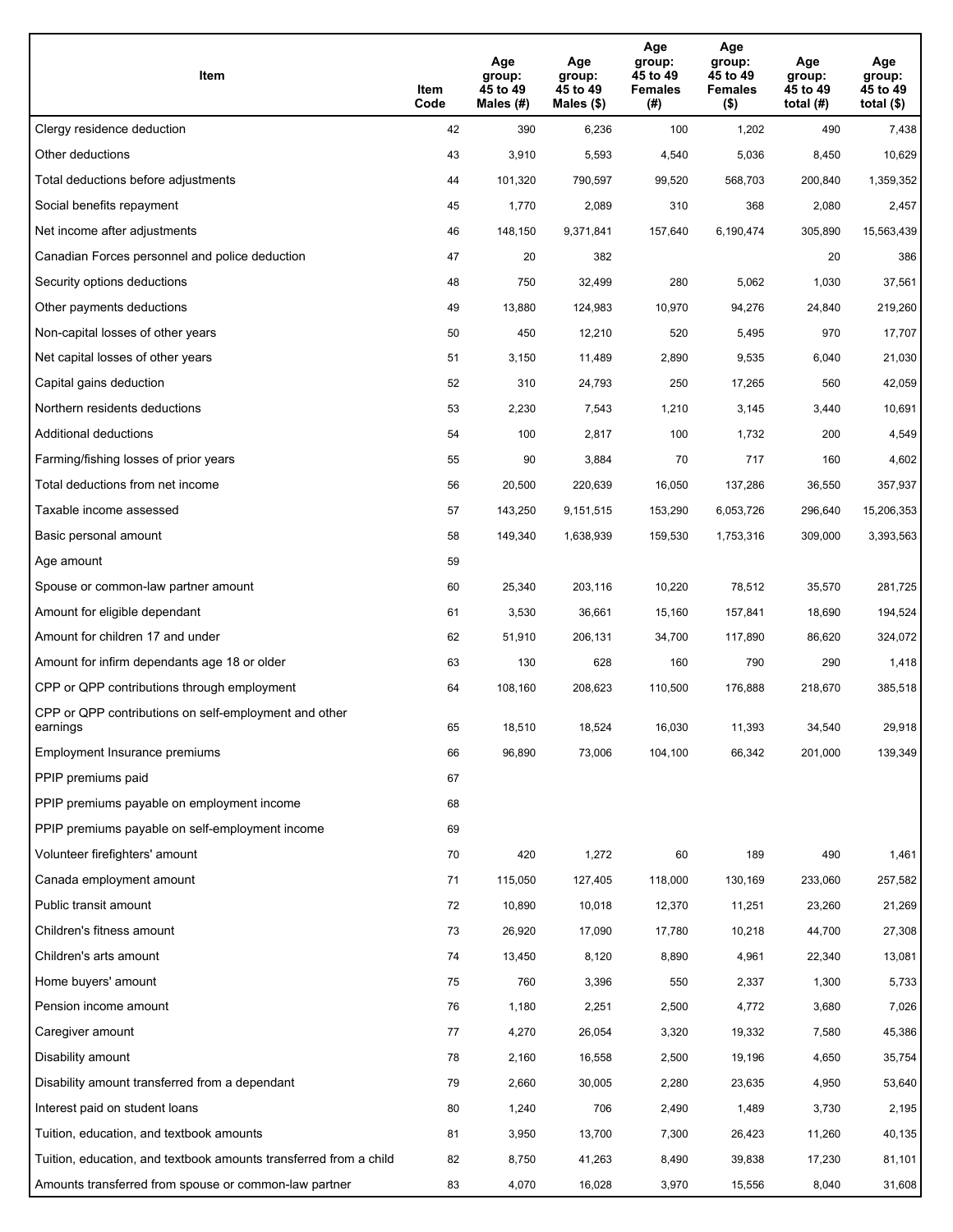| <b>Item</b>                                         | Item<br>Code | Age<br>group:<br>45 to 49<br>Males (#) | Age<br>group:<br>45 to 49<br>Males (\$) | Age<br>group:<br>45 to 49<br><b>Females</b><br>(#) | Age<br>group:<br>45 to 49<br><b>Females</b><br>$($ \$) | Age<br>group:<br>45 to 49<br>total $(H)$ | Age<br>group:<br>45 to 49<br>total $($)$ |
|-----------------------------------------------------|--------------|----------------------------------------|-----------------------------------------|----------------------------------------------------|--------------------------------------------------------|------------------------------------------|------------------------------------------|
| Medical expenses                                    | 84           | 12,010                                 | 27,751                                  | 18,930                                             | 38,384                                                 | 30,940                                   | 66,136                                   |
| Total tax credits on personal amounts               | 85           | 149,340                                | 409,148                                 | 159,530                                            | 406,641                                                | 309,000                                  | 816,019                                  |
| Allowable charitable donations and government gifts | 86           | 37,310                                 | 86,163                                  | 32,680                                             | 45,582                                                 | 70,000                                   | 131,760                                  |
| Eligible cultural and ecological gifts              | 87           |                                        |                                         | 30                                                 | 20                                                     | 50                                       | 58                                       |
| Total tax credit on donations and gifts             | 88           | 37,230                                 | 24,203                                  | 32,610                                             | 12,542                                                 | 69,850                                   | 36,749                                   |
| Total federal non-refundable tax credits            | 89           | 149,340                                | 433,350                                 | 159,530                                            | 419,183                                                | 309,000                                  | 852,768                                  |
| Federal dividend tax credit                         | 90           | 22,130                                 | 93,205                                  | 21,270                                             | 67,178                                                 | 43,400                                   | 160,422                                  |
| Overseas employment tax credit                      | 91           | 70                                     | 763                                     |                                                    |                                                        | 80                                       | 767                                      |
| Minimum tax carryover                               | 92           | 400                                    | 1,211                                   | 330                                                | 998                                                    | 730                                      | 2,209                                    |
| Basic federal tax                                   | 93           | 115,250                                | 1,304,566                               | 106,430                                            | 651,083                                                | 221,690                                  | 1,955,775                                |
| Federal Foreign Tax Credit                          | 94           | 8,010                                  | 20,071                                  | 7,070                                              | 5,970                                                  | 15,080                                   | 26,083                                   |
| Federal Political contribution tax credit           | 95           | 710                                    | 131                                     | 390                                                | 61                                                     | 1,100                                    | 192                                      |
| <b>Investment Tax Credit</b>                        | 96           | 230                                    | 507                                     | 100                                                | 175                                                    | 330                                      | 682                                      |
| Labour-sponsored funds tax credit                   | 97           | 40                                     | 22                                      | 30                                                 | 16                                                     | 70                                       | 38                                       |
| Alternative minimum tax payable                     | 98           | 450                                    | 1,369                                   | 320                                                | 921                                                    | 770                                      | 2,290                                    |
| Net federal tax                                     | 99           | 114,660                                | 1,284,384                               | 106,080                                            | 645,152                                                | 220,750                                  | 1,929,619                                |
| CPP contributions on self-employment                | 100          | 18,510                                 | 37,048                                  | 16,030                                             | 22,786                                                 | 34,540                                   | 59,837                                   |
| Social Benefits repayment                           | 101          | 1,770                                  | 2,089                                   | 310                                                | 368                                                    | 2,080                                    | 2,457                                    |
| Net Provincial Tax                                  | 102          | 111,590                                | 573,202                                 | 99,230                                             | 272,233                                                | 210,830                                  | 845,496                                  |
| Total tax payable                                   | 103          | 122,720                                | 1,896,734                               | 114,550                                            | 940,554                                                | 237,290                                  | 2,837,434                                |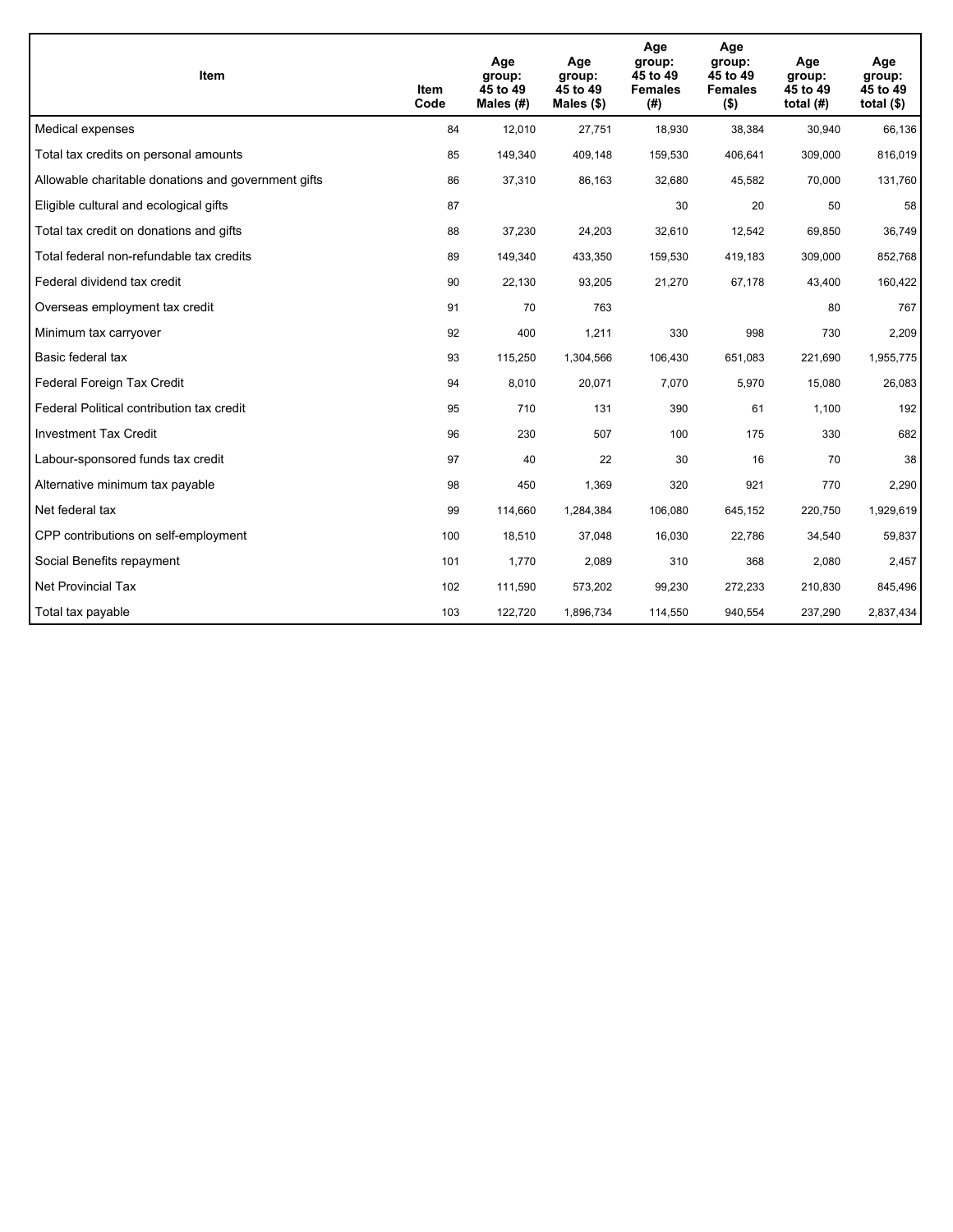| Item                                                                                           | Item<br>Code   | Age<br>group:<br>50 to 54<br>Males $(H)$ | Age<br>group:<br>50 to 54<br>Males (\$) | Age<br>group:<br>50 to 54<br><b>Females</b><br>(#) | Age<br>group:<br>50 to 54<br><b>Females</b><br>$($ \$) | Age<br>group:<br>50 to 54<br>total $(H)$ | Age<br>group:<br>50 to 54<br>total $($)$ |
|------------------------------------------------------------------------------------------------|----------------|------------------------------------------|-----------------------------------------|----------------------------------------------------|--------------------------------------------------------|------------------------------------------|------------------------------------------|
| Number of taxable returns                                                                      | $\mathbf{1}$   | 134,920                                  |                                         | 127,520                                            |                                                        | 262,450                                  |                                          |
| Number of non-taxable returns                                                                  | 2              | 31,720                                   |                                         | 47,670                                             |                                                        | 79,440                                   |                                          |
| Total number of returns                                                                        | 3              | 166,640                                  |                                         | 175,190                                            |                                                        | 341,900                                  |                                          |
| Employment income                                                                              | 4              | 126,270                                  | 8,488,410                               | 133,780                                            | 5,465,420                                              | 260,090                                  | 13,954,201                               |
| Commissions (from employment)                                                                  | 5              | 4,290                                    | 219,965                                 | 2,960                                              | 73,703                                                 | 7,250                                    | 293,668                                  |
| Other employment income                                                                        | 6              | 19,060                                   | 185,353                                 | 12,950                                             | 97,437                                                 | 32,010                                   | 282,954                                  |
| Old Age Security pension (OASP)                                                                | $\overline{7}$ |                                          |                                         |                                                    |                                                        |                                          |                                          |
| CPP or QPP benefits                                                                            | 8              | 5,680                                    | 51,156                                  | 10,410                                             | 81,160                                                 | 16,090                                   | 132,316                                  |
| Other pensions or superannuation                                                               | 9              | 2,310                                    | 57,171                                  | 2,070                                              | 28,748                                                 | 4,380                                    | 85,939                                   |
| Elected split-pension amount                                                                   | 10             | 710                                      | 4,124                                   | 5,780                                              | 63,052                                                 | 6,490                                    | 67,177                                   |
| Universal Child Care Benefit (UCCB)                                                            | 11             | 1,480                                    | 1,889                                   | 840                                                | 1,004                                                  | 2,320                                    | 2,896                                    |
| Employment Insurance and other benefits                                                        | 12             | 13,010                                   | 81,226                                  | 14,760                                             | 72,625                                                 | 27,770                                   | 153,851                                  |
| Taxable amount of dividends from taxable Canadian corporations                                 | 13             | 30,220                                   | 815,179                                 | 32,550                                             | 571,258                                                | 62,770                                   | 1,386,902                                |
| Interest and other investment income                                                           | 14             | 44,110                                   | 125,984                                 | 54,510                                             | 120,254                                                | 98,630                                   | 246,257                                  |
| Net partnership income (Limited or non-active partners only)                                   | 15             | 840                                      | 879                                     | 560                                                | 1,086                                                  | 1,400                                    | 1,966                                    |
| Net rental income                                                                              | 16             | 17,210                                   | 58,972                                  | 17,910                                             | 59,825                                                 | 35,120                                   | 118,778                                  |
| Taxable capital gains                                                                          | 17             | 15,450                                   | 179,501                                 | 18,460                                             | 126,907                                                | 33,910                                   | 306,424                                  |
| Registered retirement savings plan income (RRSP)                                               | 18             | 16,820                                   | 129,999                                 | 17,300                                             | 117,670                                                | 34,130                                   | 247,669                                  |
| Other income                                                                                   | 19             | 22,700                                   | 148,540                                 | 24,710                                             | 103,509                                                | 47,410                                   | 252,049                                  |
| Net business income                                                                            | 20             | 23,720                                   | 448,346                                 | 20,250                                             | 238,891                                                | 43,980                                   | 687,258                                  |
| Net professional income                                                                        | 21             | 2,610                                    | 131,693                                 | 2,920                                              | 88,017                                                 | 5,520                                    | 219,710                                  |
| Net commission income                                                                          | 22             | 2,400                                    | 66,401                                  | 2,520                                              | 41,250                                                 | 4,920                                    | 107,654                                  |
| Net farming income                                                                             | 23             | 2,080                                    | $-808$                                  | 1,590                                              | -932                                                   | 3,670                                    | $-1,740$                                 |
| Net fishing income                                                                             | 24             | 440                                      | 8,437                                   | 150                                                | 3,061                                                  | 590                                      | 11,498                                   |
| Workers' compensation benefits                                                                 | 25             | 8,020                                    | 85,401                                  | 4,480                                              | 34,352                                                 | 12,500                                   | 119,754                                  |
| Social assistance payments                                                                     | 26             | 9,770                                    | 83,317                                  | 8,580                                              | 76,792                                                 | 18,350                                   | 160,110                                  |
| Net federal supplements                                                                        | 27             |                                          |                                         |                                                    |                                                        |                                          |                                          |
| Total income assessed                                                                          | 28             | 166,240                                  | 11,371,495                              | 174,520                                            | 7,501,518                                              | 340,820                                  | 18,874,076                               |
| Registered pension plan contributions (RPP)                                                    | 29             | 37,880                                   | 189,190                                 | 47,750                                             | 197,798                                                | 85,620                                   | 386,988                                  |
| RRSP deduction                                                                                 | 30             | 58,690                                   | 470,018                                 | 53,950                                             | 308,896                                                | 112,640                                  | 778,914                                  |
| Deduction for elected split-pension amount                                                     | 31             | 1,220                                    | 13,835                                  | 310                                                | 1,519                                                  | 1,530                                    | 15,353                                   |
| Annual union, professional, or like dues                                                       | 32             | 44,480                                   | 47,752                                  | 50,240                                             | 42,992                                                 | 94,730                                   | 90,744                                   |
| Child care expenses                                                                            | 33             | 2,410                                    | 8,705                                   | 2,800                                              | 7,663                                                  | 5,210                                    | 16,367                                   |
| Business investment loss                                                                       | 34             | 120                                      | 3,869                                   | 90                                                 | 3,364                                                  | 210                                      | 7,233                                    |
| Moving expenses                                                                                | 35             | 700                                      | 6,143                                   | 590                                                | 3,981                                                  | 1,290                                    | 10,124                                   |
| Support payments made                                                                          | 36             | 1,540                                    | 28,472                                  | 50                                                 | 516                                                    | 1,590                                    | 28,988                                   |
| Carrying charges and interest expenses                                                         | 37             | 26,760                                   | 58,801                                  | 24,160                                             | 40,853                                                 | 50,920                                   | 99,659                                   |
| Deductions for CPP/QPP contributions on self-employment and other<br>earnings                  | 38             | 19,960                                   | 19,701                                  | 16,850                                             | 12,211                                                 | 36,820                                   | 31,913                                   |
| Deductions for provincial parental insurance plan (PPIP) premiums on<br>self-employment income | 39             |                                          |                                         |                                                    |                                                        |                                          |                                          |
| Exploration and development expenses                                                           | 40             | 560                                      | 9,027                                   | 270                                                | 2,072                                                  | 830                                      | 11,100                                   |
| Other employment expenses                                                                      | 41             | 11,190                                   | 67,607                                  | 5,750                                              | 22,265                                                 | 16,940                                   | 89,872                                   |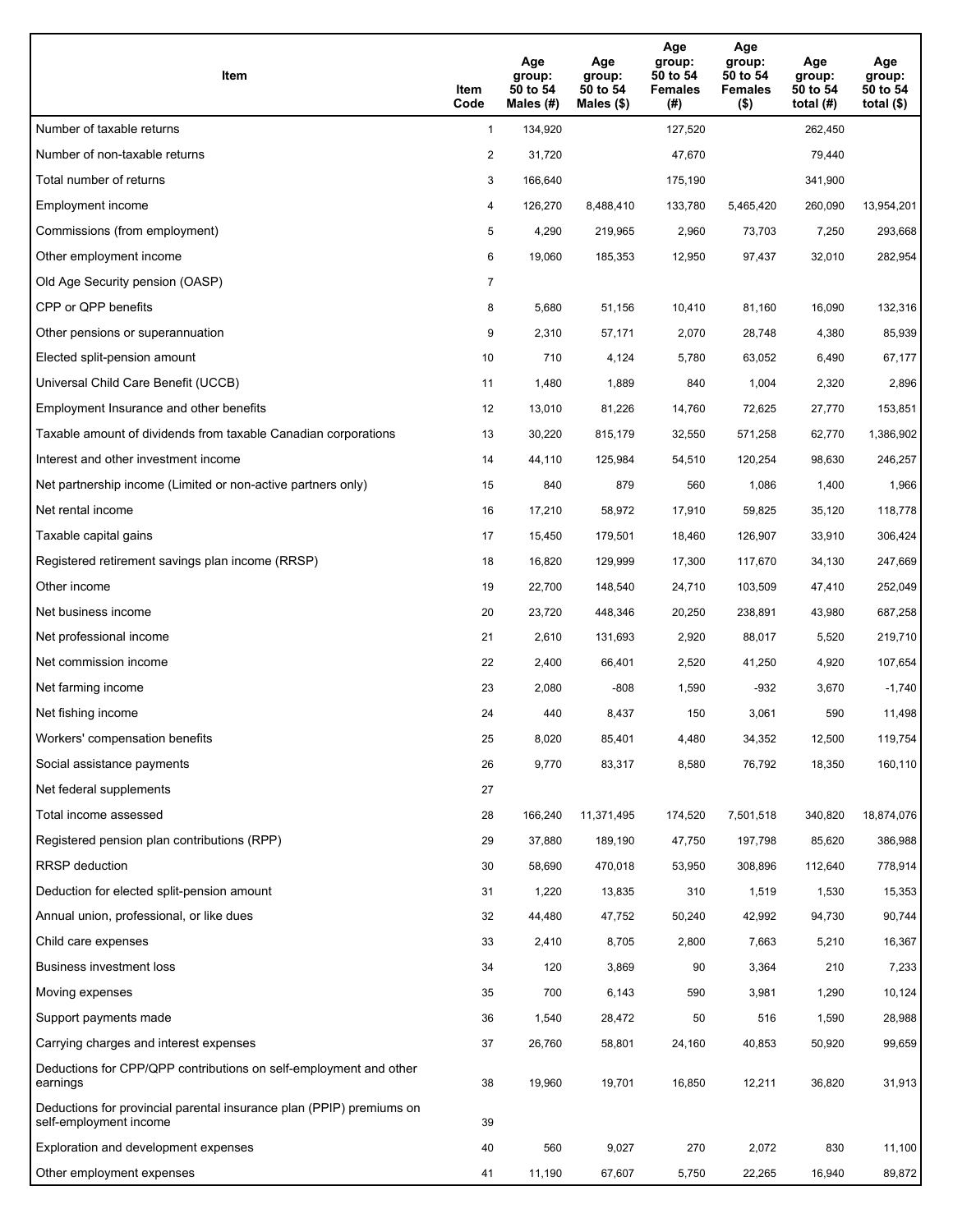| Item                                                              | Item<br>Code | Age<br>group:<br>50 to 54<br>Males (#) | Age<br>group:<br>50 to 54<br>Males (\$) | Age<br>group:<br>50 to 54<br><b>Females</b><br>(# ) | Age<br>group:<br>50 to 54<br><b>Females</b><br>$($ \$) | Age<br>group:<br>50 to 54<br>total $(H)$ | Age<br>group:<br>50 to 54<br>total $($)$ |
|-------------------------------------------------------------------|--------------|----------------------------------------|-----------------------------------------|-----------------------------------------------------|--------------------------------------------------------|------------------------------------------|------------------------------------------|
| Clergy residence deduction                                        | 42           | 530                                    | 8,324                                   | 110                                                 | 1,407                                                  | 650                                      | 9,730                                    |
| Other deductions                                                  | 43           | 4,740                                  | 6,494                                   | 5,490                                               | 5,204                                                  | 10,220                                   | 11,699                                   |
| Total deductions before adjustments                               | 44           | 113,810                                | 938,026                                 | 109,740                                             | 650,802                                                | 223,560                                  | 1,588,835                                |
| Social benefits repayment                                         | 45           | 2,200                                  | 2,794                                   | 350                                                 | 441                                                    | 2,550                                    | 3,235                                    |
| Net income after adjustments                                      | 46           | 165,190                                | 10,445,401                              | 173,080                                             | 6,860,853                                              | 338,320                                  | 17,307,319                               |
| Canadian Forces personnel and police deduction                    | 47           | 20                                     | 599                                     |                                                     |                                                        | 20                                       | 600                                      |
| Security options deductions                                       | 48           | 700                                    | 45,569                                  | 310                                                 | 6,634                                                  | 1,000                                    | 52,204                                   |
| Other payments deductions                                         | 49           | 17,540                                 | 168,719                                 | 12,950                                              | 111,483                                                | 30,500                                   | 280,202                                  |
| Non-capital losses of other years                                 | 50           | 530                                    | 9,110                                   | 570                                                 | 3,440                                                  | 1,100                                    | 12,563                                   |
| Net capital losses of other years                                 | 51           | 4,380                                  | 19,636                                  | 4,380                                               | 13,503                                                 | 8,750                                    | 33,139                                   |
| Capital gains deduction                                           | 52           | 410                                    | 34,264                                  | 340                                                 | 19,538                                                 | 750                                      | 53,801                                   |
| Northern residents deductions                                     | 53           | 2,530                                  | 8,275                                   | 1,420                                               | 3,731                                                  | 3,950                                    | 12,005                                   |
| Additional deductions                                             | 54           | 150                                    | 4,516                                   | 120                                                 | 899                                                    | 270                                      | 5,415                                    |
| Farming/fishing losses of prior years                             | 55           | 120                                    | 2,074                                   | 100                                                 | 678                                                    | 220                                      | 2,753                                    |
| Total deductions from net income                                  | 56           | 25,790                                 | 292,842                                 | 19,850                                              | 159,999                                                | 45,640                                   | 452,854                                  |
| Taxable income assessed                                           | 57           | 158,740                                | 10, 153, 155                            | 167,860                                             | 6,701,627                                              | 326,650                                  | 16,855,834                               |
| Basic personal amount                                             | 58           | 166,630                                | 1,831,163                               | 175,180                                             | 1,927,891                                              | 341,880                                  | 3,759,763                                |
| Age amount                                                        | 59           |                                        |                                         |                                                     |                                                        |                                          |                                          |
| Spouse or common-law partner amount                               | 60           | 26,570                                 | 214,278                                 | 11,160                                              | 84,933                                                 | 37,740                                   | 299,264                                  |
| Amount for eligible dependant                                     | 61           | 2,600                                  | 26,324                                  | 8,780                                               | 87,985                                                 | 11,380                                   | 114,320                                  |
| Amount for children 17 and under                                  | 62           | 32,850                                 | 114,321                                 | 17,220                                              | 51,453                                                 | 50,080                                   | 165,803                                  |
| Amount for infirm dependants age 18 or older                      | 63           | 200                                    | 958                                     | 200                                                 | 928                                                    | 410                                      | 1,886                                    |
| CPP or QPP contributions through employment                       | 64           | 117,470                                | 226,744                                 | 118,450                                             | 190,426                                                | 235,920                                  | 417,170                                  |
| CPP or QPP contributions on self-employment and other<br>earnings | 65           | 19,960                                 | 19,701                                  | 16,850                                              | 12,211                                                 | 36,820                                   | 31,913                                   |
| Employment Insurance premiums                                     | 66           | 104,490                                | 78,855                                  | 110,930                                             | 71,004                                                 | 215,430                                  | 149,859                                  |
| PPIP premiums paid                                                | 67           |                                        |                                         |                                                     |                                                        |                                          |                                          |
| PPIP premiums payable on employment income                        | 68           |                                        |                                         |                                                     |                                                        |                                          |                                          |
| PPIP premiums payable on self-employment income                   | 69           |                                        |                                         |                                                     |                                                        |                                          |                                          |
| Volunteer firefighters' amount                                    | 70           | 420                                    | 1,254                                   | 80                                                  | 225                                                    | 490                                      | 1,479                                    |
| Canada employment amount                                          | 71           | 125,370                                | 138,679                                 | 127,280                                             | 140,243                                                | 252,650                                  | 278,928                                  |
| Public transit amount                                             | 72           | 10,030                                 | 9,135                                   | 11,800                                              | 11,128                                                 | 21,820                                   | 20,263                                   |
| Children's fitness amount                                         | 73           | 14,730                                 | 8,563                                   | 7,290                                               | 3,762                                                  | 22,020                                   | 12,328                                   |
| Children's arts amount                                            | 74           | 7,220                                  | 4,135                                   | 3,690                                               | 1,911                                                  | 10,910                                   | 6,047                                    |
| Home buyers' amount                                               | 75           | 580                                    | 2,523                                   | 410                                                 | 1,774                                                  | 990                                      | 4,298                                    |
| Pension income amount                                             | 76           | 2,920                                  | 5,617                                   | 7,460                                               | 14,354                                                 | 10,380                                   | 19,973                                   |
| Caregiver amount                                                  | 77           | 3,890                                  | 22,311                                  | 3,170                                               | 16,982                                                 | 7,050                                    | 39,293                                   |
| Disability amount                                                 | 78           | 3,190                                  | 24,494                                  | 3,860                                               | 29,653                                                 | 7,050                                    | 54,147                                   |
| Disability amount transferred from a dependant                    | 79           | 2,600                                  | 26,310                                  | 2,080                                               | 18,942                                                 | 4,680                                    | 45,252                                   |
| Interest paid on student loans                                    | 80           | 730                                    | 411                                     | 1,660                                               | 938                                                    | 2,390                                    | 1,350                                    |
| Tuition, education, and textbook amounts                          | 81           | 3,000                                  | 8,726                                   | 5,750                                               | 18,765                                                 | 8,760                                    | 27,496                                   |
| Tuition, education, and textbook amounts transferred from a child | 82           | 15,050                                 | 79,113                                  | 10,670                                              | 53,348                                                 | 25,720                                   | 132,461                                  |
| Amounts transferred from spouse or common-law partner             | 83           | 3,640                                  | 15,676                                  | 3,500                                               | 16,089                                                 | 7,140                                    | 31,775                                   |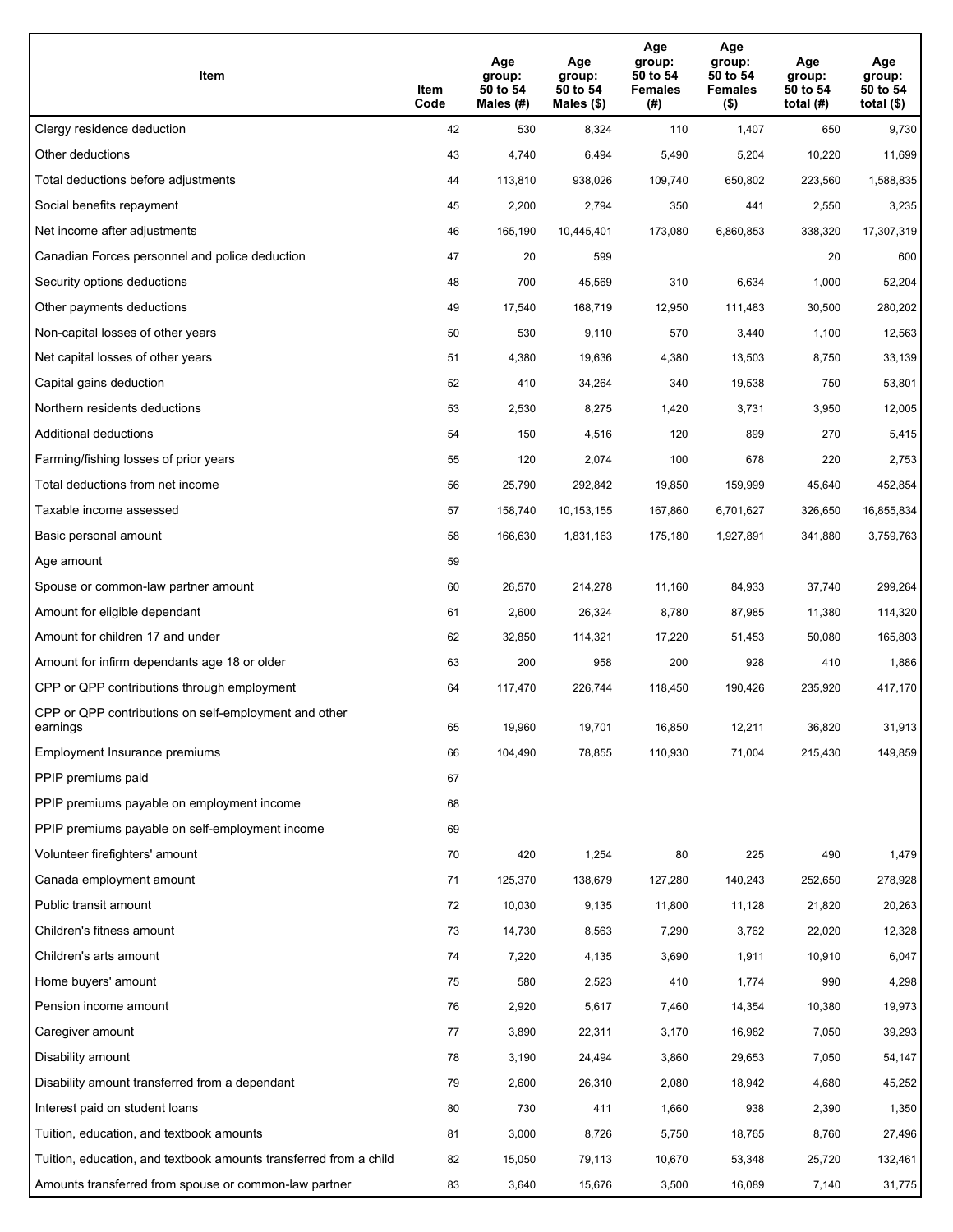| Item                                                | <b>Item</b><br>Code | Age<br>group:<br>50 to 54<br>Males $(H)$ | Age<br>group:<br>50 to 54<br>Males $(\$)$ | Age<br>group:<br>50 to 54<br><b>Females</b><br>(# ) | Age<br>group:<br>50 to 54<br><b>Females</b><br>$($ \$) | Age<br>group:<br>50 to 54<br>total $(H)$ | Age<br>group:<br>50 to 54<br>total $($)$ |
|-----------------------------------------------------|---------------------|------------------------------------------|-------------------------------------------|-----------------------------------------------------|--------------------------------------------------------|------------------------------------------|------------------------------------------|
| Medical expenses                                    | 84                  | 14,330                                   | 34,795                                    | 22,180                                              | 45,634                                                 | 36,510                                   | 80,429                                   |
| Total tax credits on personal amounts               | 85                  | 166,630                                  | 434,130                                   | 175,180                                             | 420,098                                                | 341,880                                  | 854,352                                  |
| Allowable charitable donations and government gifts | 86                  | 42,260                                   | 99,803                                    | 38,300                                              | 55,204                                                 | 80,570                                   | 155,026                                  |
| Eligible cultural and ecological gifts              | 87                  |                                          |                                           | 30                                                  | 136                                                    | 70                                       | 278                                      |
| Total tax credit on donations and gifts             | 88                  | 42,180                                   | 28,063                                    | 38,240                                              | 15,233                                                 | 80,420                                   | 43,302                                   |
| Total federal non-refundable tax credits            | 89                  | 166,630                                  | 462,194                                   | 175,180                                             | 435,330                                                | 341,880                                  | 897,654                                  |
| Federal dividend tax credit                         | 90                  | 28,290                                   | 110,536                                   | 28,530                                              | 76,605                                                 | 56,820                                   | 187,179                                  |
| Overseas employment tax credit                      | 91                  | 90                                       | 900                                       |                                                     |                                                        | 90                                       | 965                                      |
| Minimum tax carryover                               | 92                  | 570                                      | 1,687                                     | 420                                                 | 1,037                                                  | 990                                      | 2,724                                    |
| Basic federal tax                                   | 93                  | 127,390                                  | 1,473,985                                 | 120,240                                             | 737,523                                                | 247,650                                  | 2,211,657                                |
| Federal Foreign Tax Credit                          | 94                  | 9,570                                    | 23,052                                    | 9,420                                               | 6,445                                                  | 18,990                                   | 29,516                                   |
| Federal Political contribution tax credit           | 95                  | 1,040                                    | 187                                       | 640                                                 | 93                                                     | 1,680                                    | 279                                      |
| <b>Investment Tax Credit</b>                        | 96                  | 270                                      | 815                                       | 100                                                 | 224                                                    | 370                                      | 1,039                                    |
| Labour-sponsored funds tax credit                   | 97                  | 40                                       | 21                                        | 30                                                  | 15                                                     | 60                                       | 37                                       |
| Alternative minimum tax payable                     | 98                  | 520                                      | 1,787                                     | 370                                                 | 993                                                    | 890                                      | 2,803                                    |
| Net federal tax                                     | 99                  | 126,810                                  | 1,450,935                                 | 119,930                                             | 731,063                                                | 246,750                                  | 2,182,128                                |
| CPP contributions on self-employment                | 100                 | 19,960                                   | 39,405                                    | 16,850                                              | 24,422                                                 | 36,820                                   | 63,829                                   |
| Social Benefits repayment                           | 101                 | 2,200                                    | 2,794                                     | 350                                                 | 441                                                    | 2,550                                    | 3,235                                    |
| Net Provincial Tax                                  | 102                 | 121,540                                  | 642,576                                   | 110,140                                             | 303,276                                                | 231,680                                  | 945,924                                  |
| Total tax payable                                   | 103                 | 134,920                                  | 2,135,721                                 | 127,520                                             | 1,059,210                                              | 262,450                                  | 3,195,136                                |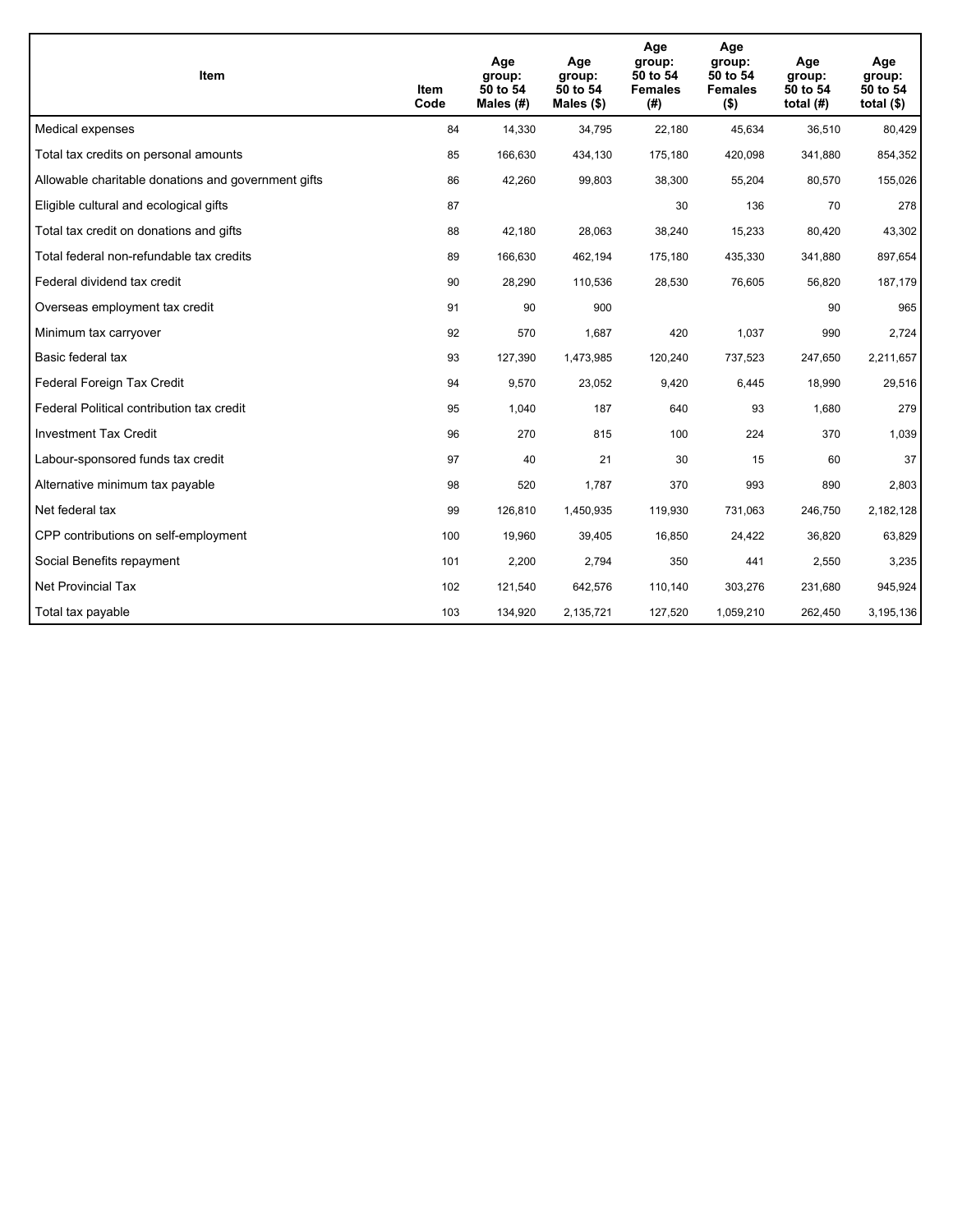| Item                                                                                           | Item<br>Code   | Age<br>group:<br>55 to 59<br>Males $(\#)$ | Age<br>group:<br>55 to 59<br>Males $(\$)$ | Age<br>group:<br>55 to 59<br><b>Females</b><br>(#) | Age<br>group:<br>55 to 59<br><b>Females</b><br>$($ \$) | Age<br>group:<br>55 to 59<br>total $(H)$ | Age<br>group:<br>55 to 59<br>total $(\$)$ |
|------------------------------------------------------------------------------------------------|----------------|-------------------------------------------|-------------------------------------------|----------------------------------------------------|--------------------------------------------------------|------------------------------------------|-------------------------------------------|
| Number of taxable returns                                                                      | $\mathbf{1}$   | 125,700                                   |                                           | 120,460                                            |                                                        | 246,170                                  |                                           |
| Number of non-taxable returns                                                                  | $\overline{c}$ | 32,480                                    |                                           | 47,280                                             |                                                        | 79,790                                   |                                           |
| Total number of returns                                                                        | 3              | 158,180                                   |                                           | 167,740                                            |                                                        | 325,960                                  |                                           |
| Employment income                                                                              | 4              | 112,080                                   | 7,327,932                                 | 116,430                                            | 4,485,097                                              | 228,510                                  | 11,813,029                                |
| Commissions (from employment)                                                                  | 5              | 3,410                                     | 185,077                                   | 2,160                                              | 51,193                                                 | 5,570                                    | 236,269                                   |
| Other employment income                                                                        | 6              | 22,040                                    | 151,035                                   | 16,780                                             | 103,501                                                | 38,820                                   | 254,558                                   |
| Old Age Security pension (OASP)                                                                | $\overline{7}$ |                                           |                                           |                                                    |                                                        |                                          |                                           |
| CPP or QPP benefits                                                                            | 8              | 9,060                                     | 86,661                                    | 15,910                                             | 127,401                                                | 24,970                                   | 214,062                                   |
| Other pensions or superannuation                                                               | 9              | 14,210                                    | 425,757                                   | 13,900                                             | 277,082                                                | 28,110                                   | 702,875                                   |
| Elected split-pension amount                                                                   | 10             | 2,420                                     | 15,113                                    | 15,450                                             | 184,127                                                | 17,880                                   | 199,283                                   |
| Universal Child Care Benefit (UCCB)                                                            | 11             | 440                                       | 619                                       | 260                                                | 308                                                    | 700                                      | 927                                       |
| Employment Insurance and other benefits                                                        | 12             | 11,970                                    | 74,322                                    | 13,010                                             | 63,851                                                 | 24,980                                   | 138,173                                   |
| Taxable amount of dividends from taxable Canadian corporations                                 | 13             | 34,900                                    | 999,820                                   | 37,770                                             | 670,997                                                | 72,670                                   | 1,670,864                                 |
| Interest and other investment income                                                           | 14             | 50,790                                    | 149,831                                   | 62,640                                             | 145,825                                                | 113,440                                  | 295,682                                   |
| Net partnership income (Limited or non-active partners only)                                   | 15             | 1,060                                     | 2,753                                     | 690                                                | 922                                                    | 1,750                                    | 3,675                                     |
| Net rental income                                                                              | 16             | 16,830                                    | 60,374                                    | 17,480                                             | 62,234                                                 | 34,320                                   | 122,626                                   |
| Taxable capital gains                                                                          | 17             | 18,570                                    | 235,329                                   | 22,790                                             | 142,619                                                | 41,360                                   | 377,978                                   |
| Registered retirement savings plan income (RRSP)                                               | 18             | 15,350                                    | 160,926                                   | 18,100                                             | 171,469                                                | 33,450                                   | 332,395                                   |
| Other income                                                                                   | 19             | 28,780                                    | 218,634                                   | 32,110                                             | 180,383                                                | 60,900                                   | 399,022                                   |
| Net business income                                                                            | 20             | 21,960                                    | 377,365                                   | 18,630                                             | 197,694                                                | 40,600                                   | 575,074                                   |
| Net professional income                                                                        | 21             | 2,760                                     | 132,469                                   | 2,930                                              | 79,036                                                 | 5,690                                    | 211,534                                   |
| Net commission income                                                                          | 22             | 2,320                                     | 60,837                                    | 2,030                                              | 33,395                                                 | 4,350                                    | 94,232                                    |
| Net farming income                                                                             | 23             | 2,390                                     | 2,262                                     | 1,740                                              | $-2,129$                                               | 4,130                                    | 133                                       |
| Net fishing income                                                                             | 24             | 410                                       | 7,745                                     | 140                                                | 1,467                                                  | 550                                      | 9,212                                     |
| Workers' compensation benefits                                                                 | 25             | 8,010                                     | 84,662                                    | 4,110                                              | 33,363                                                 | 12,120                                   | 118,025                                   |
| Social assistance payments                                                                     | 26             | 8,900                                     | 75,943                                    | 7,770                                              | 67,658                                                 | 16,680                                   | 143,614                                   |
| Net federal supplements                                                                        | 27             |                                           |                                           |                                                    |                                                        |                                          |                                           |
| Total income assessed                                                                          | 28             | 157,780                                   | 10,836,032                                | 167,100                                            | 7,110,988                                              | 324,910                                  | 17,947,303                                |
| Registered pension plan contributions (RPP)                                                    | 29             | 33,150                                    | 159,960                                   | 41,540                                             | 173,368                                                | 74,680                                   | 333,328                                   |
| <b>RRSP</b> deduction                                                                          | 30             | 54,810                                    | 502,912                                   | 49,970                                             | 332,182                                                | 104,780                                  | 835,094                                   |
| Deduction for elected split-pension amount                                                     | 31             | 7,330                                     | 91,596                                    | 3,080                                              | 19,597                                                 | 10,410                                   | 111,193                                   |
| Annual union, professional, or like dues                                                       | 32             | 40,910                                    | 42,334                                    | 44,520                                             | 38,272                                                 | 85,430                                   | 80,606                                    |
| Child care expenses                                                                            | 33             | 790                                       | 2,506                                     | 470                                                | 1,149                                                  | 1,250                                    | 3,656                                     |
| Business investment loss                                                                       | 34             | 120                                       | 4,935                                     | 90                                                 | 1,696                                                  | 210                                      | 6,631                                     |
| Moving expenses                                                                                | 35             | 570                                       | 5,587                                     | 490                                                | 3,869                                                  | 1,070                                    | 9,456                                     |
| Support payments made                                                                          | 36             | 1,390                                     | 32,546                                    | 50                                                 | 611                                                    | 1,440                                    | 33,157                                    |
| Carrying charges and interest expenses                                                         | 37             | 30,620                                    | 68,806                                    | 28,190                                             | 50,090                                                 | 58,810                                   | 118,907                                   |
| Deductions for CPP/QPP contributions on self-employment and other<br>earnings                  | 38             | 18,480                                    | 17,792                                    | 15,120                                             | 10,406                                                 | 33,600                                   | 28,200                                    |
| Deductions for provincial parental insurance plan (PPIP) premiums on<br>self-employment income | 39             |                                           |                                           |                                                    |                                                        |                                          |                                           |
| Exploration and development expenses                                                           | 40             | 730                                       | 10,396                                    | 310                                                | 1,610                                                  | 1,030                                    | 12,006                                    |
| Other employment expenses                                                                      | 41             | 9,290                                     | 54,935                                    | 4,720                                              | 18,764                                                 | 14,010                                   | 73,700                                    |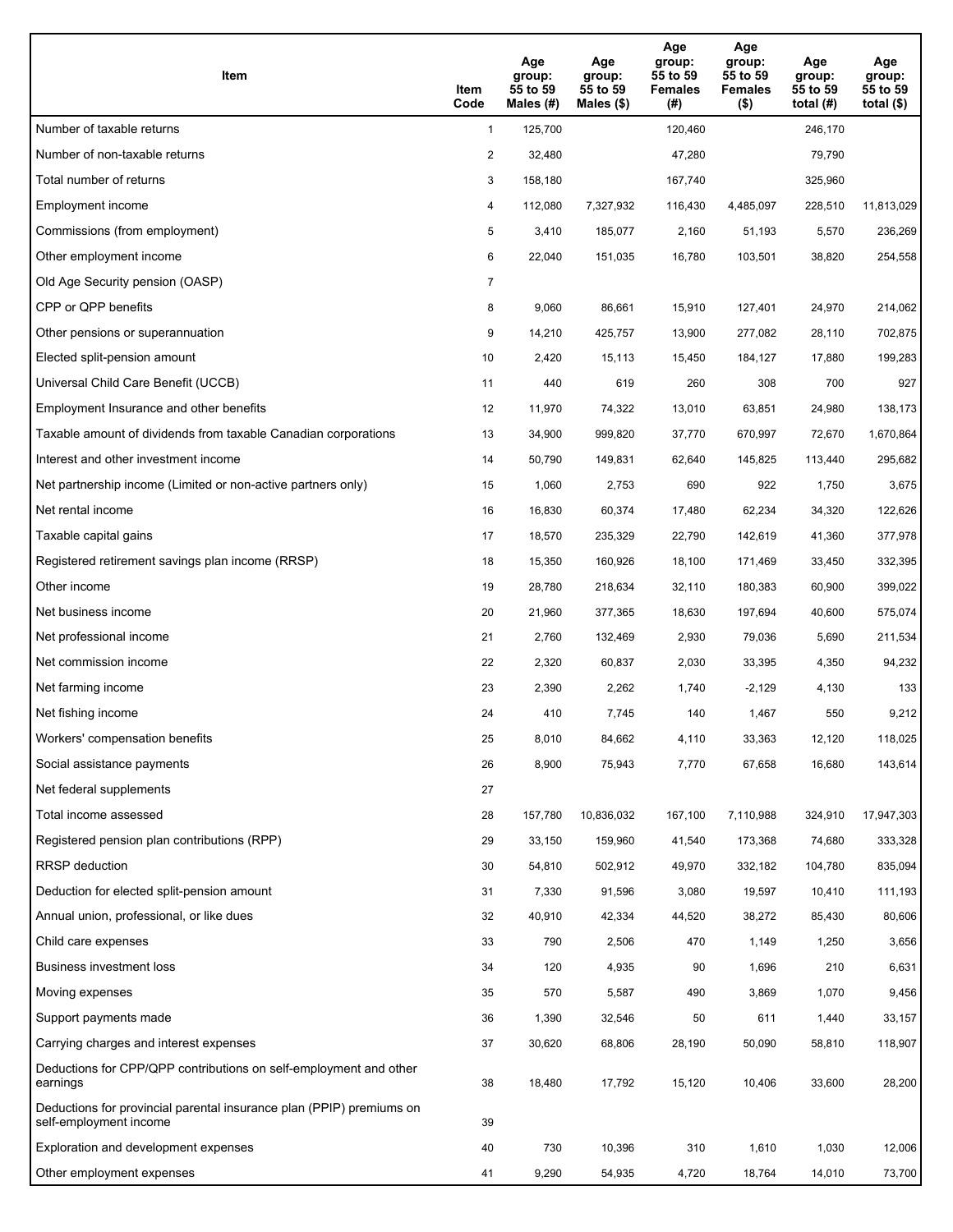| Item                                                              | Item<br>Code | Age<br>group:<br>55 to 59<br>Males (#) | Age<br>group:<br>55 to 59<br>Males (\$) | Age<br>group:<br>55 to 59<br><b>Females</b><br>(#) | Age<br>group:<br>55 to 59<br><b>Females</b><br>$($ \$) | Age<br>group:<br>55 to 59<br>total $(H)$ | Age<br>group:<br>55 to 59<br>total $($)$ |
|-------------------------------------------------------------------|--------------|----------------------------------------|-----------------------------------------|----------------------------------------------------|--------------------------------------------------------|------------------------------------------|------------------------------------------|
| Clergy residence deduction                                        | 42           | 520                                    | 8,490                                   | 130                                                | 1,700                                                  | 650                                      | 10,191                                   |
| Other deductions                                                  | 43           | 4,840                                  | 8,351                                   | 6,100                                              | 8,355                                                  | 10,940                                   | 16,709                                   |
| Total deductions before adjustments                               | 44           | 107,150                                | 1,011,274                               | 101,510                                            | 661,682                                                | 208,670                                  | 1,672,972                                |
| Social benefits repayment                                         | 45           | 1,940                                  | 2,581                                   | 250                                                | 292                                                    | 2,190                                    | 2,873                                    |
| Net income after adjustments                                      | 46           | 156,690                                | 9,841,052                               | 165,850                                            | 6,458,847                                              | 322,560                                  | 16,300,180                               |
| Canadian Forces personnel and police deduction                    | 47           | 10                                     | 310                                     |                                                    |                                                        | 20                                       | 336                                      |
| Security options deductions                                       | 48           | 570                                    | 54,164                                  | 190                                                | 4,707                                                  | 770                                      | 58,870                                   |
| Other payments deductions                                         | 49           | 16,710                                 | 160,606                                 | 11,790                                             | 101,129                                                | 28,500                                   | 261,747                                  |
| Non-capital losses of other years                                 | 50           | 550                                    | 6,378                                   | 510                                                | 4,111                                                  | 1,060                                    | 10,489                                   |
| Net capital losses of other years                                 | 51           | 5,550                                  | 24,170                                  | 5,760                                              | 16,928                                                 | 11,310                                   | 41,098                                   |
| Capital gains deduction                                           | 52           | 480                                    | 37,862                                  | 360                                                | 22,657                                                 | 840                                      | 60,519                                   |
| Northern residents deductions                                     | 53           | 2,280                                  | 7,504                                   | 1,180                                              | 3,200                                                  | 3,460                                    | 10,704                                   |
| Additional deductions                                             | 54           | 190                                    | 4,081                                   | 200                                                | 1,994                                                  | 380                                      | 6,076                                    |
| Farming/fishing losses of prior years                             | 55           | 180                                    | 1,932                                   | 110                                                | 865                                                    | 290                                      | 2,797                                    |
| Total deductions from net income                                  | 56           | 25,820                                 | 297,142                                 | 19,750                                             | 155,630                                                | 45,580                                   | 452,785                                  |
| Taxable income assessed                                           | 57           | 150,620                                | 9,544,911                               | 161,170                                            | 6,303,722                                              | 311,800                                  | 15,848,902                               |
| Basic personal amount                                             | 58           | 158,170                                | 1,740,110                               | 167,740                                            | 1,846,019                                              | 325,950                                  | 3,586,458                                |
| Age amount                                                        | 59           |                                        |                                         |                                                    |                                                        |                                          |                                          |
| Spouse or common-law partner amount                               | 60           | 25,360                                 | 201,450                                 | 10,790                                             | 79,318                                                 | 36,150                                   | 280,812                                  |
| Amount for eligible dependant                                     | 61           | 1,130                                  | 11,028                                  | 2,750                                              | 26,196                                                 | 3,880                                    | 37,235                                   |
| Amount for children 17 and under                                  | 62           | 12,220                                 | 39,264                                  | 4,150                                              | 11,531                                                 | 16,360                                   | 50,798                                   |
| Amount for infirm dependants age 18 or older                      | 63           | 250                                    | 1,017                                   | 230                                                | 1,009                                                  | 480                                      | 2,027                                    |
| CPP or QPP contributions through employment                       | 64           | 102,410                                | 192,912                                 | 99,980                                             | 156,825                                                | 202,390                                  | 349,737                                  |
| CPP or QPP contributions on self-employment and other<br>earnings | 65           | 18,480                                 | 17,792                                  | 15,120                                             | 10,406                                                 | 33,600                                   | 28,200                                   |
| Employment Insurance premiums                                     | 66           | 90,400                                 | 66,446                                  | 93,390                                             | 58,223                                                 | 183,790                                  | 124,669                                  |
| PPIP premiums paid                                                | 67           |                                        |                                         |                                                    |                                                        |                                          |                                          |
| PPIP premiums payable on employment income                        | 68           |                                        |                                         |                                                    |                                                        |                                          |                                          |
| PPIP premiums payable on self-employment income                   | 69           |                                        |                                         |                                                    |                                                        |                                          |                                          |
| Volunteer firefighters' amount                                    | 70           | 350                                    | 1,044                                   | 60                                                 | 168                                                    | 400                                      | 1,212                                    |
| Canada employment amount                                          | 71           | 113,040                                | 123,528                                 | 112,500                                            | 122,348                                                | 225,540                                  | 245,878                                  |
| Public transit amount                                             | 72           | 7,340                                  | 7,139                                   | 8,810                                              | 8,599                                                  | 16,150                                   | 15,739                                   |
| Children's fitness amount                                         | 73           | 4,650                                  | 2,502                                   | 1,330                                              | 632                                                    | 5,970                                    | 3,134                                    |
| Children's arts amount                                            | 74           | 2,320                                  | 1,267                                   | 670                                                | 337                                                    | 2,990                                    | 1,603                                    |
| Home buyers' amount                                               | 75           | 310                                    | 1,370                                   | 280                                                | 1,214                                                  | 590                                      | 2,584                                    |
| Pension income amount                                             | 76           | 16,220                                 | 31,670                                  | 26,390                                             | 51,463                                                 | 42,610                                   | 83,141                                   |
| Caregiver amount                                                  | 77           | 3,100                                  | 17,079                                  | 2,370                                              | 12,116                                                 | 5,470                                    | 29,195                                   |
| Disability amount                                                 | 78           | 4,270                                  | 32,676                                  | 4,940                                              | 37,848                                                 | 9,200                                    | 70,524                                   |
| Disability amount transferred from a dependant                    | 79           | 2,020                                  | 18,252                                  | 1,630                                              | 13,268                                                 | 3,650                                    | 31,519                                   |
| Interest paid on student loans                                    | 80           | 450                                    | 245                                     | 880                                                | 437                                                    | 1,330                                    | 682                                      |
| Tuition, education, and textbook amounts                          | 81           | 1,990                                  | 4,992                                   | 3,470                                              | 9,763                                                  | 5,460                                    | 14,764                                   |
| Tuition, education, and textbook amounts transferred from a child | 82           | 10,960                                 | 58,087                                  | 6,290                                              | 30,884                                                 | 17,250                                   | 88,971                                   |
| Amounts transferred from spouse or common-law partner             | 83           | 3,800                                  | 16,777                                  | 5,160                                              | 26,760                                                 | 8,960                                    | 43,539                                   |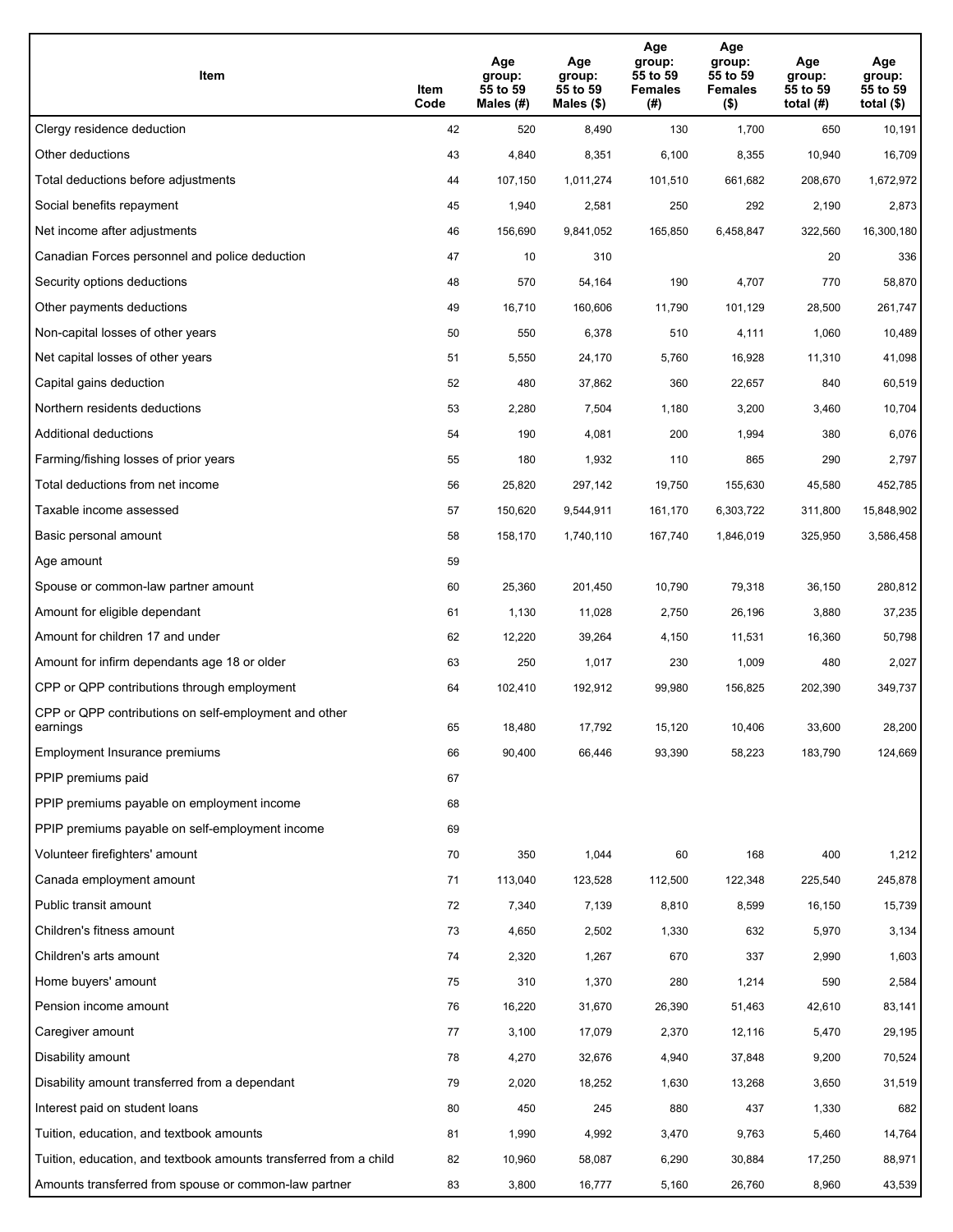| <b>Item</b>                                         | Item<br>Code | Age<br>group:<br>55 to 59<br>Males (#) | Age<br>group:<br>55 to 59<br>Males (\$) | Age<br>group:<br>55 to 59<br><b>Females</b><br>(#) | Age<br>group:<br>55 to 59<br><b>Females</b><br>$($ \$) | Age<br>group:<br>55 to 59<br>total $(H)$ | Age<br>group:<br>55 to 59<br>total $($)$ |
|-----------------------------------------------------|--------------|----------------------------------------|-----------------------------------------|----------------------------------------------------|--------------------------------------------------------|------------------------------------------|------------------------------------------|
| Medical expenses                                    | 84           | 16,430                                 | 38,536                                  | 26,200                                             | 55,333                                                 | 42,630                                   | 93,874                                   |
| Total tax credits on personal amounts               | 85           | 158,170                                | 393,787                                 | 167,740                                            | 384,108                                                | 325,950                                  | 777,958                                  |
| Allowable charitable donations and government gifts | 86           | 42,100                                 | 102,563                                 | 38,750                                             | 55,258                                                 | 80,850                                   | 157,823                                  |
| Eligible cultural and ecological gifts              | 87           | 40                                     | 492                                     | 40                                                 | 20                                                     | 80                                       | 512                                      |
| Total tax credit on donations and gifts             | 88           | 42,040                                 | 28,952                                  | 38,660                                             | 15,192                                                 | 80,700                                   | 44,145                                   |
| Total federal non-refundable tax credits            | 89           | 158,170                                | 422,739                                 | 167,740                                            | 399,301                                                | 325,950                                  | 822,103                                  |
| Federal dividend tax credit                         | 90           | 32,290                                 | 136,650                                 | 32,980                                             | 91,416                                                 | 65,270                                   | 228,072                                  |
| Overseas employment tax credit                      | 91           | 90                                     | 899                                     |                                                    |                                                        | 90                                       | 940                                      |
| Minimum tax carryover                               | 92           | 640                                    | 1,905                                   | 500                                                | 1,159                                                  | 1,140                                    | 3,064                                    |
| Basic federal tax                                   | 93           | 119,180                                | 1,389,250                               | 114,690                                            | 689.779                                                | 233,880                                  | 2,079,046                                |
| Federal Foreign Tax Credit                          | 94           | 11,330                                 | 18,003                                  | 12,310                                             | 5,244                                                  | 23,640                                   | 23,257                                   |
| Federal Political contribution tax credit           | 95           | 1,400                                  | 261                                     | 1,020                                              | 160                                                    | 2,410                                    | 422                                      |
| <b>Investment Tax Credit</b>                        | 96           | 330                                    | 1,170                                   | 120                                                | 111                                                    | 450                                      | 1,280                                    |
| Labour-sponsored funds tax credit                   | 97           | 40                                     | 20                                      | 20                                                 | 11                                                     | 60                                       | 31                                       |
| Alternative minimum tax payable                     | 98           | 500                                    | 1,807                                   | 370                                                | 1,107                                                  | 860                                      | 2,915                                    |
| Net federal tax                                     | 99           | 118,670                                | 1,370,563                               | 114,360                                            | 684,509                                                | 233,030                                  | 2,055,082                                |
| CPP contributions on self-employment                | 100          | 18,480                                 | 35,585                                  | 15,120                                             | 20,812                                                 | 33,600                                   | 56,401                                   |
| Social Benefits repayment                           | 101          | 1,940                                  | 2,581                                   | 250                                                | 292                                                    | 2,190                                    | 2,873                                    |
| Net Provincial Tax                                  | 102          | 112,180                                | 606,551                                 | 102,700                                            | 279,561                                                | 214,890                                  | 886,115                                  |
| Total tax payable                                   | 103          | 125,700                                | 2,015,291                               | 120,460                                            | 985,182                                                | 246,170                                  | 3,000,490                                |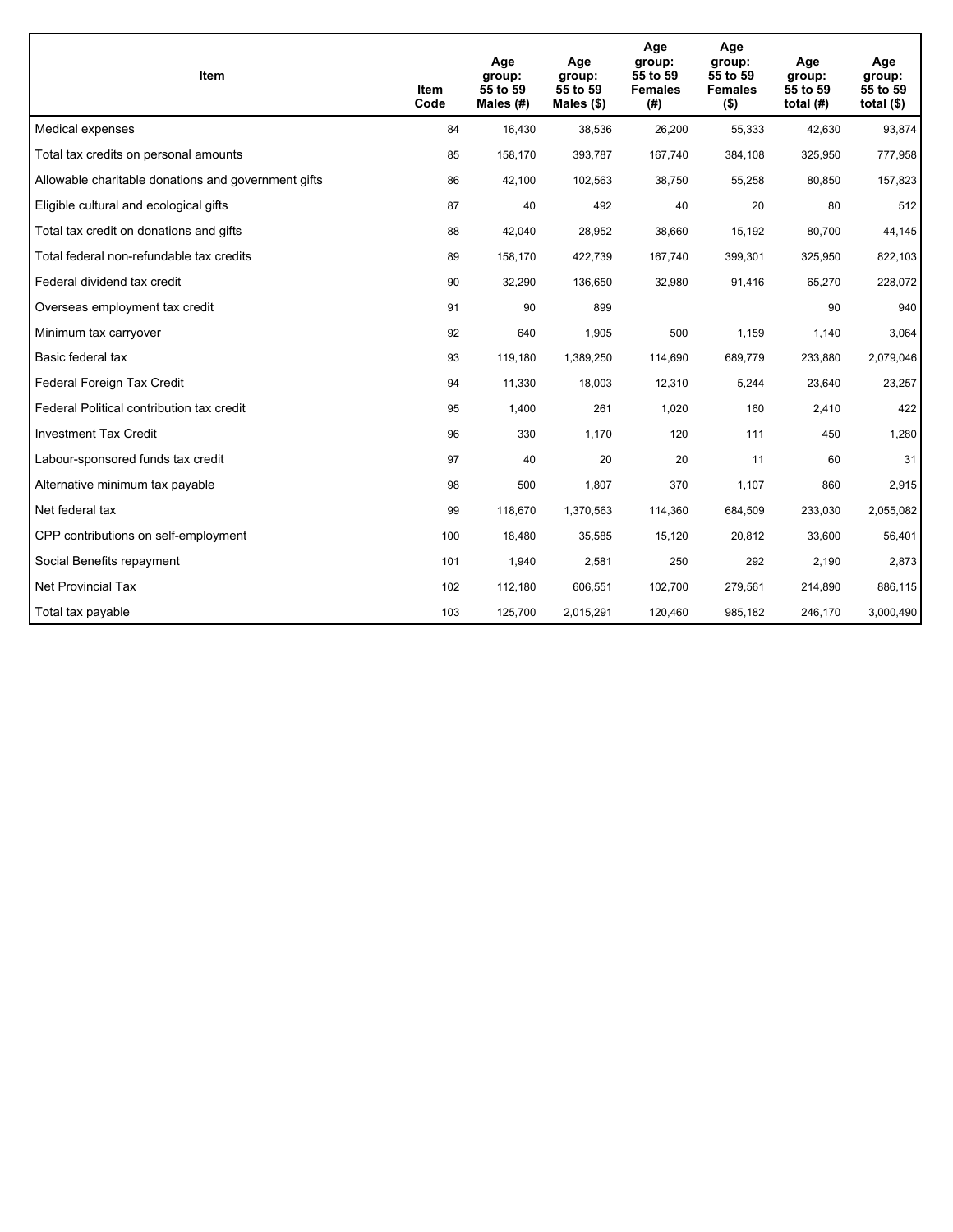| <b>Item</b>                                                                                    | Item<br>Code   | Age<br>group:<br>60 to 64<br>Males $(H)$ | Age<br>group:<br>60 to 64<br>Males (\$) | Age<br>group:<br>60 to 64<br><b>Females</b><br>(#) | Age<br>group:<br>60 to 64<br><b>Females</b><br>$($ \$) | Age<br>group:<br>60 to 64<br>total $(H)$ | Age<br>group:<br>60 to 64<br>total $(\$)$ |
|------------------------------------------------------------------------------------------------|----------------|------------------------------------------|-----------------------------------------|----------------------------------------------------|--------------------------------------------------------|------------------------------------------|-------------------------------------------|
| Number of taxable returns                                                                      | $\mathbf{1}$   | 109,540                                  |                                         | 103,340                                            |                                                        | 212,880                                  |                                           |
| Number of non-taxable returns                                                                  | $\overline{2}$ | 33,240                                   |                                         | 45,600                                             |                                                        | 78,870                                   |                                           |
| Total number of returns                                                                        | 3              | 142,780                                  |                                         | 148,940                                            |                                                        | 291,750                                  |                                           |
| Employment income                                                                              | 4              | 77,790                                   | 4,395,740                               | 72,710                                             | 2,435,098                                              | 150,500                                  | 6,830,964                                 |
| Commissions (from employment)                                                                  | 5              | 2,250                                    | 109,532                                 | 1,200                                              | 24,066                                                 | 3,460                                    | 133,598                                   |
| Other employment income                                                                        | 6              | 26,060                                   | 131,546                                 | 21,720                                             | 87,093                                                 | 47,780                                   | 218,639                                   |
| Old Age Security pension (OASP)                                                                | $\overline{7}$ |                                          |                                         |                                                    |                                                        |                                          |                                           |
| CPP or QPP benefits                                                                            | 8              | 71,680                                   | 490,557                                 | 81,420                                             | 479,370                                                | 153,100                                  | 969,928                                   |
| Other pensions or superannuation                                                               | 9              | 34,990                                   | 1,072,463                               | 34,520                                             | 744,716                                                | 69,530                                   | 1,817,305                                 |
| Elected split-pension amount                                                                   | 10             | 6,220                                    | 43,739                                  | 25,560                                             | 318,698                                                | 31,780                                   | 362,458                                   |
| Universal Child Care Benefit (UCCB)                                                            | 11             | 150                                      | 195                                     | 130                                                | 177                                                    | 280                                      | 372                                       |
| Employment Insurance and other benefits                                                        | 12             | 9,530                                    | 59,075                                  | 8,270                                              | 40,290                                                 | 17,800                                   | 99,364                                    |
| Taxable amount of dividends from taxable Canadian corporations                                 | 13             | 37,570                                   | 1,011,050                               | 40,560                                             | 624,783                                                | 78,130                                   | 1,635,834                                 |
| Interest and other investment income                                                           | 14             | 54,950                                   | 165,091                                 | 65,150                                             | 168,937                                                | 120,120                                  | 334,085                                   |
| Net partnership income (Limited or non-active partners only)                                   | 15             | 1,130                                    | 3,923                                   | 810                                                | 361                                                    | 1,940                                    | 4,284                                     |
| Net rental income                                                                              | 16             | 15,140                                   | 69,608                                  | 14,780                                             | 62,978                                                 | 29,920                                   | 132,610                                   |
| Taxable capital gains                                                                          | 17             | 21,210                                   | 214,056                                 | 25,850                                             | 161,737                                                | 47,060                                   | 375,800                                   |
| Registered retirement savings plan income (RRSP)                                               | 18             | 16,740                                   | 200,845                                 | 19,680                                             | 223,867                                                | 36,420                                   | 424,712                                   |
| Other income                                                                                   | 19             | 35,030                                   | 282,262                                 | 38,170                                             | 228,935                                                | 73,200                                   | 511,267                                   |
| Net business income                                                                            | 20             | 18,720                                   | 276,046                                 | 14,780                                             | 137,878                                                | 33,510                                   | 413,906                                   |
| Net professional income                                                                        | 21             | 2,960                                    | 143,157                                 | 2,360                                              | 53,641                                                 | 5,320                                    | 196,809                                   |
| Net commission income                                                                          | 22             | 2,060                                    | 43,003                                  | 1,520                                              | 24,265                                                 | 3,580                                    | 67,268                                    |
| Net farming income                                                                             | 23             | 2,270                                    | $-1,571$                                | 1,570                                              | $-3,401$                                               | 3,840                                    | -4,956                                    |
| Net fishing income                                                                             | 24             | 360                                      | 3,956                                   | 90                                                 | 1,057                                                  | 440                                      | 5,013                                     |
| Workers' compensation benefits                                                                 | 25             | 6,720                                    | 77,592                                  | 2,850                                              | 26,472                                                 | 9,570                                    | 104,064                                   |
| Social assistance payments                                                                     | 26             | 7,030                                    | 54,684                                  | 6,050                                              | 47,306                                                 | 13,090                                   | 101,990                                   |
| Net federal supplements                                                                        | 27             | 1,180                                    | 6,619                                   | 9,740                                              | 55,607                                                 | 10,920                                   | 62,226                                    |
| Total income assessed                                                                          | 28             | 142,510                                  | 8,853,719                               | 148,620                                            | 5,965,087                                              | 291,160                                  | 14,819,249                                |
| Registered pension plan contributions (RPP)                                                    | 29             | 18,390                                   | 79,411                                  | 21,700                                             | 81,814                                                 | 40,090                                   | 161,224                                   |
| <b>RRSP</b> deduction                                                                          | 30             | 39,640                                   | 388,993                                 | 32,840                                             | 251,550                                                | 72,490                                   | 640,543                                   |
| Deduction for elected split-pension amount                                                     | 31             | 19,050                                   | 239,024                                 | 7,860                                              | 56,347                                                 | 26,910                                   | 295,385                                   |
| Annual union, professional, or like dues                                                       | 32             | 27,690                                   | 24,514                                  | 27,090                                             | 20,112                                                 | 54,780                                   | 44,628                                    |
| Child care expenses                                                                            | 33             | 220                                      | 638                                     | 70                                                 | 144                                                    | 290                                      | 782                                       |
| Business investment loss                                                                       | 34             | 120                                      | 4,003                                   | 90                                                 | 2,836                                                  | 210                                      | 6,839                                     |
| Moving expenses                                                                                | 35             | 400                                      | 3,238                                   | 280                                                | 1,734                                                  | 680                                      | 4,973                                     |
| Support payments made                                                                          | 36             | 1,000                                    | 23,981                                  | 30                                                 | 374                                                    | 1,030                                    | 24,368                                    |
| Carrying charges and interest expenses                                                         | 37             | 33,370                                   | 73,420                                  | 30,510                                             | 54,105                                                 | 63,880                                   | 127,528                                   |
| Deductions for CPP/QPP contributions on self-employment and other<br>earnings                  | 38             | 15,390                                   | 13,867                                  | 11,250                                             | 7,422                                                  | 26,650                                   | 21,292                                    |
| Deductions for provincial parental insurance plan (PPIP) premiums on<br>self-employment income | 39             |                                          |                                         |                                                    |                                                        |                                          |                                           |
| Exploration and development expenses                                                           | 40             | 910                                      | 10,212                                  | 410                                                | 2,910                                                  | 1,310                                    | 13,122                                    |
| Other employment expenses                                                                      | 41             | 6,150                                    | 36,154                                  | 2,720                                              | 10,135                                                 | 8,870                                    | 46,289                                    |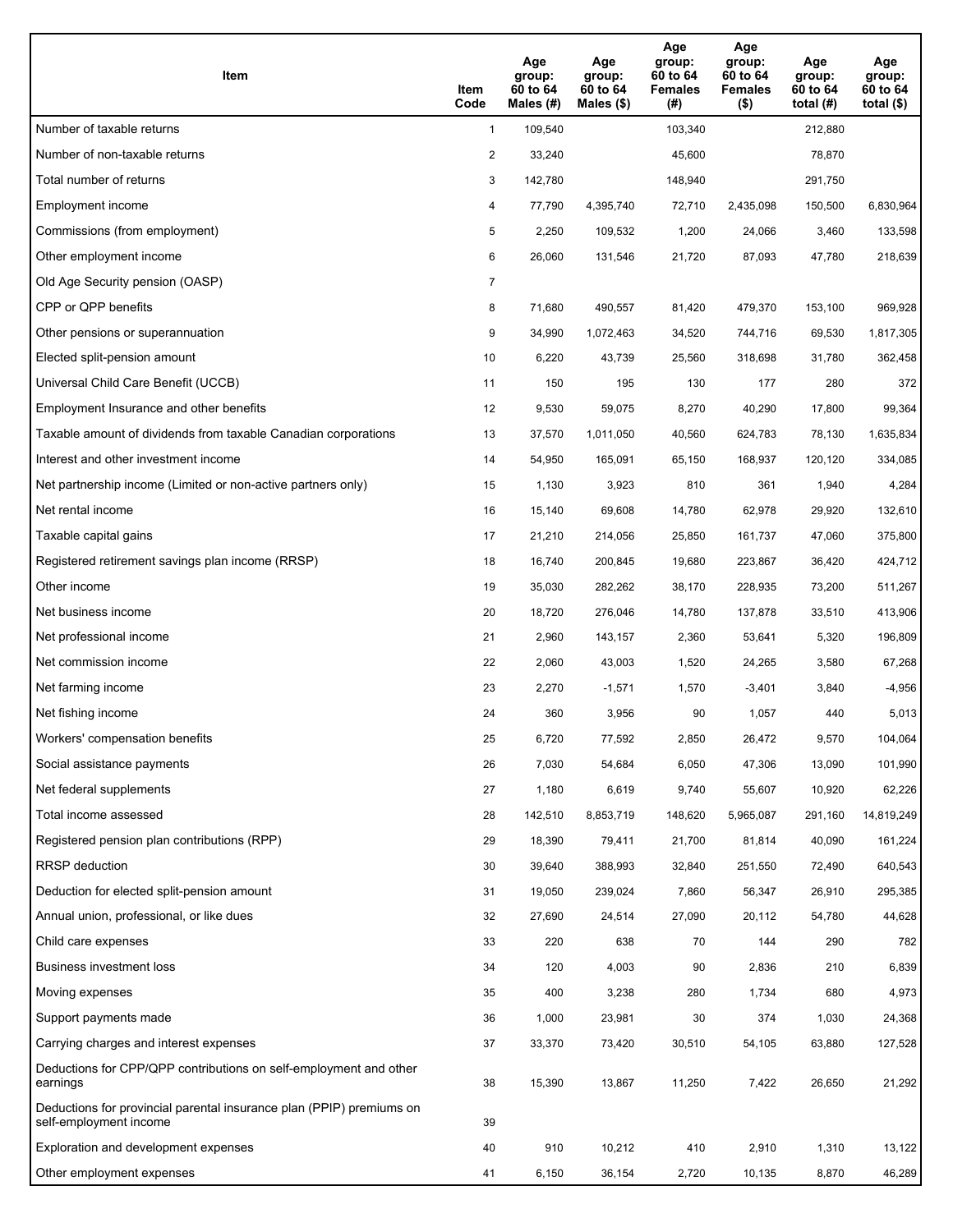| Item                                                              | Item<br>Code | Age<br>group:<br>60 to 64<br>Males (#) | Age<br>group:<br>60 to 64<br>Males (\$) | Age<br>group:<br>60 to 64<br><b>Females</b><br>(#) | Age<br>group:<br>60 to 64<br><b>Females</b><br>$($ \$) | Age<br>group:<br>60 to 64<br>total $(H)$ | Age<br>group:<br>60 to 64<br>total $($)$ |
|-------------------------------------------------------------------|--------------|----------------------------------------|-----------------------------------------|----------------------------------------------------|--------------------------------------------------------|------------------------------------------|------------------------------------------|
| Clergy residence deduction                                        | 42           | 430                                    | 6,823                                   | 100                                                | 1,243                                                  | 530                                      | 8,066                                    |
| Other deductions                                                  | 43           | 5,500                                  | 8,554                                   | 6,170                                              | 9,965                                                  | 11,670                                   | 18,519                                   |
| Total deductions before adjustments                               | 44           | 91,780                                 | 912,866                                 | 79,240                                             | 500,746                                                | 171,030                                  | 1,413,646                                |
| Social benefits repayment                                         | 45           | 1,490                                  | 2,176                                   | 180                                                | 228                                                    | 1,660                                    | 2,404                                    |
| Net income after adjustments                                      | 46           | 141,640                                | 7,949,435                               | 147,920                                            | 5,471,905                                              | 289,590                                  | 13,421,798                               |
| Canadian Forces personnel and police deduction                    | 47           |                                        |                                         |                                                    |                                                        |                                          |                                          |
| Security options deductions                                       | 48           | 350                                    | 24,908                                  | 110                                                | 4,252                                                  | 460                                      | 29,160                                   |
| Other payments deductions                                         | 49           | 14,690                                 | 138,884                                 | 18,140                                             | 129,328                                                | 32,830                                   | 268,212                                  |
| Non-capital losses of other years                                 | 50           | 500                                    | 5,160                                   | 380                                                | 3,076                                                  | 880                                      | 8,237                                    |
| Net capital losses of other years                                 | 51           | 6,690                                  | 23,165                                  | 7,320                                              | 20,771                                                 | 14,010                                   | 43,936                                   |
| Capital gains deduction                                           | 52           | 450                                    | 34,199                                  | 380                                                | 21,161                                                 | 830                                      | 55,359                                   |
| Northern residents deductions                                     | 53           | 1,660                                  | 5,153                                   | 890                                                | 2,395                                                  | 2,550                                    | 7,548                                    |
| Additional deductions                                             | 54           | 490                                    | 3,660                                   | 670                                                | 2,178                                                  | 1,160                                    | 5,850                                    |
| Farming/fishing losses of prior years                             | 55           | 130                                    | 1,399                                   | 100                                                | 1,162                                                  | 230                                      | 2,560                                    |
| Total deductions from net income                                  | 56           | 24,220                                 | 236,677                                 | 27,330                                             | 184,371                                                | 51,560                                   | 421,060                                  |
| Taxable income assessed                                           | 57           | 139,180                                | 7,713,256                               | 144,690                                            | 5,288,759                                              | 283,890                                  | 13,002,461                               |
| Basic personal amount                                             | 58           | 142,770                                | 1,571,113                               | 148,940                                            | 1,639,501                                              | 291,740                                  | 3,210,980                                |
| Age amount                                                        | 59           |                                        |                                         |                                                    |                                                        |                                          |                                          |
| Spouse or common-law partner amount                               | 60           | 21,560                                 | 163,322                                 | 7,380                                              | 50,974                                                 | 28,940                                   | 214,341                                  |
| Amount for eligible dependant                                     | 61           | 470                                    | 4,505                                   | 780                                                | 6,721                                                  | 1,260                                    | 11,225                                   |
| Amount for children 17 and under                                  | 62           | 3,680                                  | 11,092                                  | 760                                                | 2,217                                                  | 4,440                                    | 13,311                                   |
| Amount for infirm dependants age 18 or older                      | 63           | 220                                    | 914                                     | 180                                                | 698                                                    | 400                                      | 1,612                                    |
| CPP or QPP contributions through employment                       | 64           | 68,310                                 | 117,431                                 | 60,350                                             | 85,753                                                 | 128,660                                  | 203,188                                  |
| CPP or QPP contributions on self-employment and other<br>earnings | 65           | 15,390                                 | 13,867                                  | 11,250                                             | 7,422                                                  | 26,650                                   | 21,292                                   |
| Employment Insurance premiums                                     | 66           | 59,800                                 | 40,125                                  | 55,590                                             | 31,563                                                 | 115,400                                  | 71,690                                   |
| PPIP premiums paid                                                | 67           |                                        |                                         |                                                    |                                                        |                                          |                                          |
| PPIP premiums payable on employment income                        | 68           |                                        |                                         |                                                    |                                                        |                                          |                                          |
| PPIP premiums payable on self-employment income                   | 69           |                                        |                                         |                                                    |                                                        |                                          |                                          |
| Volunteer firefighters' amount                                    | 70           | 260                                    | 792                                     | 50                                                 | 159                                                    | 320                                      | 951                                      |
| Canada employment amount                                          | 71           | 86,360                                 | 90,237                                  | 78,810                                             | 81,468                                                 | 165,180                                  | 171,708                                  |
| Public transit amount                                             | 72           | 4,540                                  | 4,276                                   | 5,370                                              | 4,955                                                  | 9,910                                    | 9,232                                    |
| Children's fitness amount                                         | 73           | 1,200                                  | 607                                     | 230                                                | 107                                                    | 1,430                                    | 714                                      |
| Children's arts amount                                            | 74           | 660                                    | 350                                     | 110                                                | 53                                                     | 770                                      | 403                                      |
| Home buyers' amount                                               | 75           | 150                                    | 607                                     | 140                                                | 569                                                    | 290                                      | 1,176                                    |
| Pension income amount                                             | 76           | 39,410                                 | 77,303                                  | 51,180                                             | 100,089                                                | 90,600                                   | 177,420                                  |
| Caregiver amount                                                  | 77           | 1,970                                  | 10,426                                  | 1,620                                              | 7,955                                                  | 3,600                                    | 18,381                                   |
| Disability amount                                                 | 78           | 5,540                                  | 42,503                                  | 5,640                                              | 43,296                                                 | 11,180                                   | 85,799                                   |
| Disability amount transferred from a dependant                    | 79           | 1,420                                  | 11,516                                  | 1,190                                              | 9,188                                                  | 2,600                                    | 20,704                                   |
| Interest paid on student loans                                    | 80           | 170                                    | 74                                      | 340                                                | 165                                                    | 510                                      | 239                                      |
| Tuition, education, and textbook amounts                          | 81           | 1,160                                  | 2,497                                   | 1,770                                              | 3,396                                                  | 2,930                                    | 5,894                                    |
| Tuition, education, and textbook amounts transferred from a child | 82           | 4,850                                  | 24,311                                  | 2,050                                              | 9,643                                                  | 6,900                                    | 33,956                                   |
| Amounts transferred from spouse or common-law partner             | 83           | 5,860                                  | 27,083                                  | 11,210                                             | 62,517                                                 | 17,080                                   | 89,612                                   |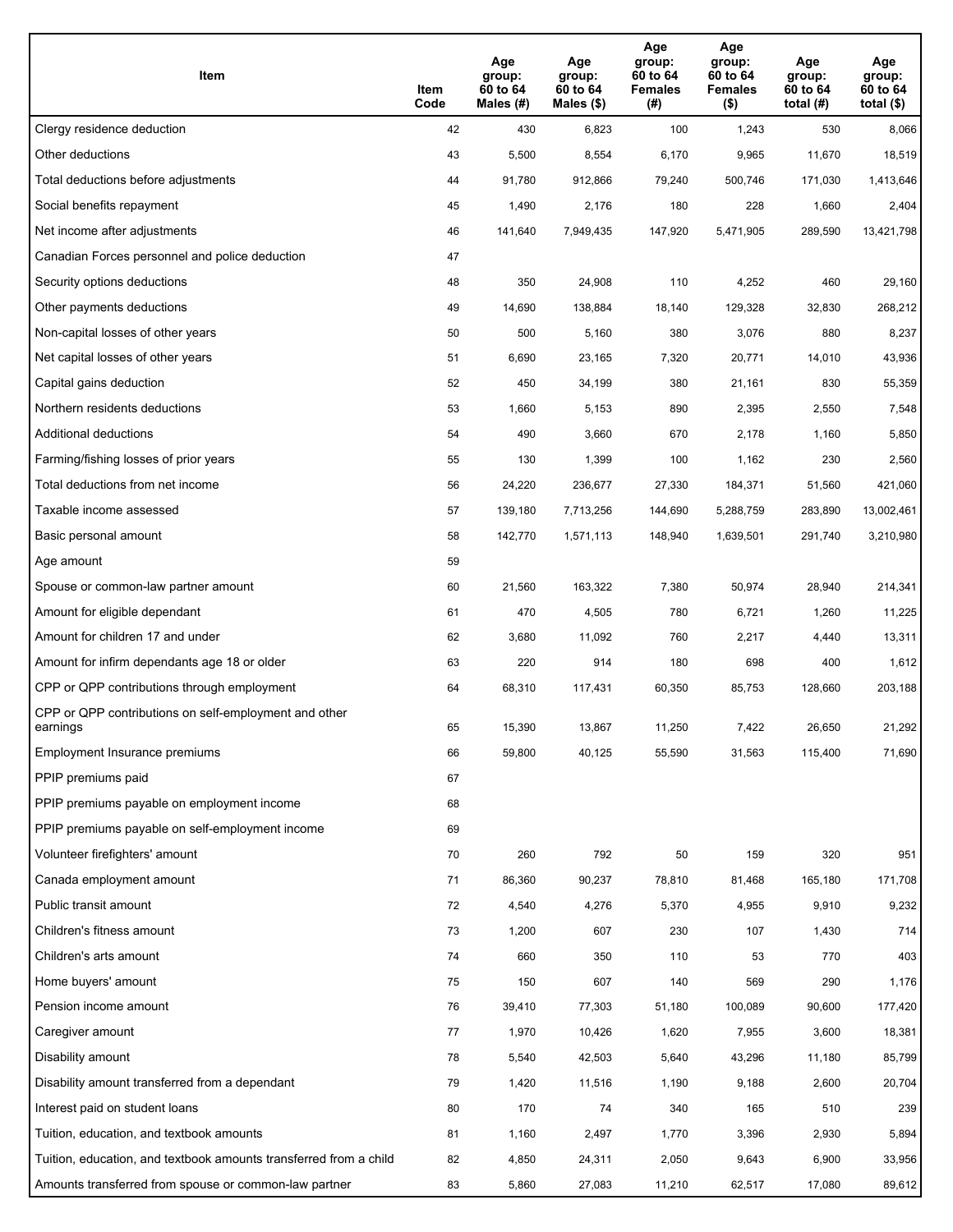| <b>Item</b>                                         | Item<br>Code | Age<br>group:<br>60 to 64<br>Males (#) | Age<br>group:<br>60 to 64<br>Males $(\$)$ | Age<br>group:<br>60 to 64<br><b>Females</b><br>(#) | Age<br>group:<br>60 to 64<br><b>Females</b><br>$($ \$) | Age<br>group:<br>60 to 64<br>total $(H)$ | Age<br>group:<br>60 to 64<br>total $($)$ |
|-----------------------------------------------------|--------------|----------------------------------------|-------------------------------------------|----------------------------------------------------|--------------------------------------------------------|------------------------------------------|------------------------------------------|
| Medical expenses                                    | 84           | 21,650                                 | 53,043                                    | 32,760                                             | 73,798                                                 | 54,410                                   | 126,849                                  |
| Total tax credits on personal amounts               | 85           | 142,780                                | 340,205                                   | 148,940                                            | 333,333                                                | 291,750                                  | 673,610                                  |
| Allowable charitable donations and government gifts | 86           | 39,540                                 | 102,812                                   | 36,230                                             | 53,039                                                 | 75,760                                   | 155,851                                  |
| Eligible cultural and ecological gifts              | 87           |                                        |                                           |                                                    |                                                        | 70                                       | 1,078                                    |
| Total tax credit on donations and gifts             | 88           | 39,450                                 | 29,198                                    | 36,160                                             | 14,626                                                 | 75,620                                   | 43,825                                   |
| Total federal non-refundable tax credits            | 89           | 142,780                                | 369,403                                   | 148,940                                            | 347,960                                                | 291,750                                  | 717,435                                  |
| Federal dividend tax credit                         | 90           | 34,430                                 | 133,963                                   | 35,430                                             | 84,956                                                 | 69,860                                   | 218,919                                  |
| Overseas employment tax credit                      | 91           | 40                                     | 435                                       |                                                    |                                                        | 50                                       | 465                                      |
| Minimum tax carryover                               | 92           | 660                                    | 1,743                                     | 510                                                | 1,064                                                  | 1,160                                    | 2,807                                    |
| Basic federal tax                                   | 93           | 104,860                                | 1,045,309                                 | 99,710                                             | 551,901                                                | 204,580                                  | 1,597,251                                |
| Federal Foreign Tax Credit                          | 94           | 13,080                                 | 19,045                                    | 14,520                                             | 5,551                                                  | 27,600                                   | 24,604                                   |
| Federal Political contribution tax credit           | 95           | 1,860                                  | 319                                       | 1,430                                              | 224                                                    | 3,290                                    | 543                                      |
| <b>Investment Tax Credit</b>                        | 96           | 330                                    | 984                                       | 160                                                | 309                                                    | 490                                      | 1,293                                    |
| Labour-sponsored funds tax credit                   | 97           | 30                                     | 14                                        | 20                                                 | 11                                                     | 50                                       | 25                                       |
| Alternative minimum tax payable                     | 98           | 450                                    | 5,787                                     | 280                                                | 1,094                                                  | 720                                      | 6,881                                    |
| Net federal tax                                     | 99           | 104,430                                | 1,025,740                                 | 99,300                                             | 546,025                                                | 203,740                                  | 1,571,797                                |
| CPP contributions on self-employment                | 100          | 15,390                                 | 27,737                                    | 11,250                                             | 14,844                                                 | 26,650                                   | 42,586                                   |
| Social Benefits repayment                           | 101          | 1,490                                  | 2,176                                     | 180                                                | 228                                                    | 1,660                                    | 2,404                                    |
| Net Provincial Tax                                  | 102          | 96,410                                 | 451,790                                   | 87,340                                             | 221,865                                                | 183,750                                  | 673,670                                  |
| Total tax payable                                   | 103          | 109,540                                | 1,507,448                                 | 103,340                                            | 782,970                                                | 212,880                                  | 2,290,470                                |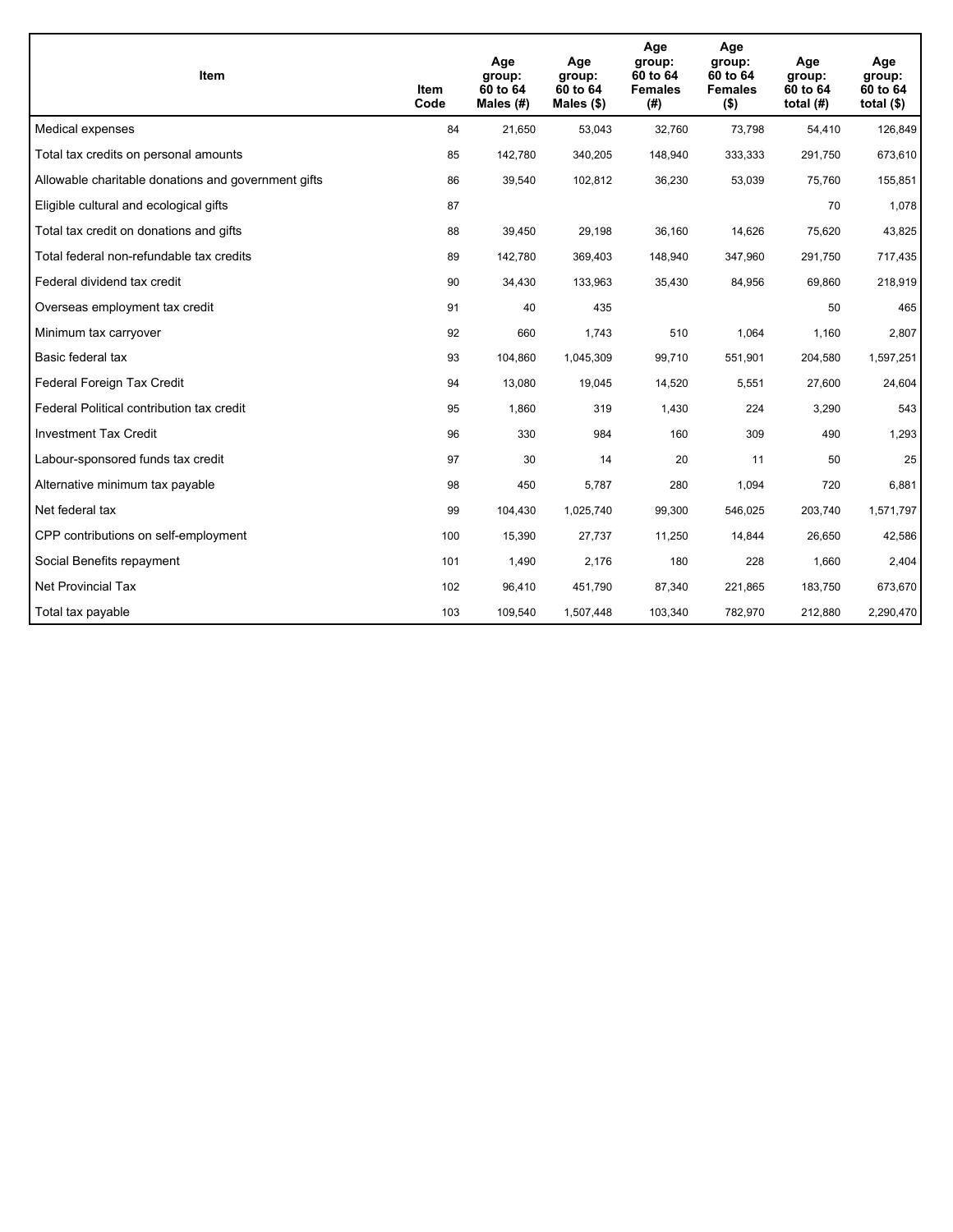| <b>Item</b>                                                                                    | Item<br>Code   | Age<br>group:<br>65 to 69<br>Males $(H)$ | Age<br>group:<br>65 to 69<br>Males (\$) | Age<br>group:<br>65 to 69<br><b>Females</b><br>(#) | Age<br>group:<br>65 to 69<br><b>Females</b><br>$($ \$) | Age<br>group:<br>65 to 69<br>total $(H)$ | Age<br>group:<br>65 to 69<br>total $(\$)$ |
|------------------------------------------------------------------------------------------------|----------------|------------------------------------------|-----------------------------------------|----------------------------------------------------|--------------------------------------------------------|------------------------------------------|-------------------------------------------|
| Number of taxable returns                                                                      | $\mathbf{1}$   | 81,220                                   |                                         | 73,350                                             |                                                        | 154,570                                  |                                           |
| Number of non-taxable returns                                                                  | $\overline{2}$ | 40,240                                   |                                         | 52,520                                             |                                                        | 92,780                                   |                                           |
| Total number of returns                                                                        | 3              | 121,460                                  |                                         | 125,870                                            |                                                        | 247,360                                  |                                           |
| Employment income                                                                              | 4              | 38,400                                   | 1,796,991                               | 30,120                                             | 803,136                                                | 68,530                                   | 2,600,132                                 |
| Commissions (from employment)                                                                  | 5              | 1,110                                    | 49,576                                  | 530                                                | 7,399                                                  | 1,640                                    | 56,976                                    |
| Other employment income                                                                        | 6              | 22,280                                   | 52,353                                  | 18,470                                             | 27,164                                                 | 40,750                                   | 80,098                                    |
| Old Age Security pension (OASP)                                                                | $\overline{7}$ | 119,830                                  | 604,428                                 | 124,430                                            | 637,502                                                | 244,270                                  | 1,241,929                                 |
| CPP or QPP benefits                                                                            | 8              | 109,260                                  | 796,186                                 | 112,460                                            | 675,183                                                | 221,720                                  | 1,471,369                                 |
| Other pensions or superannuation                                                               | 9              | 59,580                                   | 1,320,695                               | 56,170                                             | 855,691                                                | 115,770                                  | 2,176,795                                 |
| Elected split-pension amount                                                                   | 10             | 7,400                                    | 49,309                                  | 28,870                                             | 320,693                                                | 36,270                                   | 370,033                                   |
| Universal Child Care Benefit (UCCB)                                                            | 11             | 60                                       | 63                                      | 60                                                 | 72                                                     | 120                                      | 134                                       |
| Employment Insurance and other benefits                                                        | 12             | 4,490                                    | 28,385                                  | 2,850                                              | 14,154                                                 | 7,340                                    | 42,539                                    |
| Taxable amount of dividends from taxable Canadian corporations                                 | 13             | 35,480                                   | 844,678                                 | 37,380                                             | 508,820                                                | 72,860                                   | 1,353,498                                 |
| Interest and other investment income                                                           | 14             | 52,820                                   | 162,115                                 | 59,550                                             | 161,573                                                | 112,370                                  | 323,837                                   |
| Net partnership income (Limited or non-active partners only)                                   | 15             | 1,040                                    | 4,354                                   | 670                                                | 956                                                    | 1,710                                    | 5,310                                     |
| Net rental income                                                                              | 16             | 11,670                                   | 65,445                                  | 10,420                                             | 55,430                                                 | 22,090                                   | 120,940                                   |
| Taxable capital gains                                                                          | 17             | 21,200                                   | 232,104                                 | 24,890                                             | 153,383                                                | 46,090                                   | 385,492                                   |
| Registered retirement savings plan income (RRSP)                                               | 18             | 16,130                                   | 208,615                                 | 16,830                                             | 200,858                                                | 32,960                                   | 409,473                                   |
| Other income                                                                                   | 19             | 28,350                                   | 139,658                                 | 29,430                                             | 82,884                                                 | 57,780                                   | 222,552                                   |
| Net business income                                                                            | 20             | 12,830                                   | 164,978                                 | 8,720                                              | 58,144                                                 | 21,550                                   | 223,126                                   |
| Net professional income                                                                        | 21             | 2,390                                    | 91,817                                  | 1,380                                              | 23,016                                                 | 3,780                                    | 114,834                                   |
| Net commission income                                                                          | 22             | 1,430                                    | 22,176                                  | 960                                                | 12,442                                                 | 2,380                                    | 34,618                                    |
| Net farming income                                                                             | 23             | 2,060                                    | $-5,436$                                | 1,250                                              | $-1,031$                                               | 3,310                                    | $-6,467$                                  |
| Net fishing income                                                                             | 24             | 280                                      | 3,455                                   | 50                                                 | 465                                                    | 330                                      | 3,920                                     |
| Workers' compensation benefits                                                                 | 25             | 4,770                                    | 57,097                                  | 1,710                                              | 18,242                                                 | 6,480                                    | 75,339                                    |
| Social assistance payments                                                                     | 26             | 3,100                                    | 8,819                                   | 3,500                                              | 8,235                                                  | 6,600                                    | 17,066                                    |
| Net federal supplements                                                                        | 27             | 26,070                                   | 139,298                                 | 31,540                                             | 171,419                                                | 57,610                                   | 310,716                                   |
| Total income assessed                                                                          | 28             | 121,430                                  | 6,837,629                               | 125,830                                            | 4,807,654                                              | 247,290                                  | 11,646,553                                |
| Registered pension plan contributions (RPP)                                                    | 29             | 6,150                                    | 23,770                                  | 5,930                                              | 19,104                                                 | 12,090                                   | 42,875                                    |
| <b>RRSP</b> deduction                                                                          | 30             | 20,220                                   | 218,919                                 | 14,640                                             | 143,164                                                | 34,860                                   | 362,084                                   |
| Deduction for elected split-pension amount                                                     | 31             | 30,060                                   | 342,822                                 | 8,850                                              | 56,893                                                 | 38,920                                   | 399,823                                   |
| Annual union, professional, or like dues                                                       | 32             | 13,570                                   | 8,686                                   | 10,150                                             | 5,779                                                  | 23,720                                   | 14,465                                    |
| Child care expenses                                                                            | 33             | 60                                       | 147                                     | 30                                                 | 75                                                     | 90                                       | 222                                       |
| Business investment loss                                                                       | 34             | 90                                       | 4,326                                   | 50                                                 | 1,422                                                  | 150                                      | 5,748                                     |
| Moving expenses                                                                                | 35             | 180                                      | 1,553                                   | 100                                                | 718                                                    | 280                                      | 2,272                                     |
| Support payments made                                                                          | 36             | 610                                      | 12,257                                  | 20                                                 | 153                                                    | 630                                      | 12,410                                    |
| Carrying charges and interest expenses                                                         | 37             | 33,100                                   | 87,061                                  | 29,140                                             | 50,631                                                 | 62,250                                   | 137,694                                   |
| Deductions for CPP/QPP contributions on self-employment and other<br>earnings                  | 38             | 5,530                                    | 4,029                                   | 3,500                                              | 1,805                                                  | 9,020                                    | 5,834                                     |
| Deductions for provincial parental insurance plan (PPIP) premiums on<br>self-employment income | 39             |                                          |                                         |                                                    |                                                        |                                          |                                           |
| Exploration and development expenses                                                           | 40             | 950                                      | 11,800                                  | 440                                                | 2,281                                                  | 1,390                                    | 14,081                                    |
| Other employment expenses                                                                      | 41             | 3,180                                    | 19,226                                  | 1,130                                              | 3,853                                                  | 4,310                                    | 23,080                                    |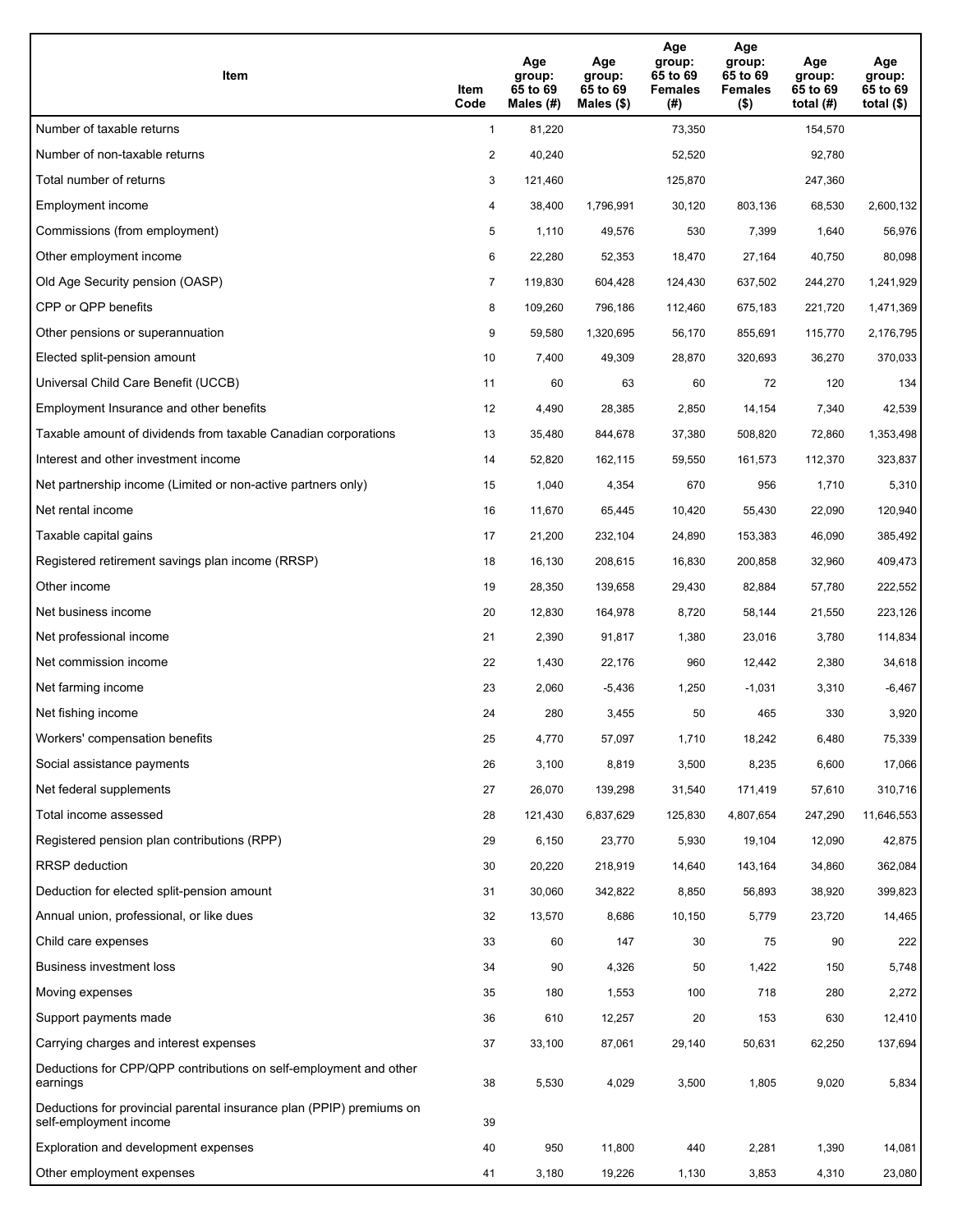| Item                                                              | Item<br>Code | Age<br>group:<br>65 to 69<br>Males (#) | Age<br>group:<br>65 to 69<br>Males (\$) | Age<br>group:<br>65 to 69<br><b>Females</b><br>(# ) | Age<br>group:<br>65 to 69<br><b>Females</b><br>$($ \$) | Age<br>group:<br>65 to 69<br>total $(H)$ | Age<br>group:<br>65 to 69<br>total $($)$ |
|-------------------------------------------------------------------|--------------|----------------------------------------|-----------------------------------------|-----------------------------------------------------|--------------------------------------------------------|------------------------------------------|------------------------------------------|
| Clergy residence deduction                                        | 42           | 220                                    | 2,915                                   | 50                                                  | 546                                                    | 280                                      | 3,462                                    |
| Other deductions                                                  | 43           | 5,350                                  | 8,122                                   | 5,660                                               | 15,090                                                 | 11,010                                   | 23,213                                   |
| Total deductions before adjustments                               | 44           | 69,910                                 | 745,668                                 | 52,030                                              | 301,567                                                | 121,940                                  | 1,047,345                                |
| Social benefits repayment                                         | 45           | 13,330                                 | 44,754                                  | 7,510                                               | 21,850                                                 | 20,840                                   | 66,604                                   |
| Net income after adjustments                                      | 46           | 121,130                                | 6,058,938                               | 125,680                                             | 4,488,880                                              | 246,840                                  | 10,548,977                               |
| Canadian Forces personnel and police deduction                    | 47           |                                        |                                         |                                                     |                                                        |                                          |                                          |
| Security options deductions                                       | 48           | 180                                    | 13,787                                  | 30                                                  | 776                                                    | 210                                      | 14,852                                   |
| Other payments deductions                                         | 49           | 30,700                                 | 205,093                                 | 33,470                                              | 197,776                                                | 64,170                                   | 402,881                                  |
| Non-capital losses of other years                                 | 50           | 250                                    | 3,655                                   | 200                                                 | 1,716                                                  | 450                                      | 5,371                                    |
| Net capital losses of other years                                 | 51           | 7,150                                  | 26,668                                  | 7,540                                               | 21,474                                                 | 14,690                                   | 48,143                                   |
| Capital gains deduction                                           | 52           | 380                                    | 28,499                                  | 270                                                 | 14,518                                                 | 650                                      | 43,017                                   |
| Northern residents deductions                                     | 53           | 1,070                                  | 3,154                                   | 620                                                 | 1,671                                                  | 1,690                                    | 4,826                                    |
| Additional deductions                                             | 54           | 2,250                                  | 6,732                                   | 2,680                                               | 4,775                                                  | 4,940                                    | 11,524                                   |
| Farming/fishing losses of prior years                             | 55           | 110                                    | 772                                     | 70                                                  | 787                                                    | 180                                      | 1,559                                    |
| Total deductions from net income                                  | 56           | 40,410                                 | 288,433                                 | 43,350                                              | 243,517                                                | 83,760                                   | 532,268                                  |
| Taxable income assessed                                           | 57           | 121,010                                | 5,771,225                               | 125,540                                             | 4,246,288                                              | 246,570                                  | 10,018,354                               |
| Basic personal amount                                             | 58           | 121,460                                | 1,337,051                               | 125,870                                             | 1,385,589                                              | 247,360                                  | 2,722,925                                |
| Age amount                                                        | 59           | 108,540                                | 624,240                                 | 119,700                                             | 723,574                                                | 228,270                                  | 1,347,973                                |
| Spouse or common-law partner amount                               | 60           | 15,060                                 | 93,970                                  | 3,800                                               | 23,572                                                 | 18,870                                   | 117,591                                  |
| Amount for eligible dependant                                     | 61           | 180                                    | 1,661                                   | 440                                                 | 3,529                                                  | 610                                      | 5,190                                    |
| Amount for children 17 and under                                  | 62           | 1,300                                  | 3,932                                   | 330                                                 | 1,035                                                  | 1,630                                    | 4,967                                    |
| Amount for infirm dependants age 18 or older                      | 63           | 170                                    | 655                                     | 130                                                 | 583                                                    | 300                                      | 1,238                                    |
| CPP or QPP contributions through employment                       | 64           | 22,020                                 | 30,612                                  | 16,490                                              | 18,691                                                 | 38,510                                   | 49,303                                   |
| CPP or QPP contributions on self-employment and other<br>earnings | 65           | 5,530                                  | 4,029                                   | 3,500                                               | 1,805                                                  | 9,020                                    | 5,834                                    |
| Employment Insurance premiums                                     | 66           | 26,880                                 | 15,340                                  | 20,690                                              | 9,762                                                  | 47,560                                   | 25,102                                   |
| PPIP premiums paid                                                | 67           |                                        |                                         |                                                     |                                                        |                                          |                                          |
| PPIP premiums payable on employment income                        | 68           |                                        |                                         |                                                     |                                                        |                                          |                                          |
| PPIP premiums payable on self-employment income                   | 69           |                                        |                                         |                                                     |                                                        |                                          |                                          |
| Volunteer firefighters' amount                                    | 70           | 230                                    | 687                                     | 20                                                  | 72                                                     | 250                                      | 759                                      |
| Canada employment amount                                          | 71           | 52,310                                 | 51,022                                  | 41,980                                              | 38,899                                                 | 94,290                                   | 89,923                                   |
| Public transit amount                                             | 72           | 2,840                                  | 1,624                                   | 3,250                                               | 1,555                                                  | 6,090                                    | 3,179                                    |
| Children's fitness amount                                         | 73           | 360                                    | 182                                     | 110                                                 | 48                                                     | 470                                      | 230                                      |
| Children's arts amount                                            | 74           | 180                                    | 99                                      | 50                                                  | 21                                                     | 230                                      | 120                                      |
| Home buyers' amount                                               | 75           | 70                                     | 302                                     | 60                                                  | 232                                                    | 130                                      | 535                                      |
| Pension income amount                                             | 76           | 63,500                                 | 122,908                                 | 71,430                                              | 138,254                                                | 134,950                                  | 261,186                                  |
| Caregiver amount                                                  | 77           | 1,060                                  | 5,429                                   | 840                                                 | 4,023                                                  | 1,890                                    | 9,452                                    |
| Disability amount                                                 | 78           | 5,150                                  | 39,587                                  | 4,970                                               | 38,163                                                 | 10,120                                   | 77,751                                   |
| Disability amount transferred from a dependant                    | 79           | 880                                    | 6,805                                   | 760                                                 | 5,854                                                  | 1,640                                    | 12,659                                   |
| Interest paid on student loans                                    | 80           | 60                                     | 38                                      | 90                                                  | 48                                                     | 150                                      | 86                                       |
| Tuition, education, and textbook amounts                          | 81           | 560                                    | 809                                     | 800                                                 | 1,073                                                  | 1,350                                    | 1,882                                    |
| Tuition, education, and textbook amounts transferred from a child | 82           | 1,420                                  | 6,888                                   | 440                                                 | 1,906                                                  | 1,860                                    | 8,794                                    |
| Amounts transferred from spouse or common-law partner             | 83           | 12,840                                 | 67,499                                  | 11,810                                              | 65,857                                                 | 24,660                                   | 133,384                                  |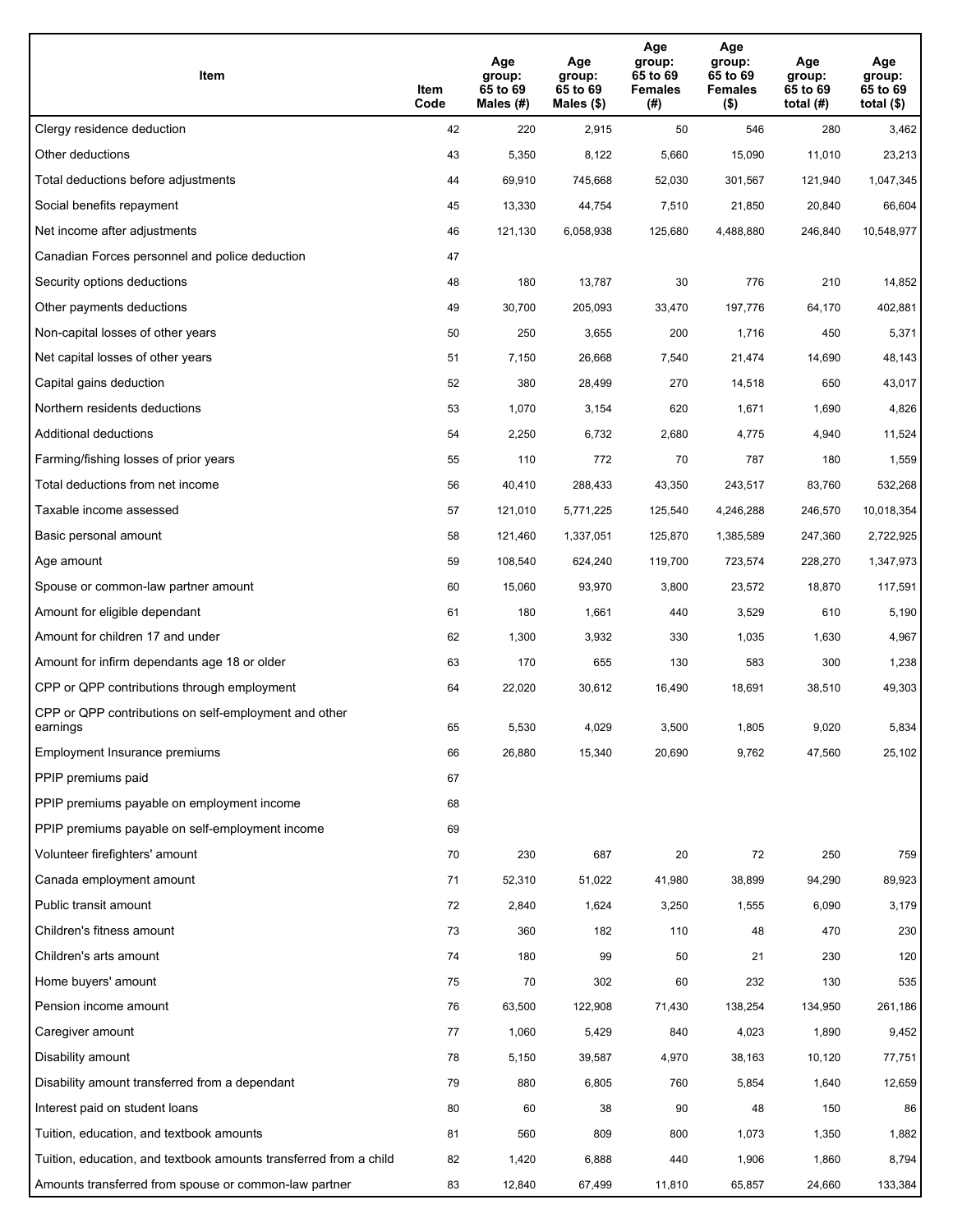| Item                                                | Item<br>Code | Age<br>group:<br>65 to 69<br>Males $(H)$ | Age<br>group:<br>65 to 69<br>Males $(\$)$ | Age<br>group:<br>65 to 69<br><b>Females</b><br>(# ) | Age<br>group:<br>65 to 69<br><b>Females</b><br>$($ \$) | Age<br>group:<br>65 to 69<br>total $(H)$ | Age<br>group:<br>65 to 69<br>total $($)$ |
|-----------------------------------------------------|--------------|------------------------------------------|-------------------------------------------|-----------------------------------------------------|--------------------------------------------------------|------------------------------------------|------------------------------------------|
| Medical expenses                                    | 84           | 26,100                                   | 70,184                                    | 33,820                                              | 85,210                                                 | 59,920                                   | 155,400                                  |
| Total tax credits on personal amounts               | 85           | 121,460                                  | 372,835                                   | 125,870                                             | 382,404                                                | 247,360                                  | 755,322                                  |
| Allowable charitable donations and government gifts | 86           | 33,600                                   | 89,657                                    | 28,540                                              | 51,543                                                 | 62,140                                   | 141,200                                  |
| Eligible cultural and ecological gifts              | 87           |                                          |                                           | 40                                                  | 190                                                    | 80                                       | 546                                      |
| Total tax credit on donations and gifts             | 88           | 33,560                                   | 25,340                                    | 28,520                                              | 14,353                                                 | 62,070                                   | 39,693                                   |
| Total federal non-refundable tax credits            | 89           | 121,460                                  | 398,176                                   | 125,870                                             | 396,757                                                | 247,360                                  | 795,015                                  |
| Federal dividend tax credit                         | 90           | 30,980                                   | 116,590                                   | 31,050                                              | 69,594                                                 | 62,030                                   | 186,185                                  |
| Overseas employment tax credit                      | 91           | 30                                       | 272                                       |                                                     |                                                        | 30                                       | 277                                      |
| Minimum tax carryover                               | 92           | 590                                      | 1,688                                     | 360                                                 | 838                                                    | 950                                      | 2,525                                    |
| Basic federal tax                                   | 93           | 77,360                                   | 645,972                                   | 70.740                                              | 340,463                                                | 148,100                                  | 986,592                                  |
| Federal Foreign Tax Credit                          | 94           | 12,830                                   | 8,823                                     | 13,650                                              | 4,309                                                  | 26,480                                   | 13,200                                   |
| Federal Political contribution tax credit           | 95           | 2,170                                    | 369                                       | 1,620                                               | 228                                                    | 3,790                                    | 597                                      |
| <b>Investment Tax Credit</b>                        | 96           | 260                                      | 844                                       | 130                                                 | 217                                                    | 390                                      | 1,061                                    |
| Labour-sponsored funds tax credit                   | 97           | 20                                       | 13                                        |                                                     |                                                        | 30                                       | 17                                       |
| Alternative minimum tax payable                     | 98           | 250                                      | 1,628                                     | 130                                                 | 608                                                    | 380                                      | 2,236                                    |
| Net federal tax                                     | 99           | 76,940                                   | 636,487                                   | 70,340                                              | 335,722                                                | 147,290                                  | 972,298                                  |
| CPP contributions on self-employment                | 100          | 5,530                                    | 8,058                                     | 3,500                                               | 3,610                                                  | 9,020                                    | 11,668                                   |
| Social Benefits repayment                           | 101          | 13,330                                   | 44,754                                    | 7,510                                               | 21,850                                                 | 20,840                                   | 66,604                                   |
| Net Provincial Tax                                  | 102          | 76,660                                   | 288,746                                   | 67,810                                              | 145,679                                                | 144,480                                  | 434,500                                  |
| Total tax payable                                   | 103          | 81,220                                   | 978,047                                   | 73,350                                              | 506,862                                                | 154,570                                  | 1,485,073                                |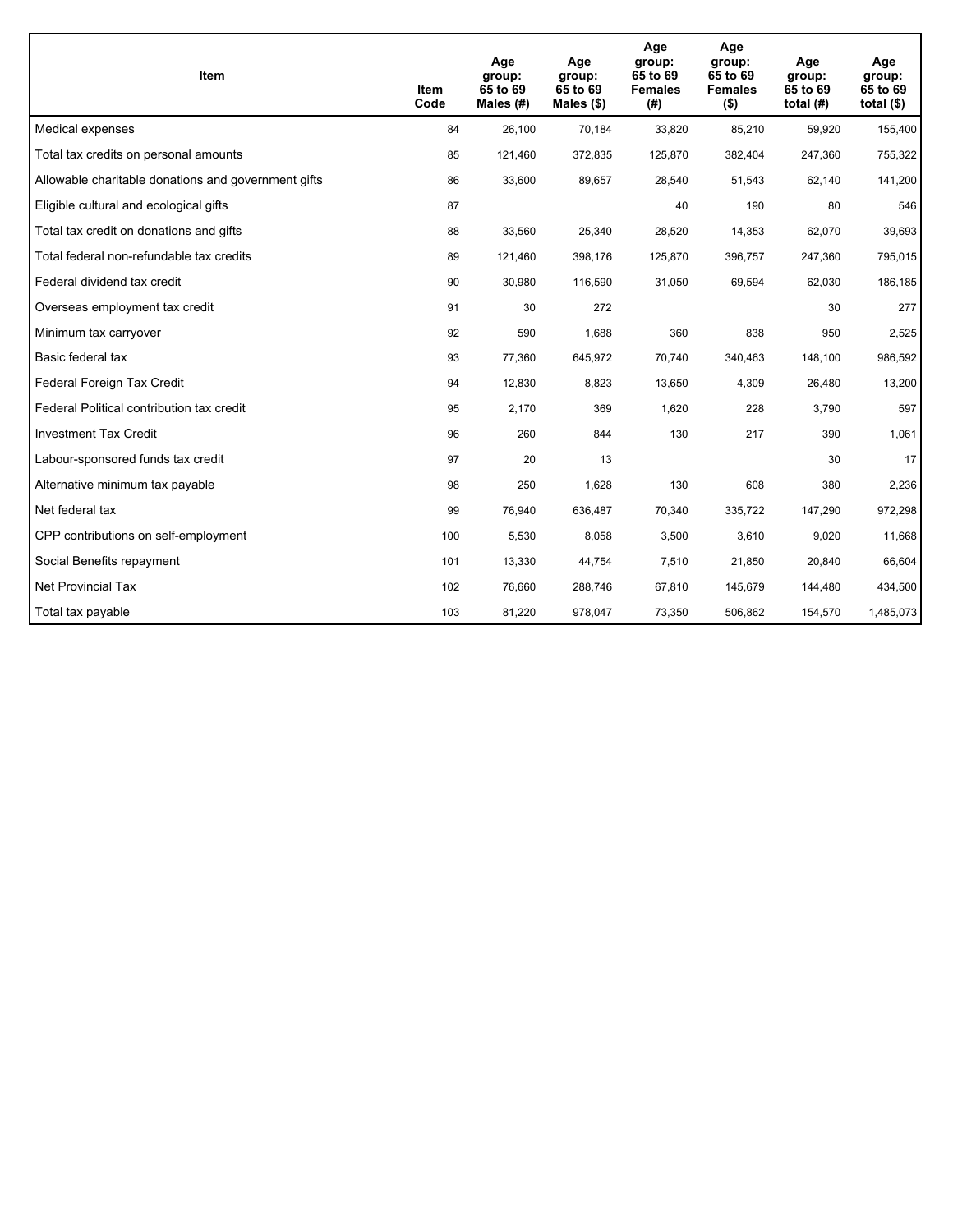| Item                                                                                           | Item<br>Code   | Age<br>group:<br>70 to 74<br>Males (#) | Age<br>group:<br>70 to 74<br>Males $(\$)$ | Age<br>group:<br>70 to 74<br><b>Females</b><br>(#) | Age<br>group:<br>70 to 74<br><b>Females</b><br>$($ \$) | Age<br>group:<br>70 to 74<br>total $(H)$ | Age<br>group:<br>70 to 74<br>total $($)$ |
|------------------------------------------------------------------------------------------------|----------------|----------------------------------------|-------------------------------------------|----------------------------------------------------|--------------------------------------------------------|------------------------------------------|------------------------------------------|
| Number of taxable returns                                                                      | $\mathbf{1}$   | 53,790                                 |                                           | 49,180                                             |                                                        | 102,980                                  |                                          |
| Number of non-taxable returns                                                                  | $\overline{2}$ | 33,150                                 |                                           | 41,750                                             |                                                        | 74,920                                   |                                          |
| Total number of returns                                                                        | 3              | 86,940                                 |                                           | 90,930                                             |                                                        | 177,890                                  |                                          |
| Employment income                                                                              | 4              | 13,540                                 | 500,653                                   | 8,990                                              | 166,144                                                | 22,530                                   | 666,797                                  |
| Commissions (from employment)                                                                  | 5              | 320                                    | 18,240                                    | 130                                                | 2,036                                                  | 440                                      | 20,276                                   |
| Other employment income                                                                        | 6              | 15,700                                 | 34,182                                    | 12,090                                             | 11,621                                                 | 27,780                                   | 45,803                                   |
| Old Age Security pension (OASP)                                                                | 7              | 86,490                                 | 505,357                                   | 90,450                                             | 528,222                                                | 176,950                                  | 1,033,579                                |
| CPP or QPP benefits                                                                            | 8              | 82,140                                 | 626,733                                   | 82,210                                             | 510,180                                                | 164,340                                  | 1,136,913                                |
| Other pensions or superannuation                                                               | 9              | 58,280                                 | 1,357,127                                 | 54,930                                             | 857,749                                                | 113,230                                  | 2,215,061                                |
| Elected split-pension amount                                                                   | 10             | 5,900                                  | 39,208                                    | 21,860                                             | 247,969                                                | 27,770                                   | 287,328                                  |
| Universal Child Care Benefit (UCCB)                                                            | 11             | 20                                     | 23                                        |                                                    |                                                        | 50                                       | 75                                       |
| Employment Insurance and other benefits                                                        | 12             | 1,400                                  | 8,233                                     | 590                                                | 2,715                                                  | 1,990                                    | 10,948                                   |
| Taxable amount of dividends from taxable Canadian corporations                                 | 13             | 26,590                                 | 534,548                                   | 27,450                                             | 320,282                                                | 54,040                                   | 854,835                                  |
| Interest and other investment income                                                           | 14             | 40,730                                 | 123,745                                   | 45,930                                             | 128,688                                                | 86,670                                   | 252,458                                  |
| Net partnership income (Limited or non-active partners only)                                   | 15             | 740                                    | 3,223                                     | 450                                                | 532                                                    | 1,190                                    | 3,755                                    |
| Net rental income                                                                              | 16             | 7,340                                  | 51,263                                    | 6,120                                              | 41,099                                                 | 13,460                                   | 92,380                                   |
| Taxable capital gains                                                                          | 17             | 16,400                                 | 148,339                                   | 18,990                                             | 123,772                                                | 35,390                                   | 272,111                                  |
| Registered retirement savings plan income (RRSP)                                               | 18             | 6,890                                  | 83,190                                    | 6,480                                              | 55,027                                                 | 13,370                                   | 138,218                                  |
| Other income                                                                                   | 19             | 21,030                                 | 101,663                                   | 22,070                                             | 60,506                                                 | 43,110                                   | 162,200                                  |
| Net business income                                                                            | 20             | 6,410                                  | 52,621                                    | 3,850                                              | 20,196                                                 | 10,260                                   | 72,818                                   |
| Net professional income                                                                        | 21             | 1,350                                  | 41,742                                    | 540                                                | 6,572                                                  | 1,900                                    | 48,314                                   |
| Net commission income                                                                          | 22             | 730                                    | 9,395                                     | 370                                                | 3,222                                                  | 1,100                                    | 12,617                                   |
| Net farming income                                                                             | 23             | 1,490                                  | $-2,771$                                  | 830                                                | 42                                                     | 2,320                                    | $-2,729$                                 |
| Net fishing income                                                                             | 24             | 170                                    | 1,149                                     | 20                                                 | 253                                                    | 190                                      | 1,402                                    |
| Workers' compensation benefits                                                                 | 25             | 3,490                                  | 39,111                                    | 1,210                                              | 13,737                                                 | 4,700                                    | 52,853                                   |
| Social assistance payments                                                                     | 26             | 2,060                                  | 2,840                                     | 3,030                                              | 3,226                                                  | 5,090                                    | 6,066                                    |
| Net federal supplements                                                                        | 27             | 23,040                                 | 123,671                                   | 28,920                                             | 165,370                                                | 51,950                                   | 289,041                                  |
| Total income assessed                                                                          | 28             | 86,920                                 | 4,403,714                                 | 90,890                                             | 3,273,985                                              | 177,830                                  | 7,678,116                                |
| Registered pension plan contributions (RPP)                                                    | 29             | 960                                    | 2,694                                     | 710                                                | 1,699                                                  | 1,670                                    | 4,393                                    |
| RRSP deduction                                                                                 | 30             | 4,850                                  | 46,906                                    | 2,670                                              | 29,699                                                 | 7,520                                    | 76,605                                   |
| Deduction for elected split-pension amount                                                     | 31             | 27,860                                 | 318,428                                   | 6,030                                              | 40,606                                                 | 33,890                                   | 359,050                                  |
| Annual union, professional, or like dues                                                       | 32             | 5,070                                  | 1,856                                     | 2,280                                              | 855                                                    | 7,350                                    | 2,712                                    |
| Child care expenses                                                                            | 33             |                                        |                                           |                                                    |                                                        | 20                                       | 42                                       |
| Business investment loss                                                                       | 34             | 60                                     | 2,449                                     | 20                                                 | 824                                                    | 70                                       | 3,273                                    |
| Moving expenses                                                                                | 35             | 70                                     | 496                                       | 20                                                 | 51                                                     | 80                                       | 547                                      |
| Support payments made                                                                          | 36             | 410                                    | 6,396                                     |                                                    |                                                        | 410                                      | 6,407                                    |
| Carrying charges and interest expenses                                                         | 37             | 26,260                                 | 46,523                                    | 22,670                                             | 34,436                                                 | 48,930                                   | 80,960                                   |
| Deductions for CPP/QPP contributions on self-employment and other<br>earnings                  | 38             | 530                                    | 166                                       | 250                                                | 65                                                     | 780                                      | 231                                      |
| Deductions for provincial parental insurance plan (PPIP) premiums on<br>self-employment income | 39             |                                        |                                           |                                                    |                                                        |                                          |                                          |
| Exploration and development expenses                                                           | 40             | 730                                    | 9,609                                     | 350                                                | 2,226                                                  | 1,080                                    | 11,835                                   |
| Other employment expenses                                                                      | 41             | 1,020                                  | 5,287                                     | 280                                                | 905                                                    | 1,300                                    | 6,192                                    |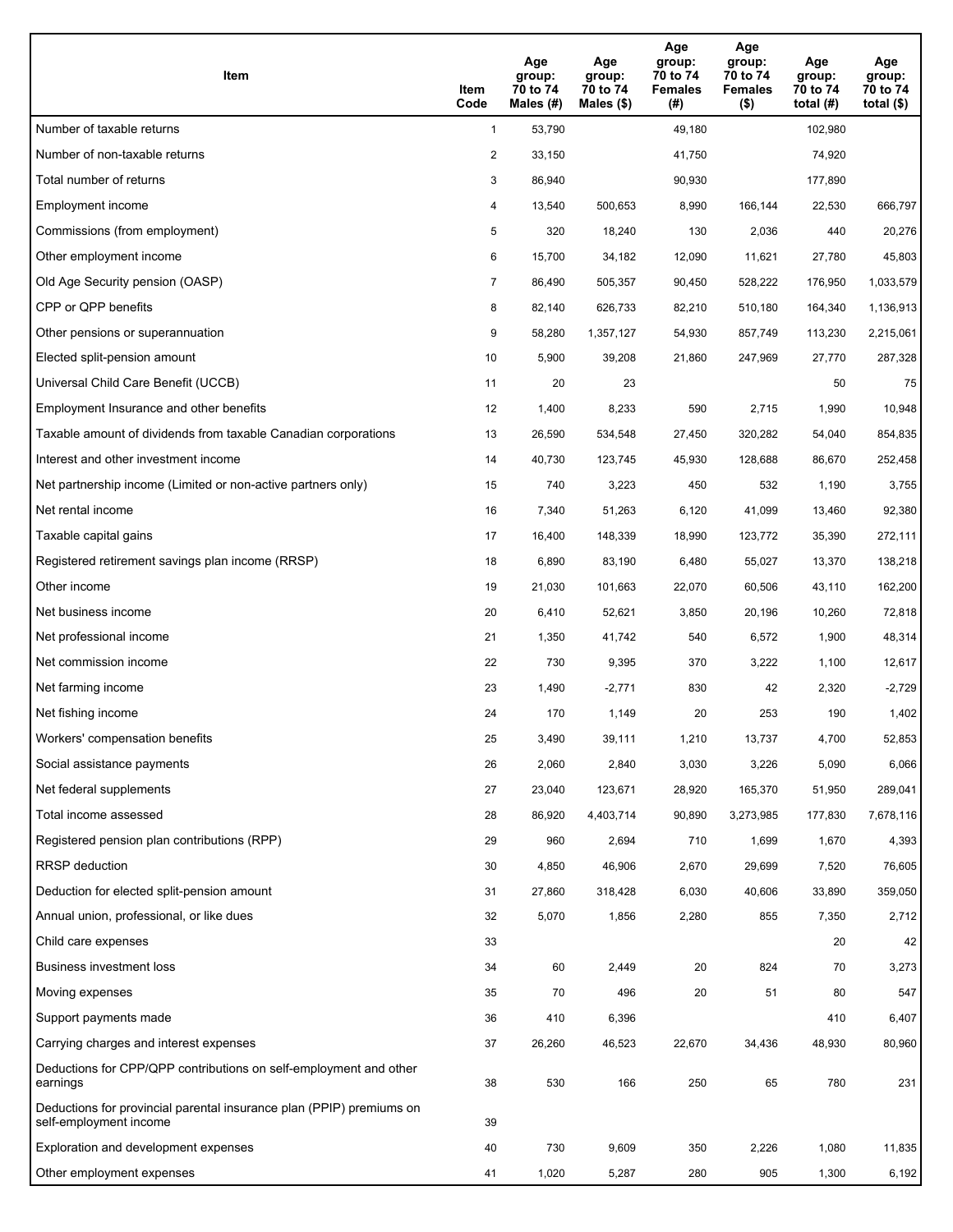| Item                                                              | Item<br>Code | Age<br>group:<br>70 to 74<br>Males (#) | Age<br>group:<br>70 to 74<br>Males (\$) | Age<br>group:<br>70 to 74<br><b>Females</b><br>(#) | Age<br>group:<br>70 to 74<br><b>Females</b><br>$($ \$) | Age<br>group:<br>70 to 74<br>total $(H)$ | Age<br>group:<br>70 to 74<br>total $($)$ |
|-------------------------------------------------------------------|--------------|----------------------------------------|-----------------------------------------|----------------------------------------------------|--------------------------------------------------------|------------------------------------------|------------------------------------------|
| Clergy residence deduction                                        | 42           | 110                                    | 1,132                                   | 20                                                 | 204                                                    | 130                                      | 1,337                                    |
| Other deductions                                                  | 43           | 3,680                                  | 20,675                                  | 3,900                                              | 28,478                                                 | 7,570                                    | 49,154                                   |
| Total deductions before adjustments                               | 44           | 46,220                                 | 462,690                                 | 30,430                                             | 140,073                                                | 76,650                                   | 602,780                                  |
| Social benefits repayment                                         | 45           | 7,680                                  | 28,280                                  | 5,670                                              | 18,569                                                 | 13,350                                   | 46,850                                   |
| Net income after adjustments                                      | 46           | 86,780                                 | 3,917,615                               | 90,820                                             | 3,117,417                                              | 177,630                                  | 7,035,433                                |
| Canadian Forces personnel and police deduction                    | 47           |                                        |                                         |                                                    |                                                        |                                          |                                          |
| Security options deductions                                       | 48           | 60                                     | 3,736                                   |                                                    |                                                        | 70                                       | 3,846                                    |
| Other payments deductions                                         | 49           | 26,060                                 | 165,547                                 | 30,060                                             | 182,252                                                | 56,130                                   | 347,804                                  |
| Non-capital losses of other years                                 | 50           | 130                                    | 3,368                                   | 70                                                 | 738                                                    | 200                                      | 4,105                                    |
| Net capital losses of other years                                 | 51           | 5,670                                  | 18,588                                  | 5,880                                              | 14,876                                                 | 11,540                                   | 33,464                                   |
| Capital gains deduction                                           | 52           | 250                                    | 15,324                                  | 190                                                | 11,488                                                 | 440                                      | 26,812                                   |
| Northern residents deductions                                     | 53           | 670                                    | 1,922                                   | 430                                                | 1,135                                                  | 1,110                                    | 3,056                                    |
| Additional deductions                                             | 54           | 3,190                                  | 7,334                                   | 3,370                                              | 5,974                                                  | 6,560                                    | 13,315                                   |
| Farming/fishing losses of prior years                             | 55           | 80                                     | 1,011                                   | 30                                                 | 143                                                    | 100                                      | 1,154                                    |
| Total deductions from net income                                  | 56           | 34,390                                 | 216,866                                 | 38,300                                             | 216,737                                                | 72,690                                   | 433,614                                  |
| Taxable income assessed                                           | 57           | 86,670                                 | 3,701,878                               | 90,750                                             | 2,900,929                                              | 177,440                                  | 6,603,196                                |
| Basic personal amount                                             | 58           | 86,940                                 | 957,203                                 | 90,930                                             | 1,001,323                                              | 177,890                                  | 1,958,715                                |
| Age amount                                                        | 59           | 80,870                                 | 481,744                                 | 86,950                                             | 536,368                                                | 167,840                                  | 1,018,212                                |
| Spouse or common-law partner amount                               | 60           | 7,590                                  | 39,800                                  | 1,780                                              | 11,506                                                 | 9,380                                    | 51,343                                   |
| Amount for eligible dependant                                     | 61           | 70                                     | 635                                     | 230                                                | 1,773                                                  | 310                                      | 2,413                                    |
| Amount for children 17 and under                                  | 62           | 420                                    | 1,268                                   | 150                                                | 465                                                    | 570                                      | 1,732                                    |
| Amount for infirm dependants age 18 or older                      | 63           | 120                                    | 441                                     | 70                                                 | 247                                                    | 190                                      | 688                                      |
| CPP or QPP contributions through employment                       | 64           |                                        |                                         |                                                    |                                                        |                                          |                                          |
| CPP or QPP contributions on self-employment and other<br>earnings | 65           | 530                                    | 166                                     | 250                                                | 65                                                     | 780                                      | 231                                      |
| Employment Insurance premiums                                     | 66           | 7,830                                  | 3,493                                   | 4,630                                              | 1,675                                                  | 12,460                                   | 5,168                                    |
| PPIP premiums paid                                                | 67           |                                        |                                         |                                                    |                                                        |                                          |                                          |
| PPIP premiums payable on employment income                        | 68           |                                        |                                         |                                                    |                                                        |                                          |                                          |
| PPIP premiums payable on self-employment income                   | 69           |                                        |                                         |                                                    |                                                        |                                          |                                          |
| Volunteer firefighters' amount                                    | 70           | 90                                     | 267                                     |                                                    |                                                        | 100                                      | 303                                      |
| Canada employment amount                                          | 71           | 26,270                                 | 23,371                                  | 18,800                                             | 14,961                                                 | 45,070                                   | 38,332                                   |
| Public transit amount                                             | 72           | 1,570                                  | 624                                     | 1,930                                              | 602                                                    | 3,500                                    | 1,226                                    |
| Children's fitness amount                                         | 73           | 120                                    | 65                                      | 40                                                 | 19                                                     | 170                                      | 85                                       |
| Children's arts amount                                            | 74           | 70                                     | 35                                      | 20                                                 | 12                                                     | 90                                       | 47                                       |
| Home buyers' amount                                               | 75           | 40                                     | 144                                     | 30                                                 | 120                                                    | 70                                       | 265                                      |
| Pension income amount                                             | 76           | 60,150                                 | 116,258                                 | 62,280                                             | 119,970                                                | 122,430                                  | 236,247                                  |
| Caregiver amount                                                  | 77           | 520                                    | 2,761                                   | 370                                                | 1,833                                                  | 890                                      | 4,596                                    |
| Disability amount                                                 | 78           | 4,460                                  | 34,279                                  | 4,030                                              | 30,961                                                 | 8,490                                    | 65,240                                   |
| Disability amount transferred from a dependant                    | 79           | 480                                    | 3,556                                   | 400                                                | 2,974                                                  | 880                                      | 6,530                                    |
| Interest paid on student loans                                    | 80           |                                        |                                         |                                                    |                                                        |                                          |                                          |
| Tuition, education, and textbook amounts                          | 81           | 250                                    | 239                                     | 400                                                | 374                                                    | 650                                      | 613                                      |
| Tuition, education, and textbook amounts transferred from a child | 82           | 390                                    | 1,809                                   | 100                                                | 413                                                    | 500                                      | 2,222                                    |
| Amounts transferred from spouse or common-law partner             | 83           | 15,110                                 | 84,553                                  | 8,530                                              | 47,052                                                 | 23,640                                   | 131,648                                  |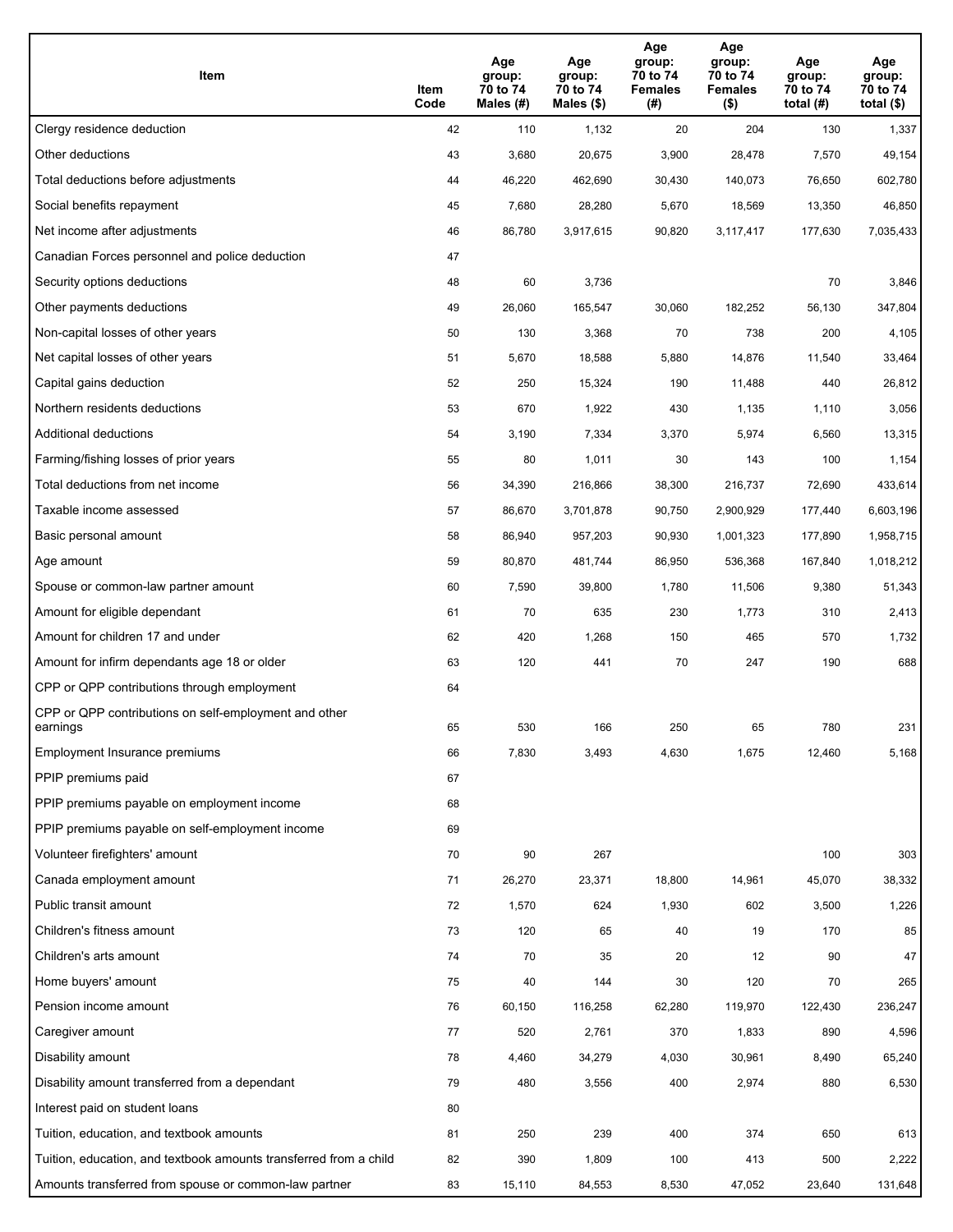| <b>Item</b>                                         | Item<br>Code | Age<br>group:<br>70 to 74<br>Males (#) | Age<br>group:<br>70 to 74<br>Males $(\$)$ | Age<br>group:<br>70 to 74<br><b>Females</b><br>(#) | Age<br>group:<br>70 to 74<br><b>Females</b><br>$($ \$) | Age<br>group:<br>70 to 74<br>total $(H)$ | Age<br>group:<br>70 to 74<br>total $($)$ |
|-----------------------------------------------------|--------------|----------------------------------------|-------------------------------------------|----------------------------------------------------|--------------------------------------------------------|------------------------------------------|------------------------------------------|
| Medical expenses                                    | 84           | 22,280                                 | 65,743                                    | 27,190                                             | 73,090                                                 | 49,480                                   | 138,878                                  |
| Total tax credits on personal amounts               | 85           | 86,940                                 | 272,888                                   | 90,930                                             | 276,944                                                | 177,890                                  | 549,898                                  |
| Allowable charitable donations and government gifts | 86           | 25,470                                 | 68,953                                    | 21,240                                             | 43,002                                                 | 46,720                                   | 111,966                                  |
| Eligible cultural and ecological gifts              | 87           |                                        |                                           |                                                    |                                                        |                                          |                                          |
| Total tax credit on donations and gifts             | 88           | 25,460                                 | 19,521                                    | 21,220                                             | 12,056                                                 | 46,680                                   | 31,580                                   |
| Total federal non-refundable tax credits            | 89           | 86,940                                 | 292,409                                   | 90,930                                             | 289,000                                                | 177,890                                  | 581,478                                  |
| Federal dividend tax credit                         | 90           | 22,940                                 | 74,555                                    | 23,100                                             | 44,592                                                 | 46,040                                   | 119,147                                  |
| Overseas employment tax credit                      | 91           |                                        |                                           |                                                    |                                                        |                                          |                                          |
| Minimum tax carryover                               | 92           | 300                                    | 900                                       | 200                                                | 542                                                    | 500                                      | 1,441                                    |
| Basic federal tax                                   | 93           | 51,430                                 | 376,595                                   | 48.000                                             | 222,023                                                | 99.440                                   | 598,660                                  |
| Federal Foreign Tax Credit                          | 94           | 10,210                                 | 5,431                                     | 10,740                                             | 3,606                                                  | 20,960                                   | 9,038                                    |
| Federal Political contribution tax credit           | 95           | 2,000                                  | 343                                       | 1,330                                              | 207                                                    | 3,330                                    | 549                                      |
| <b>Investment Tax Credit</b>                        | 96           | 240                                    | 1,034                                     | 130                                                | 148                                                    | 370                                      | 1,182                                    |
| Labour-sponsored funds tax credit                   | 97           |                                        |                                           |                                                    |                                                        |                                          |                                          |
| Alternative minimum tax payable                     | 98           | 120                                    | 841                                       | 80                                                 | 430                                                    | 200                                      | 1,270                                    |
| Net federal tax                                     | 99           | 51,110                                 | 369,769                                   | 47,760                                             | 218,118                                                | 98,870                                   | 587,929                                  |
| CPP contributions on self-employment                | 100          | 530                                    | 332                                       | 250                                                | 131                                                    | 780                                      | 463                                      |
| Social Benefits repayment                           | 101          | 7,680                                  | 28,280                                    | 5,670                                              | 18,569                                                 | 13,350                                   | 46,850                                   |
| Net Provincial Tax                                  | 102          | 51,350                                 | 167,947                                   | 45,750                                             | 93,408                                                 | 97,100                                   | 261,373                                  |
| Total tax payable                                   | 103          | 53,790                                 | 566,329                                   | 49,180                                             | 330,227                                                | 102,980                                  | 896,616                                  |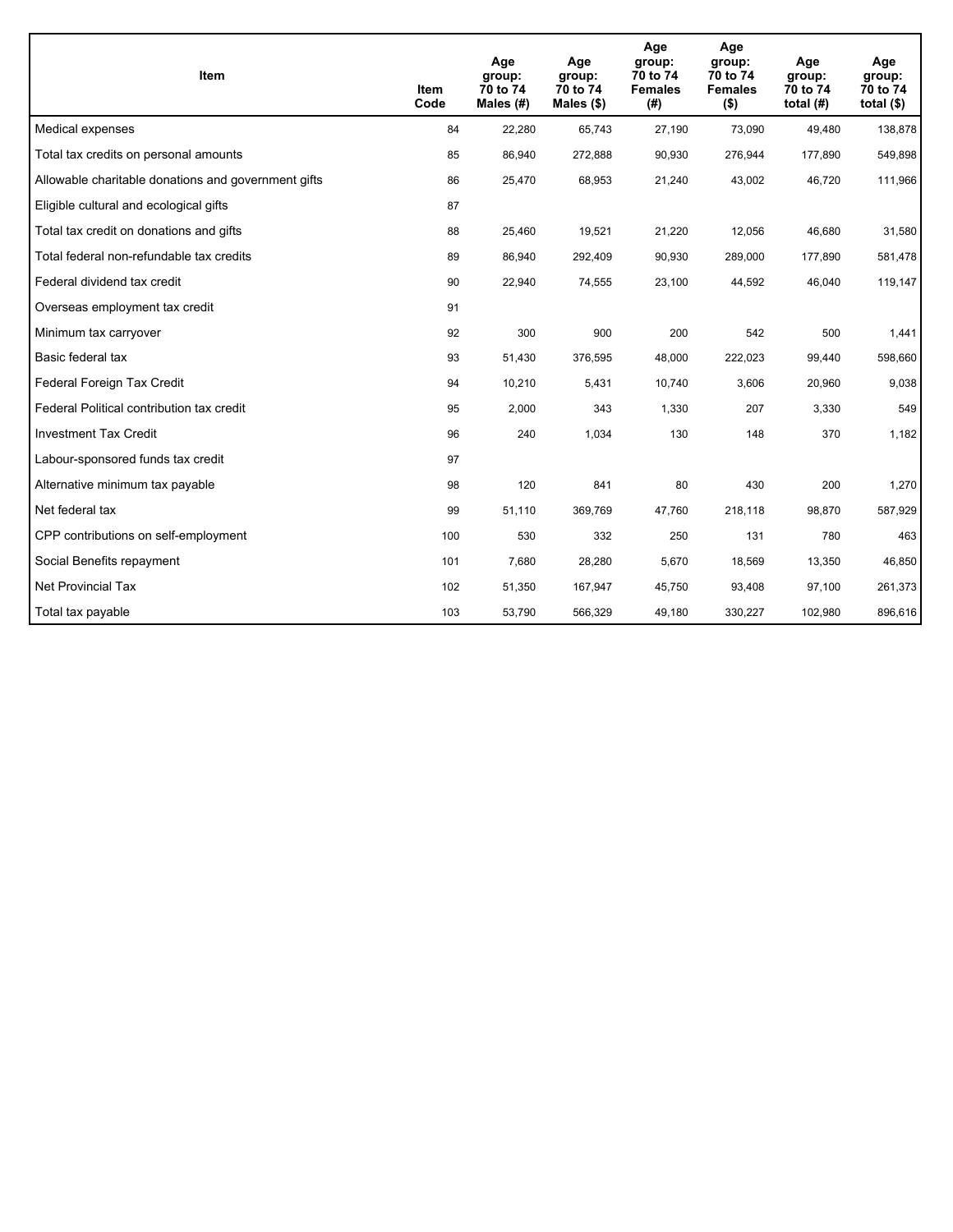| Item                                                                                           | Item<br>Code   | Age<br>group:<br>75 and<br>over<br>Males (#) | Age<br>group:<br>75 and<br>over<br>Males (\$) | Age<br>group:<br><b>75 and</b><br>over<br><b>Females</b><br>(#) | Age<br>group:<br>75 and<br>over<br><b>Females</b><br>$($ \$) | Age<br>group:<br>75 and<br>over total<br>(#) | Age<br>group:<br>75 and<br>over total<br>$($ \$) |
|------------------------------------------------------------------------------------------------|----------------|----------------------------------------------|-----------------------------------------------|-----------------------------------------------------------------|--------------------------------------------------------------|----------------------------------------------|--------------------------------------------------|
| Number of taxable returns                                                                      | $\mathbf{1}$   | 80,840                                       |                                               | 85,030                                                          |                                                              | 165,880                                      |                                                  |
| Number of non-taxable returns                                                                  | $\overline{2}$ | 69,610                                       |                                               | 108,960                                                         |                                                              | 178,590                                      |                                                  |
| Total number of returns                                                                        | 3              | 150,450                                      |                                               | 193,990                                                         |                                                              | 344,470                                      |                                                  |
| Employment income                                                                              | 4              | 7,450                                        | 275,960                                       | 5,250                                                           | 87,268                                                       | 12,700                                       | 363,238                                          |
| Commissions (from employment)                                                                  | 5              | 140                                          | 6,059                                         |                                                                 |                                                              | 180                                          | 6,911                                            |
| Other employment income                                                                        | 6              | 26,270                                       | 28,166                                        | 21,260                                                          | 14,805                                                       | 47,540                                       | 42,971                                           |
| Old Age Security pension (OASP)                                                                | $\overline{7}$ | 149,870                                      | 860,119                                       | 193,310                                                         | 1,114,821                                                    | 343,200                                      | 1,974,956                                        |
| CPP or QPP benefits                                                                            | 8              | 139,480                                      | 1,103,269                                     | 170,840                                                         | 1,145,452                                                    | 310,320                                      | 2,248,725                                        |
| Other pensions or superannuation                                                               | 9              | 108,900                                      | 2,291,512                                     | 121,090                                                         | 1,653,473                                                    | 230,010                                      | 3,945,267                                        |
| Elected split-pension amount                                                                   | 10             | 8,860                                        | 55,110                                        | 26,430                                                          | 292,451                                                      | 35,290                                       | 347,573                                          |
| Universal Child Care Benefit (UCCB)                                                            | 11             | 10                                           | 16                                            |                                                                 |                                                              | 20                                           | 23                                               |
| Employment Insurance and other benefits                                                        | 12             | 440                                          | 2,412                                         | 180                                                             | 776                                                          | 610                                          | 3,188                                            |
| Taxable amount of dividends from taxable Canadian corporations                                 | 13             | 46,670                                       | 918,860                                       | 57,680                                                          | 729,917                                                      | 104,350                                      | 1,649,025                                        |
| Interest and other investment income                                                           | 14             | 84,720                                       | 283,599                                       | 114,480                                                         | 409,605                                                      | 199,210                                      | 694,288                                          |
| Net partnership income (Limited or non-active partners only)                                   | 15             | 1,080                                        | 3,217                                         | 810                                                             | 1,217                                                        | 1,880                                        | 4,434                                            |
| Net rental income                                                                              | 16             | 8,530                                        | 99,521                                        | 7,470                                                           | 79,233                                                       | 16,000                                       | 178,811                                          |
| Taxable capital gains                                                                          | 17             | 31,120                                       | 389,834                                       | 42,200                                                          | 461,810                                                      | 73,320                                       | 851,657                                          |
| Registered retirement savings plan income (RRSP)                                               | 18             | 7,530                                        | 53,236                                        | 10,290                                                          | 54,622                                                       | 17,820                                       | 107,858                                          |
| Other income                                                                                   | 19             | 38,390                                       | 192,593                                       | 48,680                                                          | 226,696                                                      | 87,080                                       | 419,375                                          |
| Net business income                                                                            | 20             | 4,410                                        | 27,329                                        | 2,460                                                           | 10,550                                                       | 6,870                                        | 37,879                                           |
| Net professional income                                                                        | 21             | 1,020                                        | 20,866                                        | 270                                                             | 2,251                                                        | 1,290                                        | 23,119                                           |
| Net commission income                                                                          | 22             | 420                                          | 3,914                                         | 240                                                             | 798                                                          | 660                                          | 4,712                                            |
| Net farming income                                                                             | 23             | 2,050                                        | $-2,266$                                      | 1,090                                                           | 188                                                          | 3,140                                        | $-2,077$                                         |
| Net fishing income                                                                             | 24             | 130                                          | 1,500                                         | 20                                                              | 36                                                           | 150                                          | 1,536                                            |
| Workers' compensation benefits                                                                 | 25             | 6,270                                        | 50,699                                        | 2,530                                                           | 27,025                                                       | 8,810                                        | 77,723                                           |
| Social assistance payments                                                                     | 26             | 4,700                                        | 4,911                                         | 10,140                                                          | 7,799                                                        | 14,840                                       | 12,720                                           |
| Net federal supplements                                                                        | 27             | 46,430                                       | 239,801                                       | 81,520                                                          | 467,396                                                      | 127,950                                      | 707,201                                          |
| Total income assessed                                                                          | 28             | 150,420                                      | 6,910,549                                     | 193,930                                                         | 6,794,520                                                    | 344,380                                      | 13,706,897                                       |
| Registered pension plan contributions (RPP)                                                    | 29             | 460                                          | 514                                           | 210                                                             | 226                                                          | 670                                          | 740                                              |
| <b>RRSP</b> deduction                                                                          | 30             | 1,220                                        | 10,827                                        | 530                                                             | 6,937                                                        | 1,760                                        | 17,764                                           |
| Deduction for elected split-pension amount                                                     | 31             | 40,560                                       | 443,640                                       | 5,510                                                           | 31,836                                                       | 46,070                                       | 475,495                                          |
| Annual union, professional, or like dues                                                       | 32             | 4,750                                        | 857                                           | 1,340                                                           | 187                                                          | 6,090                                        | 1,044                                            |
| Child care expenses                                                                            | 33             |                                              |                                               |                                                                 |                                                              |                                              |                                                  |
| <b>Business investment loss</b>                                                                | 34             | 30                                           | 934                                           | 20                                                              | 484                                                          | 50                                           | 1,417                                            |
| Moving expenses                                                                                | 35             | 20                                           | 91                                            | 20                                                              | 36                                                           | 50                                           | 127                                              |
| Support payments made                                                                          | 36             | 700                                          | 6,698                                         | 20                                                              | 49                                                           | 710                                          | 6,748                                            |
| Carrying charges and interest expenses                                                         | 37             | 49,200                                       | 76,983                                        | 53,950                                                          | 80,988                                                       | 103,160                                      | 158,066                                          |
| Deductions for CPP/QPP contributions on self-employment and other<br>earnings                  | 38             |                                              |                                               |                                                                 |                                                              |                                              |                                                  |
| Deductions for provincial parental insurance plan (PPIP) premiums on<br>self-employment income | 39             |                                              |                                               |                                                                 |                                                              |                                              |                                                  |
| Exploration and development expenses                                                           | 40             | 1,230                                        | 12,549                                        | 820                                                             | 4,783                                                        | 2,050                                        | 17,332                                           |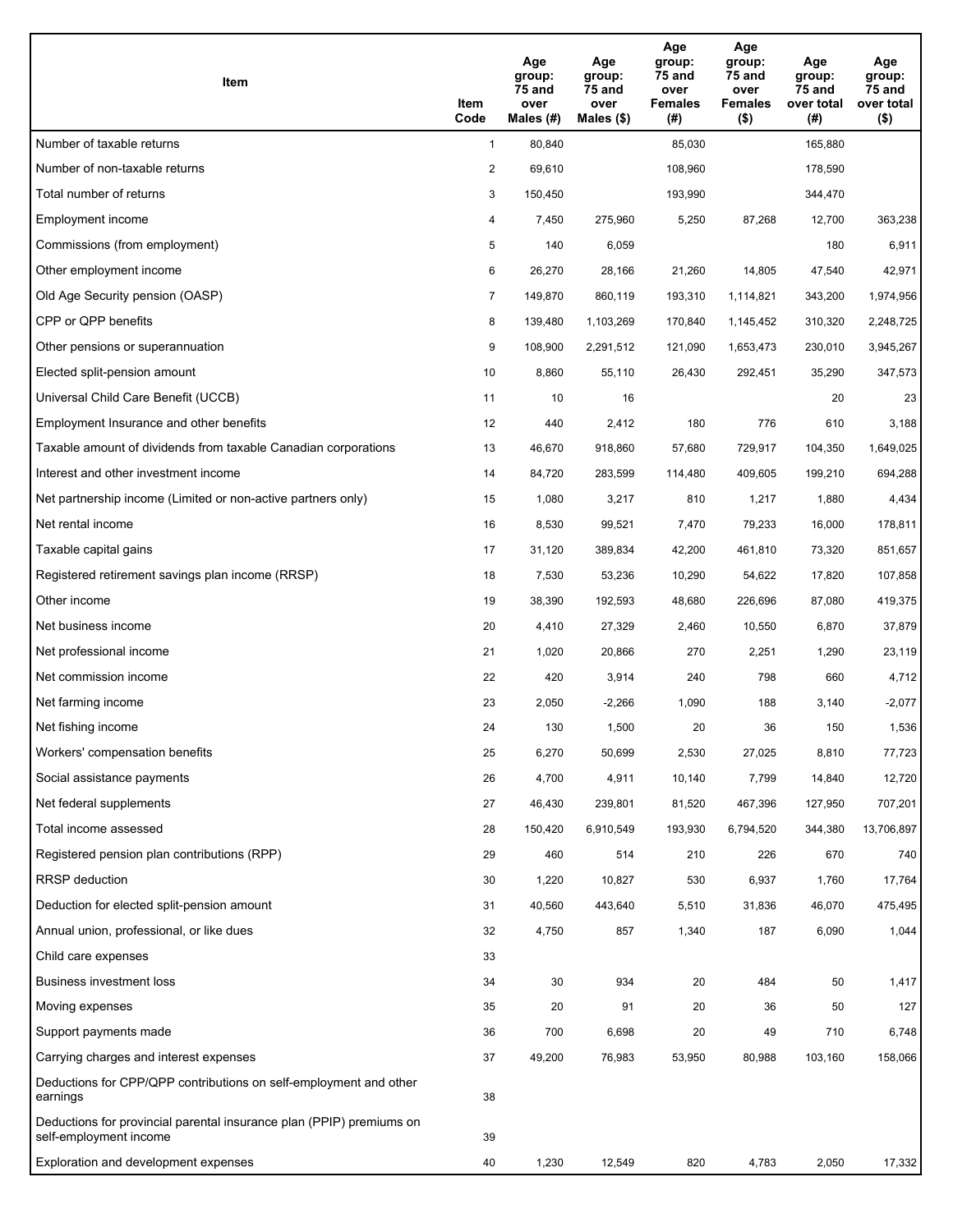| Item                                                              | Item<br>Code | Age<br>group:<br>75 and<br>over Males<br>(#) | Age<br>group:<br>75 and<br>over Males<br>$($ \$) | Age<br>group:<br>75 and<br>over<br><b>Females</b><br>(#) | Age<br>group:<br>75 and<br>over<br><b>Females</b><br>$($ \$) | Age<br>group:<br>75 and<br>over total<br>(#) | Age<br>group:<br>75 and<br>over total<br>$($ \$) |
|-------------------------------------------------------------------|--------------|----------------------------------------------|--------------------------------------------------|----------------------------------------------------------|--------------------------------------------------------------|----------------------------------------------|--------------------------------------------------|
| Other employment expenses                                         | 41           | 440                                          | 2,724                                            | 120                                                      | 271                                                          | 560                                          | 2,994                                            |
| Clergy residence deduction                                        | 42           | 70                                           | 700                                              | 10                                                       | 59                                                           | 80                                           | 759                                              |
| Other deductions                                                  | 43           | 6,560                                        | 29,190                                           | 8,320                                                    | 64,150                                                       | 14,880                                       | 93,342                                           |
| Total deductions before adjustments                               | 44           | 73,600                                       | 585,887                                          | 61,030                                                   | 190,184                                                      | 134,640                                      | 776,188                                          |
| Social benefits repayment                                         | 45           | 11,520                                       | 42,623                                           | 11,670                                                   | 41,300                                                       | 23,200                                       | 83,923                                           |
| Net income after adjustments                                      | 46           | 150,310                                      | 6,289,570                                        | 193,860                                                  | 6,564,745                                                    | 344,200                                      | 12,856,027                                       |
| Canadian Forces personnel and police deduction                    | 47           |                                              |                                                  |                                                          |                                                              |                                              |                                                  |
| Security options deductions                                       | 48           | 40                                           | 2,107                                            |                                                          |                                                              | 40                                           | 2,319                                            |
| Other payments deductions                                         | 49           | 51,710                                       | 295,651                                          | 83,760                                                   | 502,024                                                      | 135,470                                      | 797,690                                          |
| Non-capital losses of other years                                 | 50           | 70                                           | 1,118                                            | 60                                                       | 1,636                                                        | 140                                          | 2,754                                            |
| Net capital losses of other years                                 | 51           | 10,240                                       | 40,987                                           | 11,650                                                   | 33,792                                                       | 21,890                                       | 74,779                                           |
| Capital gains deduction                                           | 52           | 370                                          | 24,054                                           | 360                                                      | 23,487                                                       | 730                                          | 47,541                                           |
| Northern residents deductions                                     | 53           | 810                                          | 2,172                                            | 720                                                      | 1,940                                                        | 1,530                                        | 4,111                                            |
| Additional deductions                                             | 54           | 7,460                                        | 19,063                                           | 8,760                                                    | 23,697                                                       | 16,230                                       | 42,806                                           |
| Farming/fishing losses of prior years                             | 55           | 90                                           | 810                                              | 30                                                       | 377                                                          | 120                                          | 1,187                                            |
| Total deductions from net income                                  | 56           | 67,190                                       | 386,044                                          | 100,740                                                  | 587,619                                                      | 167,940                                      | 973,723                                          |
| Taxable income assessed                                           | 57           | 150,130                                      | 5,904,854                                        | 193,640                                                  | 5,977,695                                                    | 343,790                                      | 11,884,201                                       |
| Basic personal amount                                             | 58           | 150,450                                      | 1,658,321                                        | 193,990                                                  | 2,138,597                                                    | 344,470                                      | 3,797,214                                        |
| Age amount                                                        | 59           | 141,570                                      | 869,840                                          | 185,470                                                  | 1,172,205                                                    | 327,070                                      | 2,042,203                                        |
| Spouse or common-law partner amount                               | 60           | 10,680                                       | 44,636                                           | 2,170                                                    | 13,107                                                       | 12,840                                       | 57,761                                           |
| Amount for eligible dependant                                     | 61           | 70                                           | 420                                              | 300                                                      | 1,841                                                        | 360                                          | 2,261                                            |
| Amount for children 17 and under                                  | 62           | 210                                          | 607                                              | 80                                                       | 238                                                          | 290                                          | 845                                              |
| Amount for infirm dependants age 18 or older                      | 63           | 180                                          | 713                                              | 150                                                      | 532                                                          | 330                                          | 1,245                                            |
| CPP or QPP contributions through employment                       | 64           |                                              |                                                  |                                                          |                                                              |                                              |                                                  |
| CPP or QPP contributions on self-employment and other<br>earnings | 65           |                                              |                                                  |                                                          |                                                              |                                              |                                                  |
| Employment Insurance premiums                                     | 66           | 2,660                                        | 966                                              | 1,280                                                    | 369                                                          | 3,940                                        | 1,335                                            |
| PPIP premiums paid                                                | 67           |                                              |                                                  |                                                          |                                                              |                                              |                                                  |
| PPIP premiums payable on employment income                        | 68           |                                              |                                                  |                                                          |                                                              |                                              |                                                  |
| PPIP premiums payable on self-employment income                   | 69           |                                              |                                                  |                                                          |                                                              |                                              |                                                  |
| Volunteer firefighters' amount                                    | 70           | 40                                           | 117                                              |                                                          |                                                              | 50                                           | 138                                              |
| Canada employment amount                                          | 71           | 31,810                                       | 23,807                                           | 24,650                                                   | 14,661                                                       | 56,460                                       | 38,468                                           |
| Public transit amount                                             | 72           | 2,390                                        | 859                                              | 3,520                                                    | 1,075                                                        | 5,910                                        | 1,935                                            |
| Children's fitness amount                                         | 73           |                                              |                                                  | 20                                                       | 5                                                            | 80                                           | 34                                               |
| Children's arts amount                                            | 74           | 30                                           | 12                                               |                                                          |                                                              |                                              |                                                  |
| Home buyers' amount                                               | 75           | 30                                           | 122                                              | 30                                                       | 84                                                           | 60                                           | 206                                              |
| Pension income amount                                             | 76           | 111,260                                      | 212,283                                          | 129,150                                                  | 241,599                                                      | 240,430                                      | 453,914                                          |
| Caregiver amount                                                  | 77           | 500                                          | 2,743                                            | 470                                                      | 2,474                                                        | 970                                          | 5,217                                            |
| Disability amount                                                 | 78           | 15,990                                       | 122,888                                          | 21,660                                                   | 166,321                                                      | 37,650                                       | 289,225                                          |
| Disability amount transferred from a dependant                    | 79           | 510                                          | 3,647                                            | 540                                                      | 4,003                                                        | 1,050                                        | 7,650                                            |
| Interest paid on student loans                                    | 80           |                                              |                                                  |                                                          |                                                              |                                              |                                                  |
| Tuition, education, and textbook amounts                          | 81           | 190                                          | 136                                              | 320                                                      | 154                                                          | 510                                          | 290                                              |